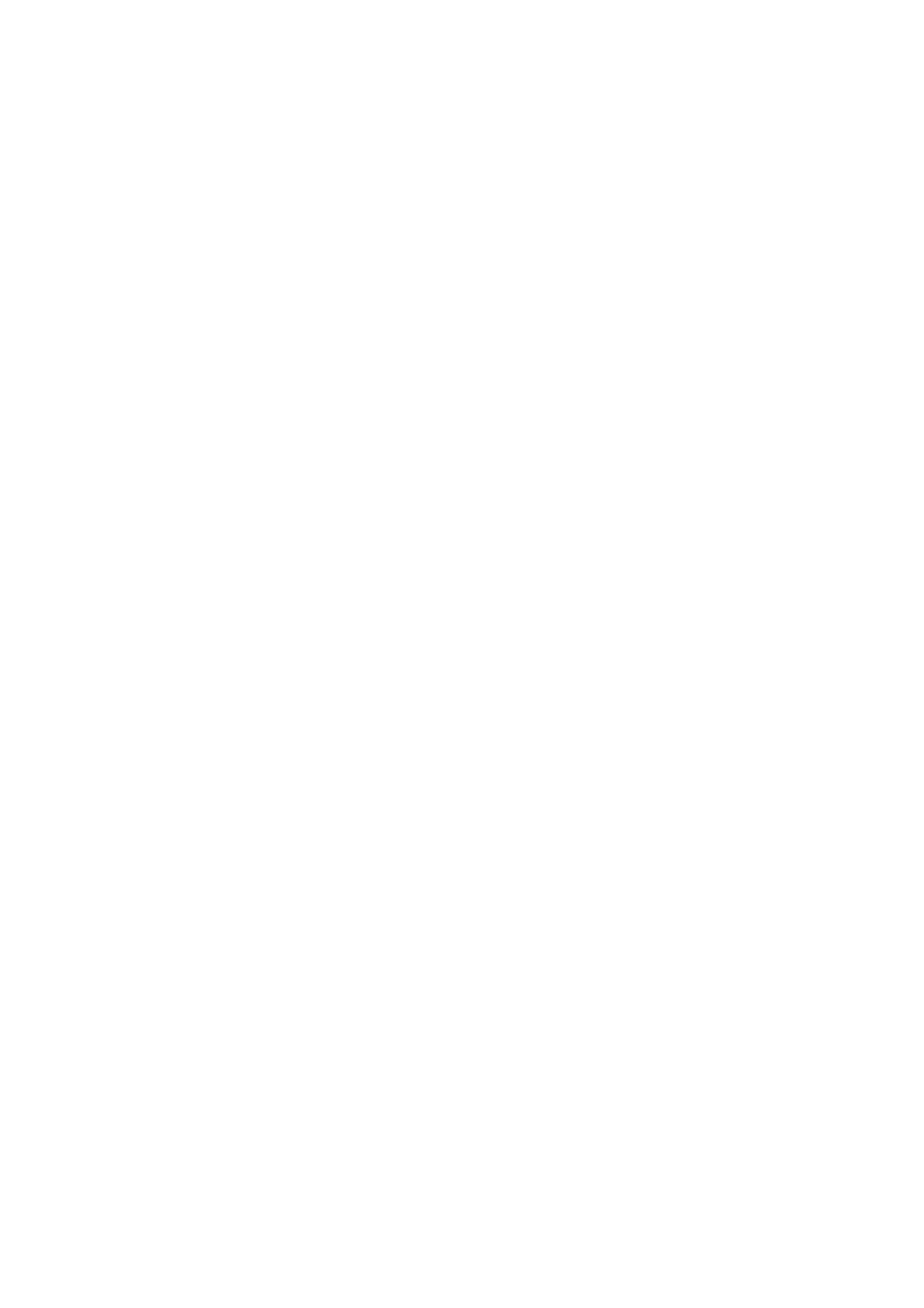## **Contents**

| <b>Summary</b>                                                                               | 2                       |
|----------------------------------------------------------------------------------------------|-------------------------|
| 1. Introduction                                                                              | 3                       |
| 2. Background: the origins and evolution<br>of WIPO                                          | $\overline{\mathbf{4}}$ |
| 3. The mandate, decision making<br>and structure of WIPO                                     | 5                       |
| 3.1 The mandate and functions of WIPO                                                        | 5                       |
| 3.2 The decision making organs and processes                                                 | 5                       |
| 3.3. The structure and functioning of the<br><b>International Bureau</b>                     | 8                       |
| 3.4 The vision and strategic direction of WIPO                                               | 10                      |
| 4. TRIPS-plus at WIPO                                                                        | 10                      |
| 4.1 WIPO and the TRIPS dilemma                                                               | 10                      |
| 4.2 The WIPO Patent Agenda                                                                   | 11                      |
| 4.3 Role of the International Bureau in the<br>Patent Agenda processes                       | 13                      |
| 4.4 An historical overview of the role of industry<br>in patent law standard setting at WIPO | 14                      |
| 4.5 The Digital Agenda and related activities                                                | 15                      |
| 4.6 Technical assistance                                                                     | 16                      |
|                                                                                              |                         |

|                     | 5. A development-oriented international<br>intellectual property system                                                | 18 |
|---------------------|------------------------------------------------------------------------------------------------------------------------|----|
|                     | 5.1 Reading WIPO's mandate as a<br>specialised agency of the United Nations                                            | 18 |
|                     | 5.2 Developing countries at WIPO:<br>turning participation into influence                                              | 20 |
|                     | 5.3 Tackling the influence of industry at WIPO<br>and the role of civil society and other<br>development organisations | 22 |
|                     | 5.4 Improving the design and delivery of<br>technical assistance                                                       | 23 |
| 6. Final remarks    |                                                                                                                        | 24 |
| <b>Acronyms</b>     |                                                                                                                        | 25 |
| <b>Bibliography</b> |                                                                                                                        | 26 |
| Figure:             | 1. The organisational structure of<br>WIPO's International Bureau                                                      | 9  |
|                     | <b>Annexes:</b> 1. Treaties administered by WIPO                                                                       | 27 |
|                     | 2. Observers to the WIPO Assemblies                                                                                    | 29 |
|                     | 3. Policy Advisory Commission Members                                                                                  | 32 |
|                     | 4. WIPO Industry Advisory Commission<br>Members                                                                        | 32 |

#### **About these papers**

In these issues papers, authors are invited to examine a subject of importance in the developing international intellectual property regime and highlight key issues they see arising. The topics have been chosen following consultations with negotiators from developing countries, and respond to their concerns. Our aim is to contribute to a greater understanding of the impact of changes in this area upon people's lives and better inform debate and negotiations.

#### **About the authors**

*Sisule F Musungu* is a Project Officer at the South Centre in charge of the Centre's Project on Intellectual Property under the Programme on International Trade and Development. *Graham Dutfield* is Herchel Smith Senior Research Fellow, Queen Mary Intellectual Property Research Institute, University of London.

The views expressed in this paper are the personal views of the authors and do not necessarily reflect the views of the South Centre, the Queen Mary Intellectual Property Research Institute, the Quaker UN Office in Geneva (QUNO), the Quaker International Affairs Programme in Ottawa (QIAP),or any of the organisations mentioned in this work.

#### **Acknowledgements**

The authors would like to thank Chantal Blouin, Charles Clift, Carlos Correa, Carolyne Deere, Peter Drahos, Bill Kingston, Paul Mably, Julia Oliva, Tasmin Rajotte, Pedro Roffe, Uma Suthersanen, Geoff Tansey, Simon Walker and the participants in a review seminar at Quaker House, Geneva, for their comments.

This paper, and others arising from QUNO's TRIPS programme, are available on the web at:

www.geneva.quno.info, or

www.qiap.ca

#### **Paper copies may be requested from either:**

Quaker UN Office, Avenue du Mervelet 13, 1209 Geneva, Switzerland, email: quno@quno.ch or

Quaker International Affairs Programme, 97 Powell Ave, Ottawa, Ont. K1S 2A2, Canada, email: qiap@quaker.ca or

**Series editor**: Geoff Tansey

**Designer**: Mike Barrett

**© Copyright** QUNO and QIAP, 2003. This paper may be reproduced or translated for not-for-profit purposes provided the attributions on the cover are kept and QUNO and QIAP are informed. For other uses please contact publishers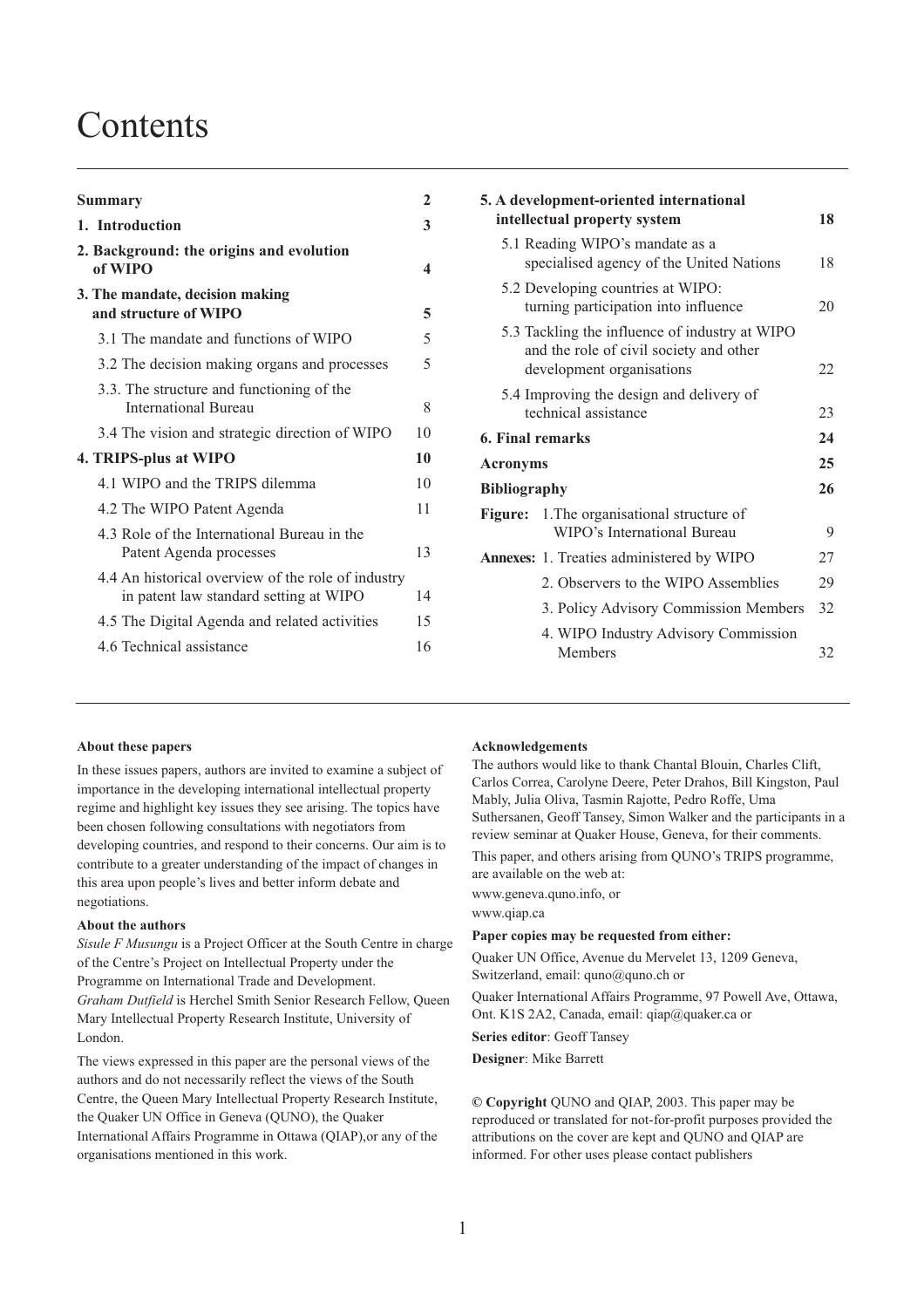## <span id="page-3-0"></span>Summary

The World Trade Organisation's (WTO) Agreement on Trade-Related Aspects of Intellectual Property Rights (TRIPS) substantially changed the international intellectual property regime by introducing the principle of minimum intellectual property standards. In effect, this principle means that any intellectual property agreement negotiated subsequent to TRIPS among and/or involving WTO members can only create higher standards – commonly known as "TRIPSplus". The TRIPS-plus concept covers both those activities aimed at increasing the level of protection for right holders beyond that which is given in the TRIPS Agreement and those measures aimed at reducing the scope or effectiveness of limitations on rights and exceptions. Such intellectual property rules and practices have the effect of reducing the ability of developing countries to protect the public interest and may be adopted at the multilateral, plurilateral, regional and/or national level.

This paper focuses on the development of TRIPS-plus standards at the multilateral level, in particular, at the World Intellectual Property Organisation (WIPO). Three broad concerns have prompted the focus on WIPO. First, despite the major role that WIPO has played in globalising intellectual property rules, the overwhelming majority of recent literature on intellectual property and development issues has been devoted to the TRIPS Agreement. Secondly, a perception that WIPO's mandate – as contained in its founding convention – is limited to the promotion of intellectual property and does not embrace development objectives. The final concern arises over WIPO's actual activities especially those aimed at harmonising patent law standards and at providing technical assistance to developing countries.

Following the introduction, part 2 provides a brief background on the origins and evolution of WIPO. It traces the organisation's history from the creation of a secretariat to administer the Paris Convention in 1883 to the creation of WIPO itself in 1970 and to WIPO becoming a specialised agency of the United Nations (UN) in 1974. Part 3 outlines the mandate and objectives of WIPO, the scope and purpose of the treaties administered by the organisation, its structure and decisionmaking organs and processes as well as its vision.

Part 4 examines the Patent and Digital agendas as well as technical assistance activities of WIPO and their potential TRIPS-plus implications:

• The harmonisation of substantive patent law standards as proposed in the current negotiations in WIPO is likely to result in TRIPS-plus standards for developing countries which will reduce their flexibility in defining patentability requirements, among other flexibilities. The harmonisation process is also unlikely to accommodate the interests of developing countries because of the stance of the International Bureau of WIPO and the disproportionate influence of industry groups in the negotiations.

- In the Digital Agenda, although the WIPO Copyright Treaty (WCT) and the WIPO Performances and Phonograms Treaty (WPPT) are fairly balanced, the ongoing negotiations about possible protection of broadcasters rights outside the framework of the Rome Convention may result in TRIPS-plus standards. The proposed treaty may create expansive rights for up to 50 years for broadcasters, cable and webcasters over materials that they had no hand in creating.
- There are dangers in WIPO's technical assistance activities over-emphasising the benefits of intellectual property over the costs and the need to use TRIPS flexibilities. There are also dangers that the International Bureau might through technical assistance activities, exercise undue influence over the representatives of developing countries.

Part 5 highlights several issues that developing countries, civil society groups and development organisations need to take into account to ensure that WIPO's current and future activities are development-oriented. In particular, the paper considers:

- the possibilities of reconfiguring and/or reinterpreting the mandate of WIPO as a specialised agency of the UN to serve development objectives;
- increasing the participation and influence of developing countries at WIPO;
- dealing with entrenched business interests;
- increasing the role of civil society and other development organisations in WIPO processes; and,
- how to improve the design and delivery of technical assistance.

Part 6 concludes that for WIPO processes and activities to fully take into account the development perspective and to ensure that new multilateral treaties do not result in TRIPSplus standards, there is a need to:

- properly construe the mandate of WIPO in the context of its agreement with the UN;
- increase the participation and influence of developing countries, civil society and other development organisations in WIPO processes as a counterweight to developed countries and business interests that currently dominate WIPO's processes;
- ensure that the International Bureau serves the interests of all WIPO members and does not cave in to threats of withdrawal by industry players; and,
- separate the norm setting functions of the International Bureau from its technical assistance activities.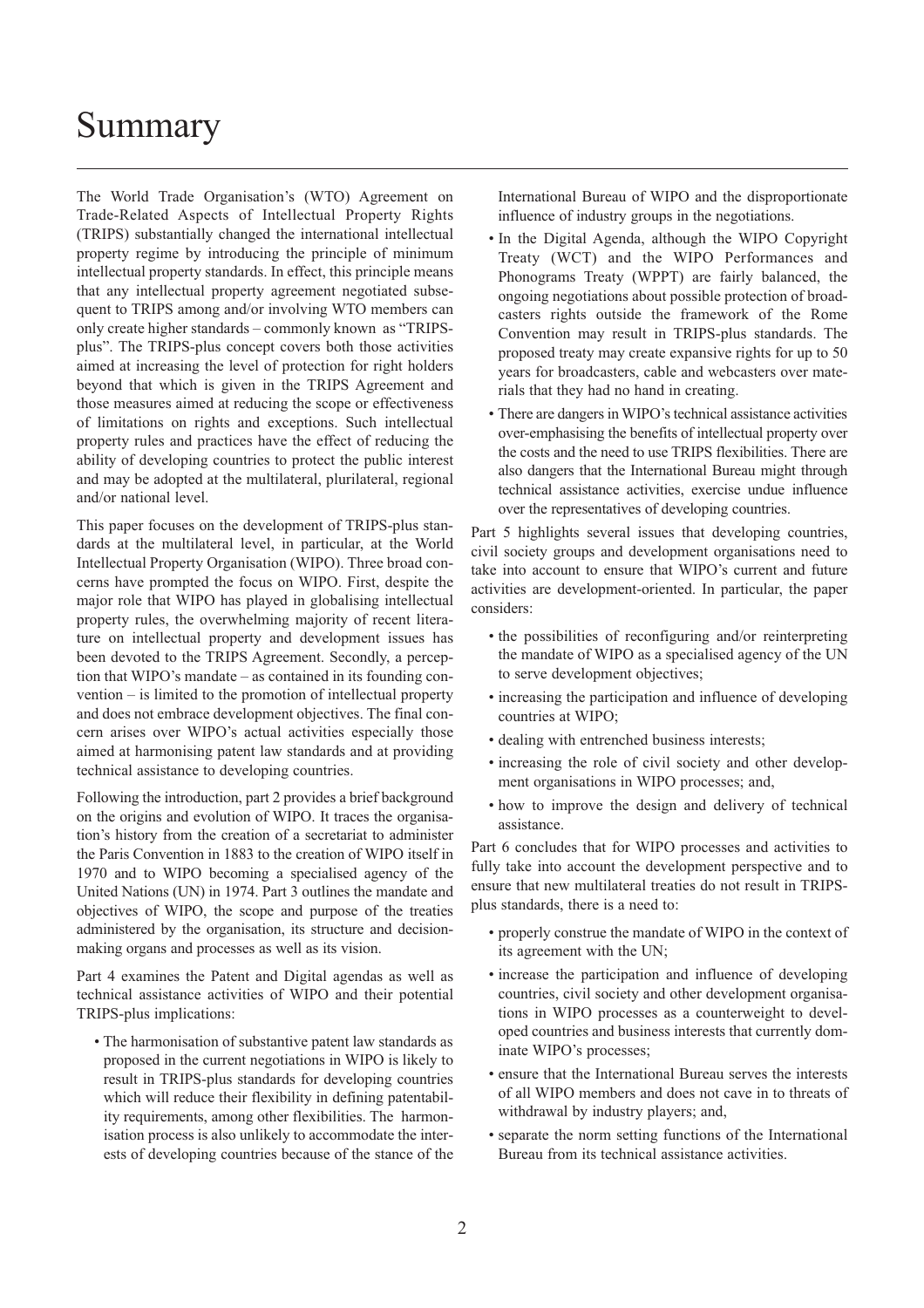## 1. Introduction

The adoption and entry into force of the WTO's TRIPS Agreement<sup>1</sup> substantially changed the international intellectual property regime by introducing the principle of minimum intellectual property standards. The principle constitutes a significant conceptual and strategic basis for subsequent multilateral and bilateral intellectual property negotiations aimed at setting higher and more expansive standards. Its effect is that any intellectual property agreement negotiated subsequent to TRIPS among and/or involving WTO members can only create higher standards. Higher standards, which could result from bilateral, plurilateral or multilateral treaties, have come to be commonly referred to as "TRIPS-plus". Although referred to as minimum standards, the appropriateness of the standards contained in the TRIPS Agreement for technology and development needs of developing countries has been seriously questioned and one predominant view is that these standards are too high for these countries<sup>2</sup>.

TRIPS-plus is a concept which refers to the adoption of multilateral, plurilateral, regional and/or national intellectual property rules and practices which have the effect of reducing the ability of developing countries to protect the public interest. TRIPSplus includes any new standards that would limit the ability of these countries to:

- promote technological innovation and to facilitate the transfer and dissemination of technology;
- take necessary measures to protect public health, nutrition and to promote the public interest in sectors of vital importance to their socio-economic and technological development; or,
- take appropriate measures to prevent the abuse of intellectual property rights by right holders or the resort by right holders to practices which unreasonably restrain trade or adversely affect the international transfer of technology.

Consequently, the concept covers both those activities aimed at increasing the level of protection for right holders beyond that which is given in the TRIPS Agreement and those measures aimed at reducing the scope or effectiveness of limitations on rights and exceptions under the TRIPS Agreement.

Such an outcome will limit the ability of developing countries to design and implement measures to protect sectors of vital importance to their socio-economic and cultural development including health, environment, and food and nutrition.

A number of recent papers have examined the TRIPS-plus implications and the challenges posed by bilateral treaties and on-going plurilateral negotiations to the flexibilities in the TRIPS Agreement including the first paper in this series by Vivas-Eugui<sup>3</sup> and the forthcoming paper on TRIPS-plus conditions in bilateral trade and investment agreements by Weissman<sup>4</sup>. This paper focuses specifically on the multilateral negotiations taking place at WIPO. Three broad concerns have prompted the focus on WIPO:

- 1. Despite the major role that WIPO has played in globalising intellectual property rules, the great majority of recent literature on intellectual property and development issues has been devoted to the TRIPS Agreement.
- 2. A perception that WIPO's mandate as contained in its founding convention – is limited to the promotion of intellectual property and does not embrace development objectives. Such a reading of WIPO's mandate implies that WIPO's activities after 1995 (when TRIPS came into force) are by definition intended to be TRIPS-plus. It would mean that the organisation should not be concerned with the preservation of the flexibilities that developing countries currently have in designing their intellectual property laws to take into account their development objectives.
- 3. Its actual activities especially those aimed at harmonising patent law standards. These activities are likely to exert an upward force on developing countries' national laws and policies with the result that the scope of limitations on patent and other rights and exceptions to those rights will be eliminated or significantly narrowed.

The paper reviews the mandate, activities and vision of the WIPO as well as the TRIPS-plus implications of the standard setting negotiations that are taking place in its various bodies. It also discusses how to ensure that WIPO activities and processes take into account the development dimension and do not result in TRIPS-plus standards. The paper is divided into six main parts. Following this introduction, part 2 provides a brief background on the origins and evolution of WIPO. Part 3 contains an overview of the mandate and objectives of WIPO, the scope and purpose of the treaties administered by the organisation, its structure and decision making organs and processes. Part 4 examines the potential TRIPS-plus implications of WIPO's activities including the patent and digital agendas and technical assistance. Part 5 highlights several issues developing countries, civil society groups and development organisations need to take into account to ensure that WIPO activities are development-oriented. Part 6 concludes the paper with some final remarks.

<sup>4</sup> Weissman, 2003. This paper examines the TRIPS-plus effects of a number of bilateral trade agreements on health-related TRIPS flexibilities. The agreements examined include, among others, the North America Free Trade Agreement (NAFTA), the US-Sri-Lanka Intellectual Property

<sup>1</sup> The TRIPS Agreement was adopted as part of the Final Act of the Uruguay Round of Trade Negotiations in 1994. For full text of the Agreement see WTO, 1999

<sup>2</sup> See, for example, the Commission on Intellectual Property (IPR Commission), 2002 and Maskus, 2000

<sup>&</sup>lt;sup>3</sup> See Vivas-Eugui, 2003

Rights Agreement, the US-Ecuador Intellectual Property Rights Agreement, the US-Nicaragua Intellectual Property Rights Agreement, the US-Jordan Free Trade Agreement, the US-Cambodia Trade Relations and Intellectual Property Rights Agreement and the proposed Free Trade Area of the Americas (FTAA)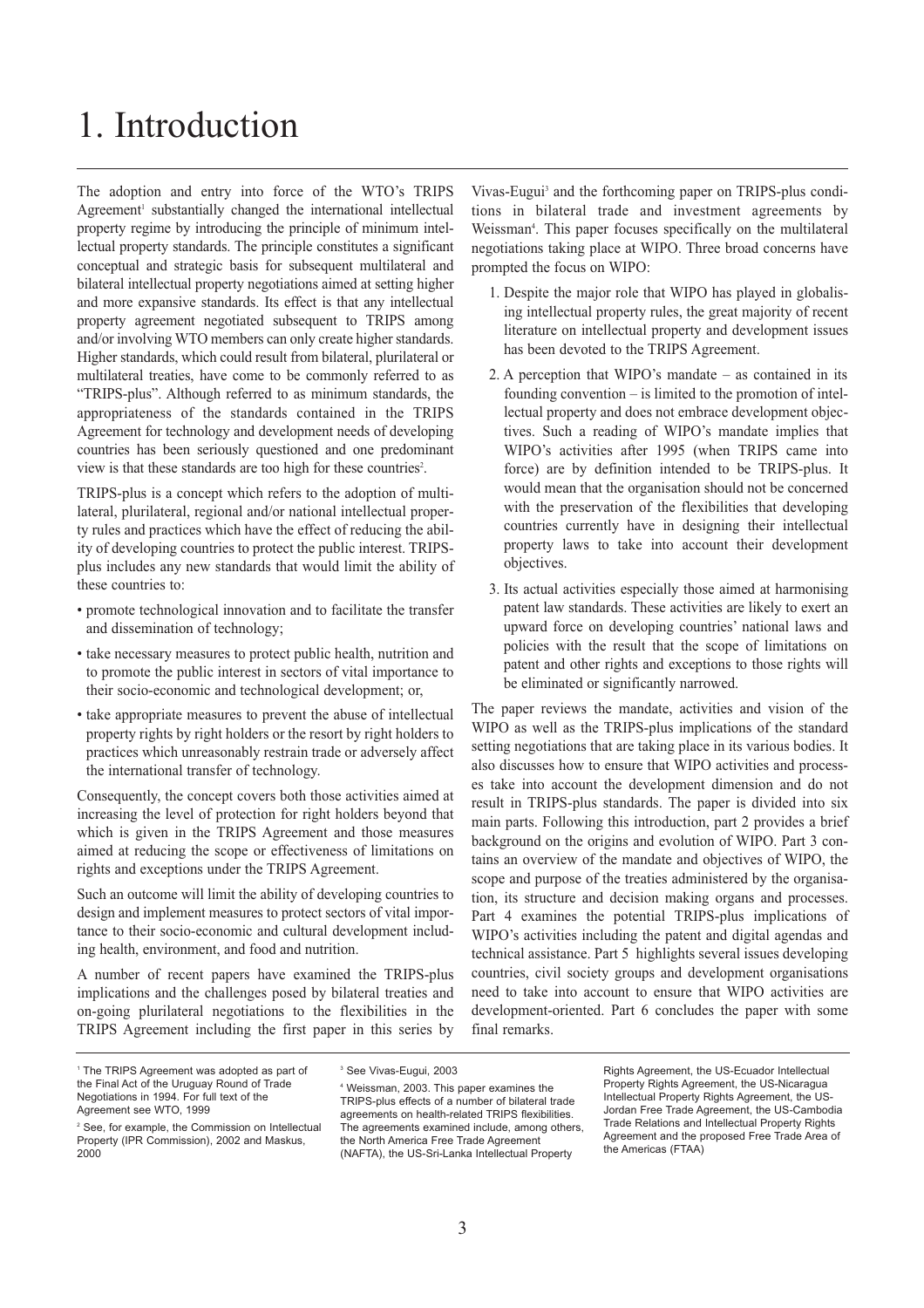The international intellectual property system as we know it today can be traced back to the Paris Convention of 1883<sup>5</sup> and the Berne Convention of 1886. These two conventions ushered in the era of international cooperation in intellectual property<sup>6</sup>. In Europe, the period leading to the negotiations of the Paris and Berne Conventions had, however, been characterised by intense controversies especially about patents. In England and continental Europe, the controversy was at its height between 1850 and 1875<sup>7</sup>. During that period, the antipatent movement did not merely demand the reform of the system but its abolition altogether. Patents were then correctly understood to be monopoly privileges. Eventually, the combination of the pro-patent movement propaganda, the weakening of the free trade movement in Europe, the severe depression in the early 1870s and other factors such as the pressure from the USA for protection of its exhibitors at European fairs as well as the lobbying efforts of Austrian and German patent attorneys and engineers led to the disappearance of the anti-patent movement. This paved the way for the negotiations on and eventual adoption of the Paris Convention. However, the initial text of the Convention contained certain measures to satisfy governments that remained ambivalent about free trade<sup>8</sup>.

Treaty making in intellectual property in the late 19th Century heralded the rise in related international organisational forms<sup>9</sup>. The adoption of both the Paris and Berne Conventions was accompanied by the establishment of secretariats in the form of international bureaux. The two bureaux were merged in 1893 to create the *Bureaux Internationaux reunis pour la protection de la propriete intellectuelle* (BIRPI), the immediate predecessor of WIPO. BIRPI, which was originally based in Berne before moving to Geneva in 1960, was responsible for administering both the Paris and Berne Conventions in addition to a number of special agreements under the Paris Convention<sup>10</sup>. At the time of the conclusion of the WIPO Convention in 1970, there were five such special agreements, namely, the two Madrid Agreements of 1891, The Hague Agreement of 1925, The

Nice Agreement of 1957 and the Lisbon Agreement of 1958 (See Annex 1).

The idea of transforming BIRPI into an international intellectual property organisation, however, only arose at the 1962 meeting of the Permanent Bureau of the Paris Union and the Berne Union. At that meeting, the Permanent Bureau recommended the setting up of a Committee of Governmental Experts to consider administrative and structural reforms to the Paris and Berne Union systems and prepare for a diplomatic conference. The proposal to establish such an organisation in place of the BIRPI structure was advocated, partly, to head off any attempt by outsiders, such as the United Nations Economic and Social Council  $(ECOSOC)$  to deal with the subject of intellectual property<sup>11</sup>. Another motivation for changing the BIRPI structure seems to have been to transform it from a developed country club into an organisation with a multilateral character that could attract developing countries including the newly independent ones. The second meeting of the Governmental Experts Committee took place in 1966 and was attended by representatives from 39 member states of which nine were developing countries, the rest being developed or European communist countries. The draft Convention, prepared by BIRPI on the basis of the views expressed by the Committee, was presented to the 1967 Stockholm Conference and approved.

WIPO therefore came into being, with its headquarters in Geneva, in 1970 when the Stockholm Convention came into force, and subsequently became a specialised agency of the United Nations (UN) in  $1974^{\text{12}}$ . Its membership is open to any state that is a member of the Paris Union or the Berne Union; a member of the UN or any of the specialised agencies; a member of the International Atomic Energy Agency (IAEA); or a State party to the Statute of the International Court of Justice (ICJ). If a state does not fall in any of the above categories, it can become a member if it is invited to join the organisation by the WIPO General Assembly<sup>13</sup>. As of 15 July 2003 WIPO had 179 members<sup>14</sup>.

5 The first proposal for an international patent convention, by Queen Victoria's consort Prince Albert, can be traced back to the 1851 Great Exhibition which took place in London. The government responded to concerns from domestic manufacturers about foreign visitors 'pirating' their inventions by passing a temporary law protecting all unpatented exhibits during the exhibition. But the main catalyst for the Paris Convention was the 1873 International Exhibition of Vienna. Responding to concerns expressed by several countries, the Austro-Hungarian government introduced temporary IP protection for foreign exhibits with effect to the end of that year, and agreed to sponsor an international patent congress during the exhibition. While both measures had first been proposed by the US government, the lobbying efforts of a group of Austrian and German patent attorneys and engineers helped to ensure that the congress took place. See Beier, 1984; Coulter, 1991; Gaultier, 1997

6 Braithwaite and Drahos, 2000, p 60

### 7 Machlup and Penrose, 1959

8 The Convention stated that patents could not be revoked solely on the grounds of importation from a member state to the country where the patent was granted. Members were otherwise free to require patents to be worked. This provision was a compromise that allowed countries to make importation permissible as long as there was also local working. Dutfield, 2003

9 Braithwaite and Drahos, 2000, p 60 <sup>10</sup>Bogsch, 1992, p 22

11See, for example, Ladas, 1975

<sup>12</sup> The Convention was signed in Stockholm on 14 July 1967 and has since been amended twice; on 28 September 1979 and in 2003. The latter amendments are not yet in force. For details see WIPO document A/39/2, 24 February 2003. [Available at http://www.wipo.int/documents/gov](http://www.wipo.int/documents/govbody/wo_gb_ab/doc/a_39_2.doc)body/wo\_gb\_ab/doc/a\_39\_2.doc

<sup>13</sup>See article 5 of the WIPO Convention

14 For a complete listing of the WIPO Members [States see, http://www.wipo.int/about](http://www.wipo.int/aboutwipo/en/members/index.html)wipo/en/members/index.html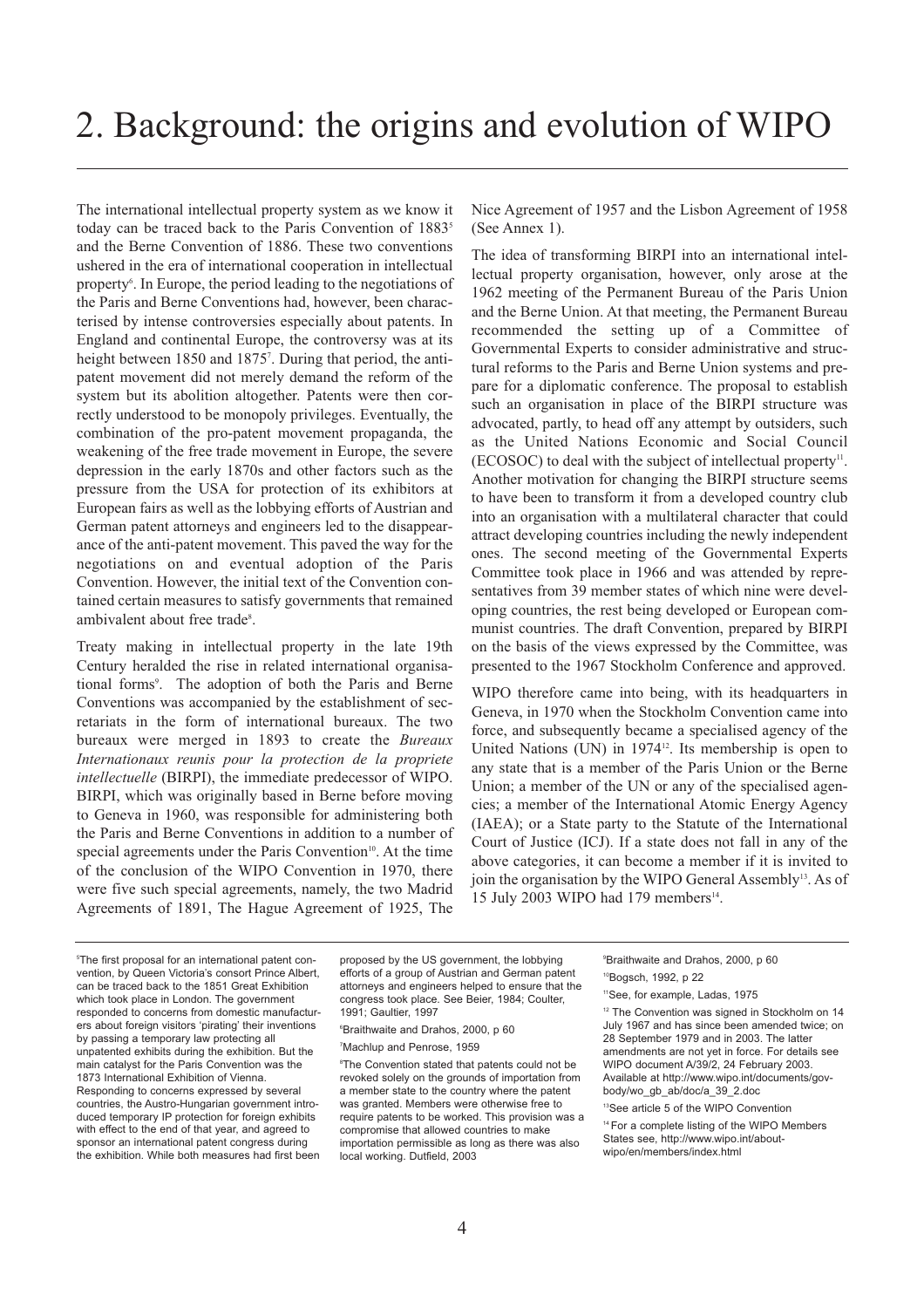<span id="page-6-0"></span>While the WIPO Convention provides the umbrella framework for the organisation, it is an administrative treaty only<sup>15</sup>. The substantive and procedural standards for various categories of intellectual property are established by separate treaties, each of which has different aims and objectives and different contracting parties. WIPO currently administers 23 treaties including the WIPO Convention<sup>16</sup>. The various treaties can be divided into three main categories (Annex 1):

- intellectual property protection treaties treaties that define international substantive standards on intellectual property (Annex 1A);
- global protection system treaties treaties establishing procedural rules mainly aimed at ensuring that one

international registration or filling of an industrial property will have effect in all the countries signatory to the relevant treaties (Annex 1B); and,

• classification treaties - treaties which create classification systems aimed at organising information concerning inventions, trademarks and industrial designs through an indexed system (Annex 1C).

It is also noteworthy that although the International Union for the Protection of New Varieties of Plants (UPOV)<sup>17</sup>, established by the International Convention for the Protection of New Varieties of Plants, is an independent intergovernmental organisation, the Director General of WIPO is its Secretary-General and WIPO provides administrative and financial services to the organisation.

## 3. The mandate, decision making and structure of **WIPO**

The WIPO Convention, in addition to establishing the organisation and its secretariat, sets out its objectives, mandate and its decision-making framework.

## *3.1 The mandate and functions of WIPO*

Article 3 of the WIPO Convention sets out the objectives of WIPO. These are:

- to promote the protection of intellectual property throughout the world through cooperation among States, and, where appropriate, in collaboration with any other international organisation; and,
- to ensure administrative cooperation among the Unions<sup>18</sup>.

The Convention also spells out the functions of WIPO. In addition to a variety of administrative functions, the substantive functions of WIPO, set out in article 4 of the Convention, include:

• to promote the development of measures designed to facilitate the efficient protection of intellectual property throughout the world and to harmonise national legislations in this field;

- to encourage the conclusion of international agreements designed to promote the protection of intellectual property; and,
- to assemble and disseminate information concerning the protection of intellectual property, carry out and promote studies in this field and to publish the results of such studies.

The mandate and functions of WIPO as set out in the Convention are fairly narrow. This has led to questions as to whether WIPO can take into account the development concerns that have been expressed by developing countries<sup>19</sup>.

### *3.2 Decision making organs and processes*

In terms of decision-making, the main WIPO bodies are the General Assembly, the Conference<sup>20</sup> and the Coordination Committee. The General Assembly is established under article 6 of the Convention which also sets out its functions. Its membership consists of States party to the Convention which are members of any of the Unions. Among others, its functions include: the appointment of the Director General; reviewing and approving reports of the Director General and giving the Director General all necessary instructions;

15Abbott, Gurry and Cottier, 1999, p 303 <sup>16</sup>For details of the various treaties and the contracting parties to each see, www.wipo.int/treaties/index.html

17For more information on UPOV see <http://www.wipo.int/treaties/upov/index.html>

18Unions are defined under article 2 of the Convention as meaning "the Paris Union, the Special Unions and Agreements established in

relation to the Union, the Berne Union, and any other international agreement designed to promote the protection of intellectual property whose administration is assumed by the organisation according to Article 4 (iii). According to Bogsch the word 'Union', which traces its origin to the Paris Convention, is meant to convey the idea that the States party to a treaty, together form an entity which has legal personality and its own finances. See Bogsch, 1992, p 23

<sup>19</sup>See, for example, IPRs Commission, 2002 <sup>20</sup>The Conference is set to be abolished when the Amendments to the WIPO Convention approved at the Thirty-Ninth Series of Meetings of WIPO Assemblies comes into force. See WIPO Document A/39/2, 24 February 2003. This amendment is not yet in force. Under article 17(3) of the WIPO Convention amendments come into force once three-fourths of WIPO members ratify the amendment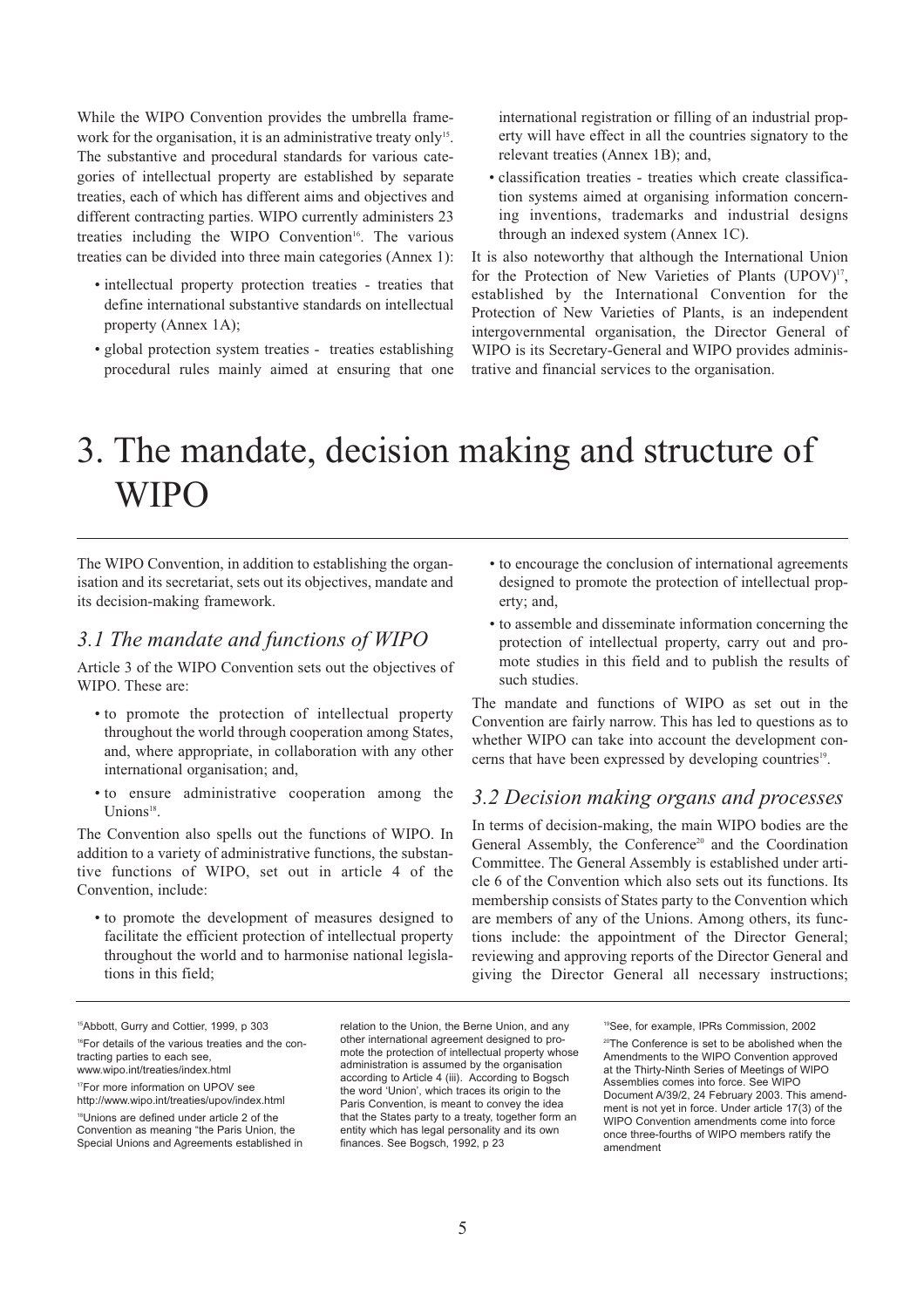reviewing and approving the reports and activities of the Coordination Committee and giving instructions to the Committee; adopting the biennial budget expenses common to the Unions; and determining which States not members of the organisation and which intergovernmental and international non-governmental organisations (NGOs) shall be admitted to its meetings as observers. Each State has one vote at the General Assembly.

**The Conference** is established by article 7 of the Convention and its members consist of all the States party to the WIPO Convention irrespective of their membership in any of the Unions. The main functions of the Conference are: to discuss matters of general interest in the field of intellectual property including the adoption of recommendations relating to such matters; to adopt its biennial budget; establish the biennial programme of legal-technical assistance; adopt amendments to the Convention as provided for under article 17 of the Convention; and to determine observers at its meetings. As in the case of the General Assembly, each State has one vote in the Conference.

**The Coordination Committee** is established by article 8 of the Convention. Subject to the rule that only a number equal to one-quarter of the member countries of the Assembly which elected the respective Executive Committees of the Unions can be part of the Coordination Committee, the Committee consists of the States party to the Convention which are members of the Executive Committee of the Paris Union or the Berne Union or both $2<sup>1</sup>$ . The main functions of the Coordination Committee are: to give advice to the organs of the Unions, the General Assembly, the Conference, and the Director General on all administrative, financial and other matters of common interest either to two or more Unions or to one or more of the Unions and the organisation, in particular on budget expenses common to the Unions; prepare the draft agenda of the General Assembly; prepare the draft agenda and the draft programme and budget of the conference; and to nominate a candidate for appointment to the post of Director General by the General Assembly. Each State that is a member of the Coordination Committee shall have one vote.

The day to day activities at WIPO take place in standing committees, working groups, and advisory committees. It is these bodies that prepare studies and proposals, and consider the most appropriate approach to the adoption and implementation of recommendations and new agreements. It is also in these bodies that most of the negotiations and related activities take place. Currently, there are two standing committees, one advisory committee and one working group in

the field of industrial property which have been established to monitor all activities in the area, prepare studies and proposals for improvement, and consider the most appropriate approach to their adoption and implementation. These are:

- the Standing Committee on the Law of Patents (SCP);
- the Standing Committee on the Law of Trademarks, Industrial Designs and Geographical Indications (SCT);
- the Advisory Committee on Enforcement of Industrial Property Rights (ACE); and,
- The Working Group on the Reform of the Patent Cooperation Treaty (PCT).

There is one standing committee in the area of copyrights and related rights– the Standing Committee on Copyright and Related Rights (SCCR). Finally, another important deliberative committee is the Intergovernmental Committee on Intellectual Property and Genetic Resources, Traditional Knowledge and Folklore, commonly known as the IGC<sup>22</sup>.

An important WIPO process concerns the actual rule making. There are two basic rule making processes: one is treaty making and the other is the development of soft law norms<sup>23</sup>. The typical WIPO treaty making process is as follows: once there is some form of agreement among the membership that there is a need to develop a treaty on a particular subject, the WIPO Secretariat or a committee of experts will prepare draft articles as well as draft rules and/or regulations, where applicable, as the basis for negotiations and discussions. Sometimes Member States also present draft articles for discussion. These drafts are then submitted to the relevant committee or working group where they are discussed on an ongoing basis until there is some consensus on most of the articles. At this stage, mostly when the Secretariat feels comfortable that a final treaty can be agreed upon, the Member States are asked to authorise the preparation of a diplomatic conference to finalise the treaty and adopt it. Thereafter the treaty is opened for signature and ratification and/or accession.

The development of soft law norms occurs outside the normal treaty route. While WIPO has traditionally used the treaty making processes to develop intellectual property rules and norms, in the recent past there has been an increasing emphasis on the soft law approach. This new approach has been taken in order to overcome the drawbacks of treaty making<sup>24</sup>. Treaty making is considered slow and time consuming making it ill-suited to deal with fast changing circumstances. A further problem identified with treaty making is that treaty law would only bind those states that ratify it while soft law norms could be made more generally applica-

<sup>23</sup> The term soft law is generally used to refer to certain categories of technically non-binding

norms, but which states nonetheless follow in practice or to which at least they subscribe. See, Kwakwa, 2002, p 187 24Kwakwa, 2002, p 181

 $21$  See article 8(1) (a). The computation of the onequarter of the members of the Assembly electing the Executive Committee excludes the country on whose territory the organisation is headquartered. in this case Switzerland

<sup>&</sup>lt;sup>22</sup>The IGC was set up for a two year period in

October 2000. Its mandate was renewed for another two years at the 2003 WIPO Assemblies. For details see

<http://www.wipo.int/globalissues/igc/index.html>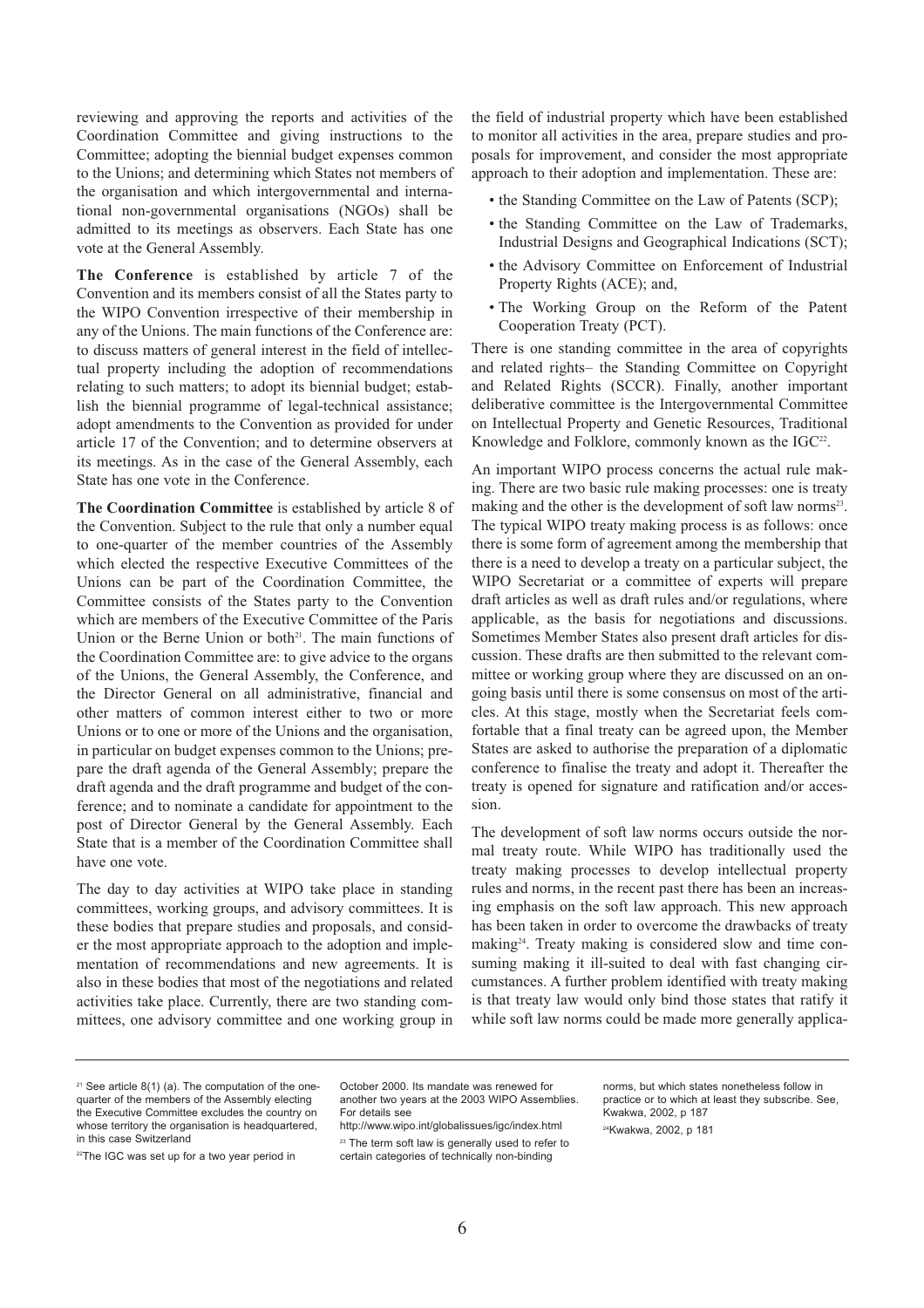ble without requiring ratifications<sup>25</sup>. Examples of soft law norms that have been adopted by WIPO include the 1999 Resolution Concerning Provisions on the Protection of Well-Known Marks<sup>26</sup> and the 2001 Recommendation Concerning the Provisions on the Protection of Marks, and Other Industrial Property Rights in Signs, on the Internet<sup>27</sup>. These soft law norms are not made through any defined process and can take many forms including recommendations, resolutions, declarations and guidelines, among other possibilities.

There are General Rules of Procedure which have been established that govern the conduct of the various proceedings in WIPO bodies<sup>28</sup>. Each of the individual bodies may also make its own special rules that may override the General Rules of Procedure<sup>29</sup>. Among others, some of the notable rules in the context of this paper include those which provide that: the date, duration and place of each session of WIPO bodies shall be fixed by the Director General<sup>30</sup>; the Director General shall prepare the draft agenda for all ordinary sessions subject to the provision that any State member of a body may, at least one month before the session, request the inclusion of supplementary items in the draft agenda<sup>31</sup>; each State shall be represented by one or more delegates, who may be assisted by alternates, advisors, and experts whose appointments shall be notified to the Director General in a letter, note or telegram preferably from the Ministry of Foreign Affairs<sup>32</sup>; and, the Director General shall invite to the various sessions such States and intergovernmental organisations to be represented by observers as are entitled to observer status under a treaty or agreement<sup>33</sup>.

Further, there are provisions to the effect that: the chairman of a session shall declare the opening and closing of meetings, direct the discussions, accord the right to speak, put questions to the vote, announce decisions, may propose limiting the time allowed to speakers and the number of times each delegation may speak on any question, close the list of speakers, and the debate, as well as suspend or adjourn debate or the meeting<sup>34</sup>; the Director General or staff member of the International Bureau designated by him/her can speak, with the approval of the chairman, at any time during a session and make statements on any subject under discussion<sup>35</sup>; and, proposals for the adoption of amendments to the drafts submitted to the session and all other proposals may be submitted orally or in writing by any delegation although the session can only decide to debate and vote on the proposal if it is in writing.

There are also general guidelines for the admission of observers to WIPO<sup>36</sup>. There are three categories of observers: intergovernmental organisations, international NGOs and national NGOs. A full list of the organisations with observer status at the WIPO Assemblies is given in Annex 2. For an intergovernmental organisation to be considered for observer status, it is required to furnish the secretariat with: information on its structure and objectives; a copy of its constituent instruments; a list of its officers; a list of its members; the composition of the governing body of the organisation; and, information on its activities and interests, particularly those related to the protection of intellectual property. For an international NGO, it is required to provide: the text of its constituent instrument (articles of incorporation, bylaws, etc); an indication of the date and place where it was established; a list of its officers (showing their nationality); a complete list of its national groups or members (showing their country of origin); a description of the composition of the members of its governing body or bodies (including their geographical distribution); a statement of its objectives; and, an indication of the field or fields of intellectual property (e.g. copyright and related rights) of interest to it.

The requirements for national NGOs are the same as those for international NGOs except that in addition to these requirements, there are a number of principles that are observed in extending invitation to national NGOs. These include: the organisation shall be essentially concerned with intellectual property matters falling within the competence of WIPO and shall, in the view of the Director General, be able to offer constructive, substantive contributions to the deliberations of the Assemblies of WIPO; the aims and purposes of the organisation shall be in conformity with the spirit, purposes and principles of WIPO and the UN; and the organisation shall have an established headquarters. It shall also have democratically adopted statutes, adopted in conformity with the legislation of the Member State from which the NGO originates and a copy of the statutes shall be submitted to WIPO. The organisation shall have authority to speak for its members through its authorised representatives and in accordance with the rules governing observer status and the admission of national NGOs to observer status shall be the subject of prior consultations between Member States and the secretariat.

## *3.3 The structure and functioning of the International Bureau*

The WIPO Convention establishes the International Bureau as the Secretariat of the organisation under the direction of the Director General as the chief executive assisted by two or more Deputy Directors General<sup>37</sup>. The Director General is appointed for a fixed term of not less than six years and is

| <sup>25</sup> Kwakwa, 2002, p 182<br><sup>26</sup> See WIPO document A/34/13, 4 August 1999<br><sup>27</sup> See WIPO document A/36/8, 18 June 2001<br><sup>28</sup> See WIPO, 1998 | $^{30}$ Rule 3(1)<br>$31$ Rule 5<br>$32$ Rule 7<br><sup>33</sup> Rule 8 | <sup>36</sup> These guidelines are available on the WIPO<br>website at http://www.wipo.int/members/admis-<br>sion/<br><sup>37</sup> See article 9 of the Convention. Currently there<br>are four Deputy Directors General |
|-------------------------------------------------------------------------------------------------------------------------------------------------------------------------------------|-------------------------------------------------------------------------|---------------------------------------------------------------------------------------------------------------------------------------------------------------------------------------------------------------------------|
| <sup>29</sup> See Rule 1 on the application of the General<br>Rules of Procedure. Note, however, that these<br>rules do not apply to diplomatic conferences                         | $34$ Rule 13<br>$35$ Rule 15                                            |                                                                                                                                                                                                                           |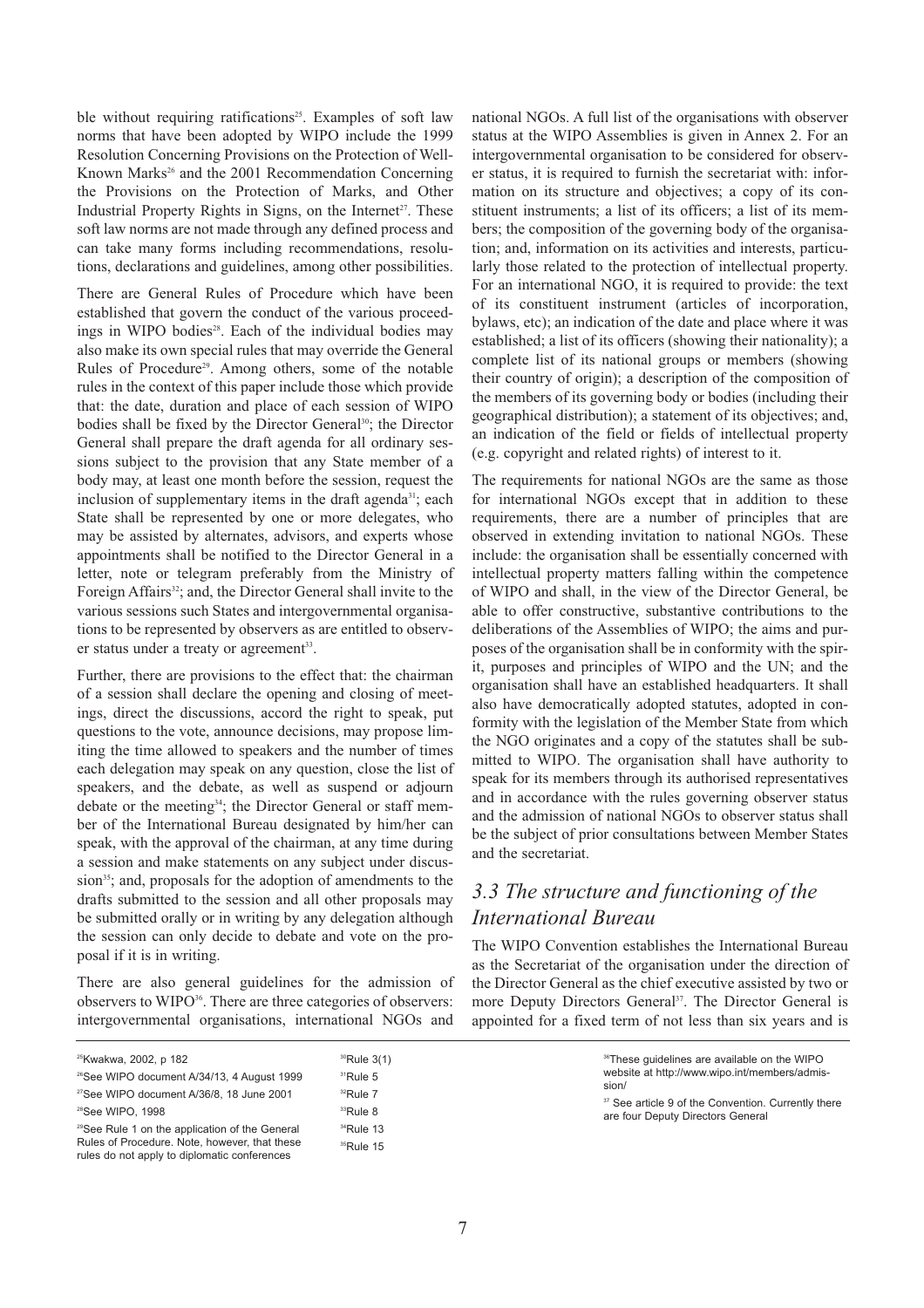<span id="page-9-0"></span>eligible for reappointment<sup>38</sup>. The Convention establishes that the periods of the initial appointment of the Director General as well as for subsequent reappointments and other conditions for the appointment to the position shall be fixed by the General Assembly. While the Convention does not specifically set out the tasks of the International Bureau itself, it states that the Director General's main functions shall be to prepare the draft programmes and budgets and periodical reports on activities and serve as ex-officio secretary to the General Assembly, the Conference, the Coordination Committee and any other committee or working group. Figure 1 shows the organisational structure of the International Bureau.

In addition to the staff, the Director General has created two advisory commissions to advise him. These are the Policy Advisory Commission (PAC) and the Industry Advisory Commission (IAC). The establishment of the PAC was proposed in March 1998<sup>39</sup>. The PAC is made up of eminent persons drawn from a broad range of fields, including politics, diplomacy and administration, which have bearing on intellectual property. Its mandate is to "enhance the Secretariat's capacity to monitor and respond in a timely, informed and effective manner to international and regional developments in intellectual property, in information technology, and in other fields bearing on WIPO's operations and its policy environment"40. The work of the Commission is purely advisory. (See Annex 3 for the names of the members of the Commission).

The IAC was also established in 1998 and had its first meeting in February 1999. It was established to ensure that the "voice of the market sector is heard and that the organisation is responsive to its [market sector] needs"<sup>41</sup>. Although the role of the IAC is purely advisory, the Director General stated at its creation that it was designed to ensure that there is "a direct input of industry into the policy-making process in WIPO"42. This statement reflects the view in WIPO that the organisation has only two constituencies – the Member States, on the one hand, and the market sector, on the other hand. The general public, consumers and others are not considered as a constituency of the organisation. (See Annex 4 for a list of IAC members).

The activities of WIPO and the International Bureau are funded from four main sources, namely, contributions by Member States, fees paid by private sector users of WIPO's global protection systems, the sale of WIPO's publications and from interest earnings<sup>43</sup>. In 2002, approximately 86 percent of WIPO's total funding came from fees, seven percent from contributions by Member States and another seven percent from sales of publications and interest earnings. Contributions by Member States are made on the basis of a system of contribution classes and each Member State freely chooses which class to belong to $44$ . There are a total of 14 classes each with a set amount of contribution. The rights of each Member State, however, remain the same irrespective of its class of contribution. In 2002, the smallest contribution from a Member State was 1,400 Swiss francs while the highest contribution was 1.1 million Swiss Francs<sup>45</sup>.

The International Bureau is very active. It plays a significant role in determining the vision of the organisation, shaping the nature and final outcome of treaty and other negotiations and discussions, drafting the recommendations by various bodies on various matters, admitting observers to various WIPO bodies and in preparing the draft agenda for the General Assembly. In at least one body, the Working Group on the Reform of the PCT, a member of the International Bureau has chaired some of the sessions. This raises concerns regarding the member-driven nature of WIPO processes. While the influence of the International Bureau can be significantly reduced in treaty negotiations, it is much more difficult to curtail its influence in soft law processes especially where such soft law can emanate from non-member bodies such as the advisory commissions. For example, in 2000, the PAC adopted the World Intellectual Property Declaration, which made far reaching recommendations, and ordained that the declaration should 'be made readily available to all the peoples of the earth'46.

Similar problems arise in other informal processes such as that in the Working Group on the Reform of the PCT. The meetings of the Working Group are deemed informal and there is no formal record although the Working Group is addressing some issues which may have far reaching consequences on the international patent system<sup>47</sup>. The role of the International Bureau in providing legal and technical assistance to developing countries is another area of concern. In particular, the compatibility between the Bureau's norm setting functions and technical assistance activities. While developing countries have to negotiate with the industrialised countries to achieve development friendly standards, the way the International Bureau operates raises questions about whether it is an impartial arbiter or whether it is a partisan player.

<sup>&</sup>lt;sup>38</sup>The current Director General is Dr Kamil Idris, a national of Sudan who has been serving as Director General since 1997. At the 38th series of meetings of the Assemblies of the Member States of WIPO held on 26 and 27 May 2003 the General Assembly reappointed him as Director General for another six years from 1 December 2003 to 30 November 2009. See WIPO documents A/38/3 and WO/GA/29/2, 27 May 2003

<sup>&</sup>lt;sup>39</sup>The first session of the Commission took place in April 1999

[<sup>40</sup>See, http://www.wipo.int/about](http://www.wipo.int/aboutwipo/en/pac/index.htm)wipo/en/pac/index.htm

<sup>41</sup>See Report of the first meeting. WIPO Document WO/GA/24/6 Annex 1. Available at [http://www.wipo.int/eng/document/govbody/wo\\_gb](http://www.wipo.int/eng/document/govbody/wo_gb)

\_ga/doc/ga24\_6a1.doc

<sup>42</sup>See press release on the first meeting of the IAC [http://www.wipo.int/edocs/prdocs/en/1999/wipo\\_pr](http://www.wipo.int/edocs/prdocs/en/1999/wipo_pr) \_1999\_154.html

<sup>43</sup>See WIPO, 2003, p 39

<sup>44</sup>For details of the various classes and the Member States that belong to each class see the [WIPO website at http://www.wipo.int/treaties/docu](http://www.wipo.int/treaties/documents/english/pdf/t-contr.pdf)ments/english/pdf/t-contr.pdf. Three classes are specifically reserved for some developing countries

<sup>45</sup>See WIPO, 2003, p 39

<sup>46</sup>PAC, 2002

<sup>47</sup>For details of the Working Groups work, see, <http://www.wipo.int/pct/reform/en/index.html>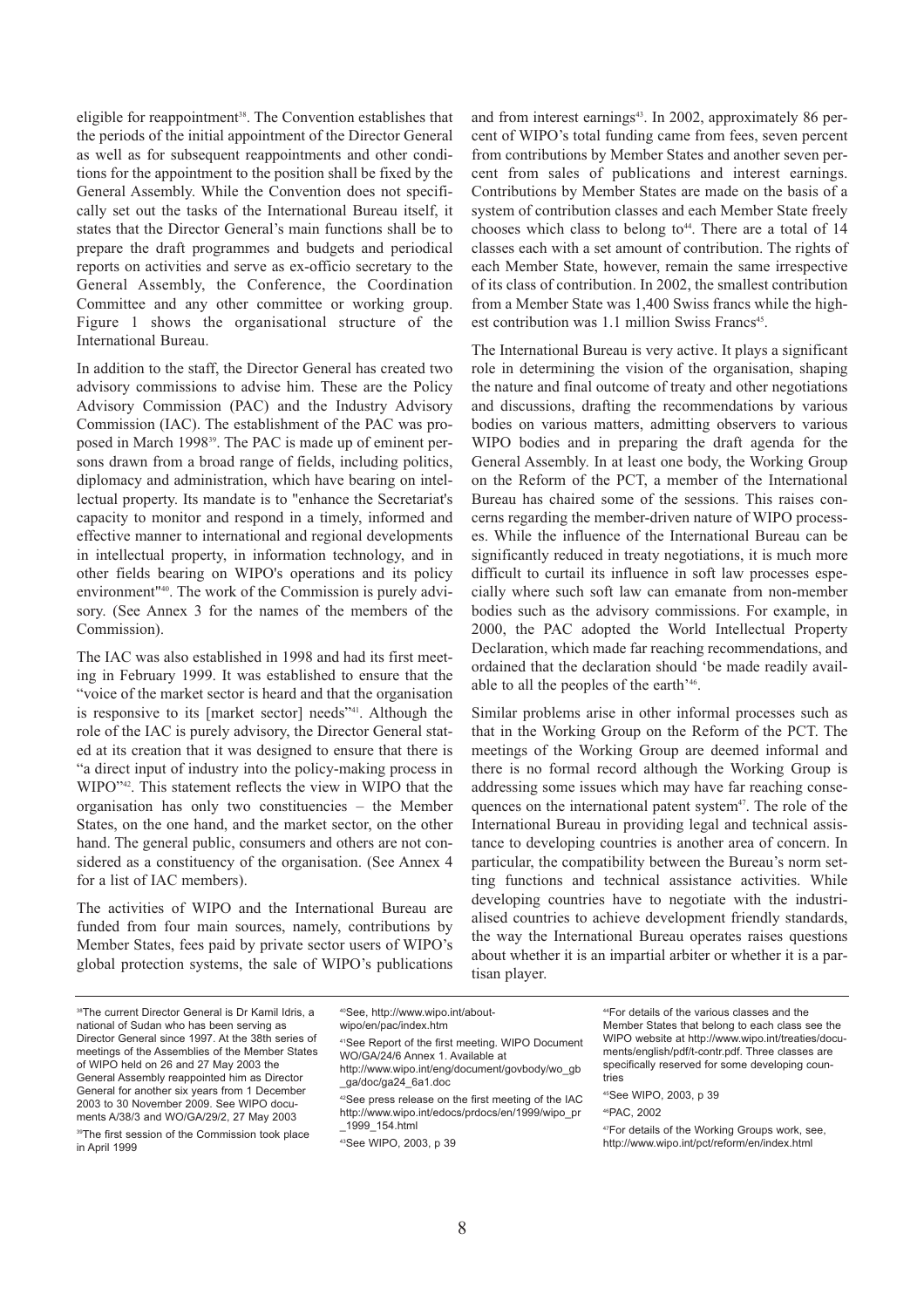<span id="page-10-0"></span>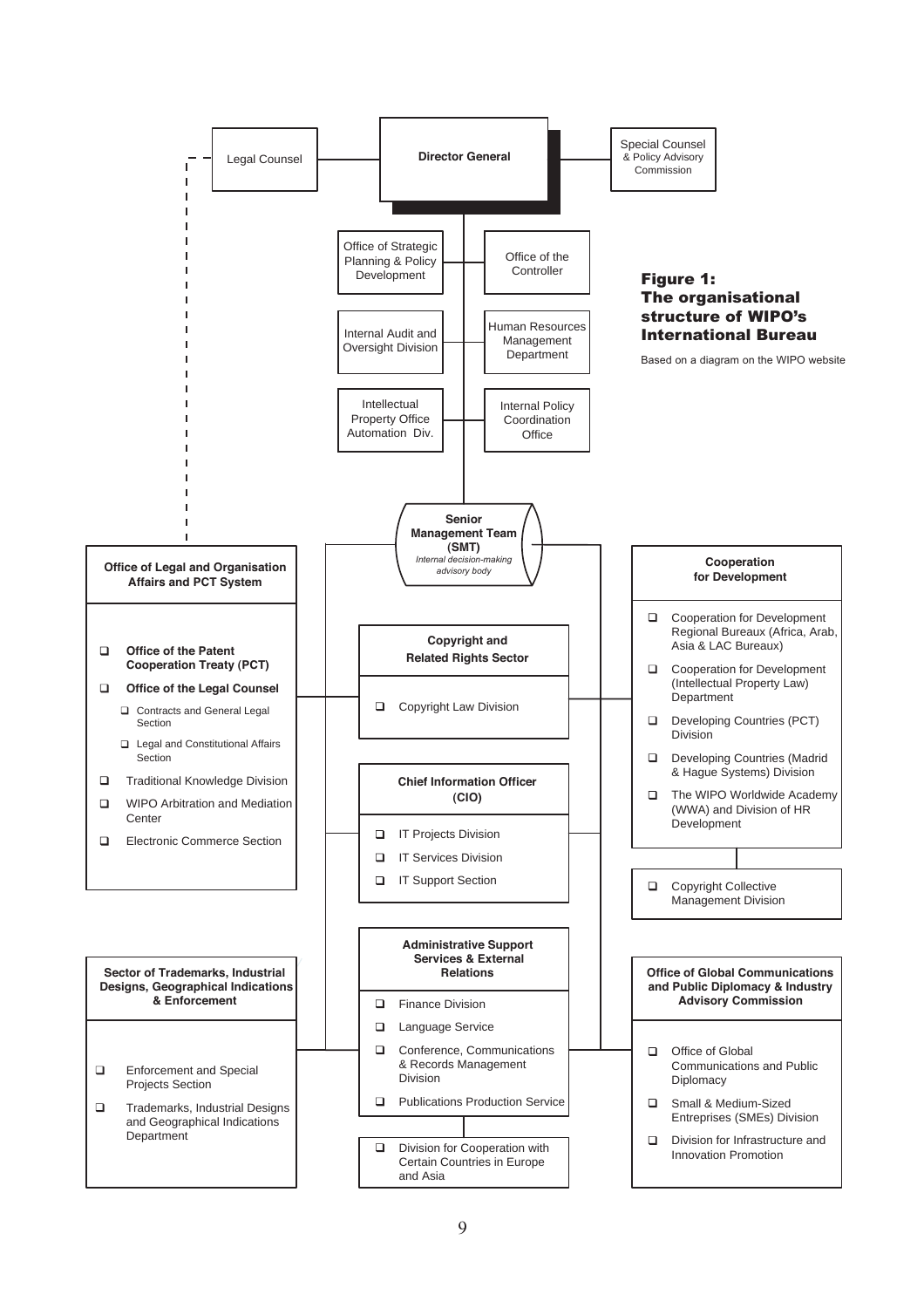## <span id="page-11-0"></span>*3.4 The vision and strategic direction of WIPO*

The Director General presents a medium term plan for WIPO activities every four years. This plan sets out the vision of the organisation and the strategic direction of its activities. The current plan was presented to the Member States in 1999<sup>48</sup>. A new plan for 2006-09 was presented at the Thirty Ninth Series of Meetings of the WIPO Assemblies in September/October 2003<sup>49</sup>. The constant premise underlying the vision of WIPO as set out by the Director General in the 1999 plan and in the subsequent plan has been,

"maintenance and further development of the respect of

intellectual property throughout the world. It means that any erosion of the existing protection should be prevented and that both the acquisition of protection and, once acquired, enforcement, should be simpler, cheaper and more secure."

This vision of intellectual property is fairly narrow and raises questions about the ideological leaning of WIPO. Although the 2006-09 vision has been expanded a little to reflect some of the development concerns that developing countries have expressed in WIPO, its basic premise remains the same and raises the question of whether WIPO believes in the absolute benefits of intellectual property at all times and in all places.

## 4. TRIPS-plus at WIPO

Before the Uruguay Round of trade negotiations that led to the establishment of the WTO, international intellectual property negotiations and standard setting had been taking place in WIPO and its predecessor institutions for over a century. Many of the rules and/or concepts embodied in the TRIPS Agreement existed in some form or another in a diverse number of treaties administered by WIPO. Consequently, although the TRIPS Agreement introduced significant changes in the overall framework of the international intellectual property system, it did not in fact alter the standard setting structure. While the WTO trade rounds framework and the concept of single undertaking proved important in pushing TRIPS through, WIPO remains the main international institution that is involved in the continuous development of intellectual property standards and rules. A proper understanding of the status and current role of WIPO in the ratcheting up of intellectual property standards must, however, be based on a clear view of the dynamics in the field of intellectual property following the adoption of the TRIPS Agreement.

### *4.1 WIPO and the TRIPS dilemma*

WIPO as an organisation presides over an intellectual property regime of enormous rule diversity<sup>50</sup>. The permissive nature of the rules under the WIPO regime and the lack of an enforcement mechanism is what led key industry players in the USA, in particular, to conclude that the organisation had failed to secure for them the appropriate levels of intellectual property protection around the world and to argue for a shift to the General Agreement on Tariffs and Trade (GATT). In the 1980s, the strategy of the USA and its major industries was therefore aimed at shifting the intellectual property regulatory focus from WIPO to the GATT which would permit the use of trade remedies to enforce intellectual property standards<sup>51</sup>

Equally important for the USA, was the consideration that the GATT framework provided an opportunity to obtain higher standards of intellectual property protection in exchange for concessions in other trade areas such as agriculture and textiles<sup>52</sup>. Behind the US moves, aside from the issues of enforcement and concessions, also lay the knowledge that developing countries were not part of the consensus that set the Agenda in GATT<sup>53</sup>. A fourth factor that influenced the strategic shift to the GATT framework was the increasing strength of developing countries at WIPO which had resulted in developed countries proposals being defeated and/or their agenda being frustrated.

It is therefore not surprising that, when the USA began to push for the inclusion of intellectual property in the Uruguay Round, developing countries resisted the proposal on the basis that these issues fell within the brief of WIPO<sup>54</sup>. For these countries, WIPO unlike the WTO provided a menu of treaties from which they could pick and choose and in some cases make reservations to. The diversity of rules and the permissive nature of WIPO treaties meant that developing countries could tailor their intellectual property regimes to meet their development objectives. The arrival of TRIPS

<sup>48</sup>See WIPO document A/34/3, 4 August 1999 49See WIPO document A/39/5, 21 July 2003

<sup>50</sup>Braithwaite and Drahos, 2000, p 60

<sup>51</sup>Abbott et al, 1999, p 302 52Correa and Musungu, 2002, p 2 53Drahos, 2002, p 12

<sup>54</sup>Correa and Musungu, 2002, p 3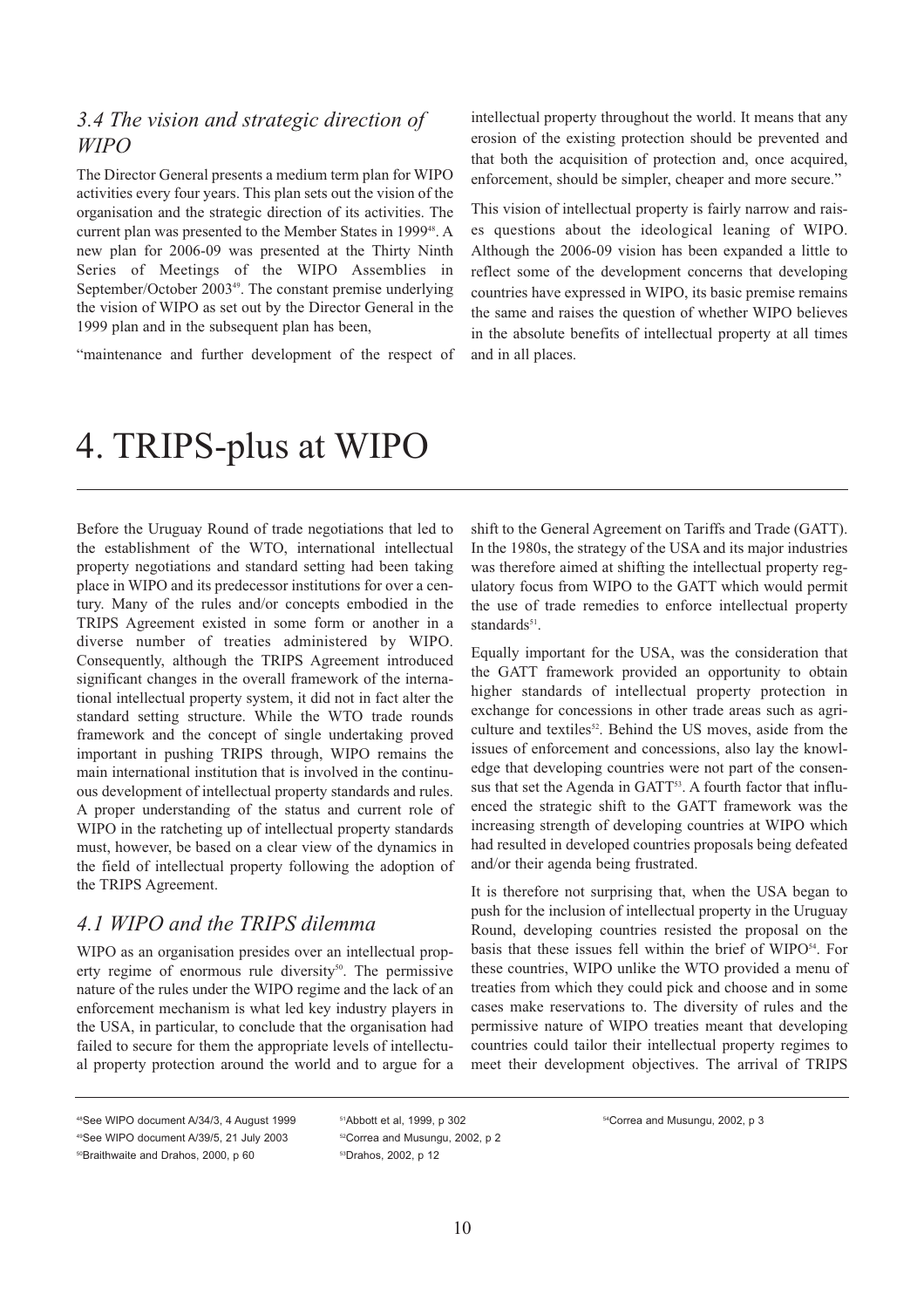<span id="page-12-0"></span>therefore ushered in a period of peace for WIPO concerning the development-related demands by developing countries. Suddenly, these countries had become defenders of WIPO.

For WIPO itself, the advent of TRIPS created a significant strategic dilemma. The organisation had to share its hitherto 'exclusive competence' on intellectual property matters with the WTO. As a beneficiary of the strategy to weaken UNC-TAD in the early 1980s, WIPO was particularly aware of the dangers of forum shifting<sup>55</sup>. In a move aimed at preserving its relevance in the new scenario, WIPO quickly adopted a resolution in 1994 mandating the International Bureau to provide technical assistance to WIPO members on TRIPS-related issues. This was followed by a second resolution in 1995 to enter into a cooperation Agreement with the WTO for WIPO to provide technical assistance to developing country members of the WTO irrespective of their membership in WIPO. In many ways, these resolutions meant that WIPO had found a niche in the TRIPS world. The organisation also benefited from the fact that, although it was seen as lacking in enforcement, the standards established under its treaties and the technical expertise that had developed in the organisation over the years were indispensable in ensuring the success of the TRIPS project. Ultimately, the circumstances leading to the adoption of the TRIPS Agreement in the WTO demonstrate that for WIPO to remain the main forum on intellectual property matters, it must show to the USA and its industry that it can deliver new standards faster and more efficiently. This reasoning underlies WIPO's TRIPS-plus agenda.

## *4.2 The WIPO Patent Agenda*

The Patent Agenda was announced in August 2001 by the Director General of WIPO as a new initiative which he envisaged as a process of worldwide discussions with the aim of preparing a strategic blueprint that would underlie the future development of the international patent system<sup>56</sup>. The initiative was presented to the WIPO Assemblies in September 2001. The Patent Agenda has placed the issue of further development and harmonisation of patent law as a top priority in WIPO's activities for several years to come. The Patent Agenda activities are taking place under three main pillars:

- 1. activities related to the ratification of the PLT which was adopted in 2000;
- 2. efforts to reform the PCT; and,
- 3. the ongoing negotiations on the draft Substantive Patent Law Treaty (SPLT).

In general, these processes are ultimately oriented to create an international legal framework for something akin to a universal patent.

The USA, the main proponent of TRIPS-plus standards, sees the WIPO processes as complimentary to the achievements in the GATT Uruguay Round when the minimum intellectual property standards principle was established. In a presentation to the 'WIPO Conference on the International Patent System' in March 2002, the US Under Secretary of Commerce for Intellectual Property and the Director of the United States Patents and Trade Marks Office (USPTO) summed up the US perspective as follows:

"Although many might question whether there is a single international patent system, there can be no question that the foundation for an international system exists in the Patent Cooperation Treaty (PCT) and the Patent Law Treaty (PLT), (...), and in the Agreement on Trade-Related Aspects of Intellectual Property (TRIPS Agreement)"57.

The WIPO patent system is currently based on two main treaties, namely, the Paris Convention and the PCT. The Paris Convention establishes substantive standards in various areas of intellectual property including patents while the PCT establishes procedural standards. In addition to these two treaties, it is envisaged that when the PLT comes into force, it will compliment the PCT system while the SPLT, currently under negotiation in the Standing Committee on the Law of Patents, is intended to compliment the Paris Convention. In essence, the current activities in WIPO under the Patent Agenda seek, while maintaining the different treaties, to unify the legal framework through harmonisation. The origin of the Patent Agenda is linked to what the main users of the current system claim are burdensome, complex and costly procedures for obtaining patents in a number of countries due to the territorial nature of the patent system<sup>58</sup> The challenges facing the current patent system to which the Patent Agenda is supposed to respond have therefore been identified as the failure of the system to adequately respond to the international nature of business activities, the high costs of obtaining patents, the workload crisis in patent offices and time consuming procedures<sup>59</sup>. An examination of the role of businesses and their associations in pushing forward the harmonisation agenda (see next section) is therefore instructive.

The PLT is not yet in force and as of 15 October 2003 only seven countries had ratified or acceded to it while 53 others and the European Patent Organisation (EPO) had signed it<sup>60</sup>. The PLT requires 10 ratifications and/or accessions to come into force. Its main aim is to harmonise the formal require-

55For a discussion on how the USA worked to weaken UNCTAD, which had gained prominence as the champion for developing countries on matters of trade and development including technology transfer and intellectual property, by shifting the discussions WIPO, see Drahos, 2002, p 22

56Memorandum of the Director General, WIPO

document A/36/14, 6 August 2001, "Agenda for Development of the International Patent System" 57Rogan, 2002

59See the Memorandum of the Director General,

para 17 - 28. Although the original Patent Agenda document was subsequently revised to take into account concerns that were expressed by developing countries, the basic underlying premises for the process have not changed

<sup>58</sup>See the Memorandum of the Director General, para 3

<sup>60</sup>Details available at www.wipo.int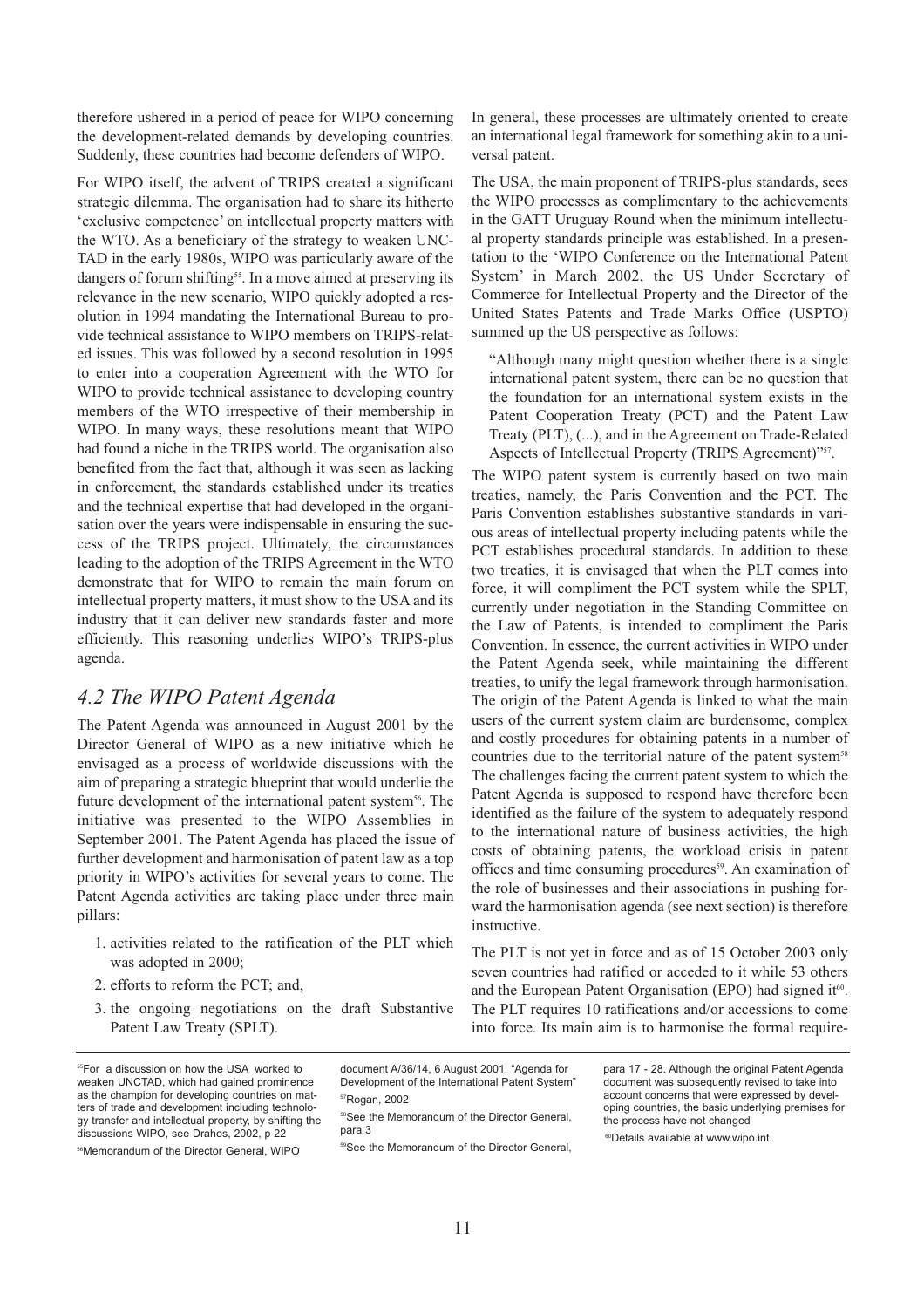ments relating to the procedures for applying for, obtaining and maintaining patents. The treaty contains a set of standardised formal requirements for national and regional patent offices to apply when dealing with patent applications. It covers: filing date, standardised forms, procedures for examination, compliance with time limits, means for avoiding unintentional loss of rights and electronic filing. The PLT, in effect, will enhance the position of patent owners by combining deregulatory measures with safeguards for them. For example, article 10 provides that non-compliance by a patent holder with one or more of the formal requirements under the treaty may not be a ground for revocation or invalidation of a patent except where fraudulent intention is proven. The burden of proof for fraudulent intention is usually very high.

The process of reforming the PCT started in 2000 with the formation of the Committee on the Reform of the PCT. In September 2001 at the PCT Assembly, the Committee recommended the establishment of a working group (the Working Group on the Reform of PCT). The reform is geared towards introducing amendments to the treaty to simplify and streamline procedures while at the same time aligning it to the new PLT standards. The changes anticipated relate to coordination of international searches and international preliminary examination and time limits for entering the national phase. In addition, the Working Group is discussing options for the future development of the international search and examination aimed at giving more importance to the international search and examination reports<sup>61</sup>. Other players, the USA, in particular, want to see a more fundamental overhaul of the PCT system in order to facilitate global patenting by its corporations $62$ .

The negotiations on the SPLT, on the other hand, are aimed at initially creating uniform substantive patent law standards on prior art, novelty, utility and inventiveness, requirements relating to sufficient disclosure and the drafting of claims and, possibly, to facilitate the mutual recognition of patent search and examination results<sup>63</sup>. After this first phase of work, further harmonisation is envisaged in areas where the main players, the USA and the Europeans, do not agree such as the first to file versus first to invent principles and post grant opposition proceedings<sup>64</sup>.

Harmonisation as proposed in the SPLT drafts is likely to result in TRIPS-plus standards for developing countries. While most of the proposed standards will benefit international industries, they will make it more difficult for developing countries to adapt their patent laws to local conditions and needs including adapting their laws to take into account their critical public health and other needs. Such a result will

undermine the achievements in Doha on public health and elsewhere on the other issues of intellectual property and development. One can conclude that the process of patent law harmonisation, coupled with various bilateral agreements that contain TRIPS-plus standards, will seriously compromise the ability of developing countries to use the various TRIPS flexibilities for development objectives. Harmonised patent law standards will also make it more difficult for these countries to seek amendments to the TRIPS Agreement, for example, to introduce disclosure requirements with respect to genetic resources and traditional knowledge.

Some of the proposals in the SPLT negotiations that have implications for TRIPS flexibilities include those aimed at:

- reducing the flexibility of countries to define patentability requirements by, for example, eliminating the requirements for a technical character in inventions;
- introducing matters of equivalence in international patent rules; and,
- prohibiting countries from imposing any further conditions, other than those specifically provided for in the treaty, on patent applicants.

The draft SPLT under article 12 seeks to harmonise the conditions for patentability<sup>65</sup>. An important aspect of the draft deals with industrial applicability or utility. One proposed approach is to define industrially applicable inventions as those which "can be made or used for exploitation in any field of [commercial] [economic] activity"<sup>66</sup>. Considering that after the adoption of the SPLT contracting parties would not be allowed to impose any further conditions on applicants other than those specifically spelt out in the SPLT, if accepted, this proposal would mean that anything used in commercial and/or economic activity except mere discoveries, abstract ideas as such, scientific and mathematical theories and laws of nature as such and purely aesthetic creations<sup>67</sup>, would be patentable. This would pave the way for the mandatory patenting of such things as business methods and software and eliminate the current flexibility under TRIPS which allows each country to define what an invention is including requiring that inventions have a technical character<sup>68</sup>. The possibility of introducing matters of equivalence under this treaty also poses TRIPS-plus risks<sup>69</sup>. If, for example, equivalence for purposes of infringement proceedings, was harmonised based on the approach that a process or product would be considered as equivalent if it performs substantially the same function as the protected process or product, then the freedom under TRIPS to define equivalence so as to allow inventing around patented inventions would be eliminated.

<sup>61</sup>See WIPO document PCT/R/WG/5, 19 September 2003

<sup>&</sup>lt;sup>62</sup>Correa and Musungu, 2002, p 10

<sup>&</sup>lt;sup>63</sup>See WIPO document SCP/4/6, para 47

<sup>64</sup>See the Memorandum of the Director General, para 31

<sup>&</sup>lt;sup>65</sup>See WIPO document SCP/10/4, 30 September 2003

<sup>&</sup>lt;sup>66</sup>Draft article 12(4) Alternative A

<sup>67</sup>Draft article 12(1) (b)

<sup>&</sup>lt;sup>68</sup>For further discussions of the dangers of this approach see Correa and Musungu, 2002, pp 18-  $20$ 

<sup>69</sup>See, Correa and Musungu, 2002, pp 20-21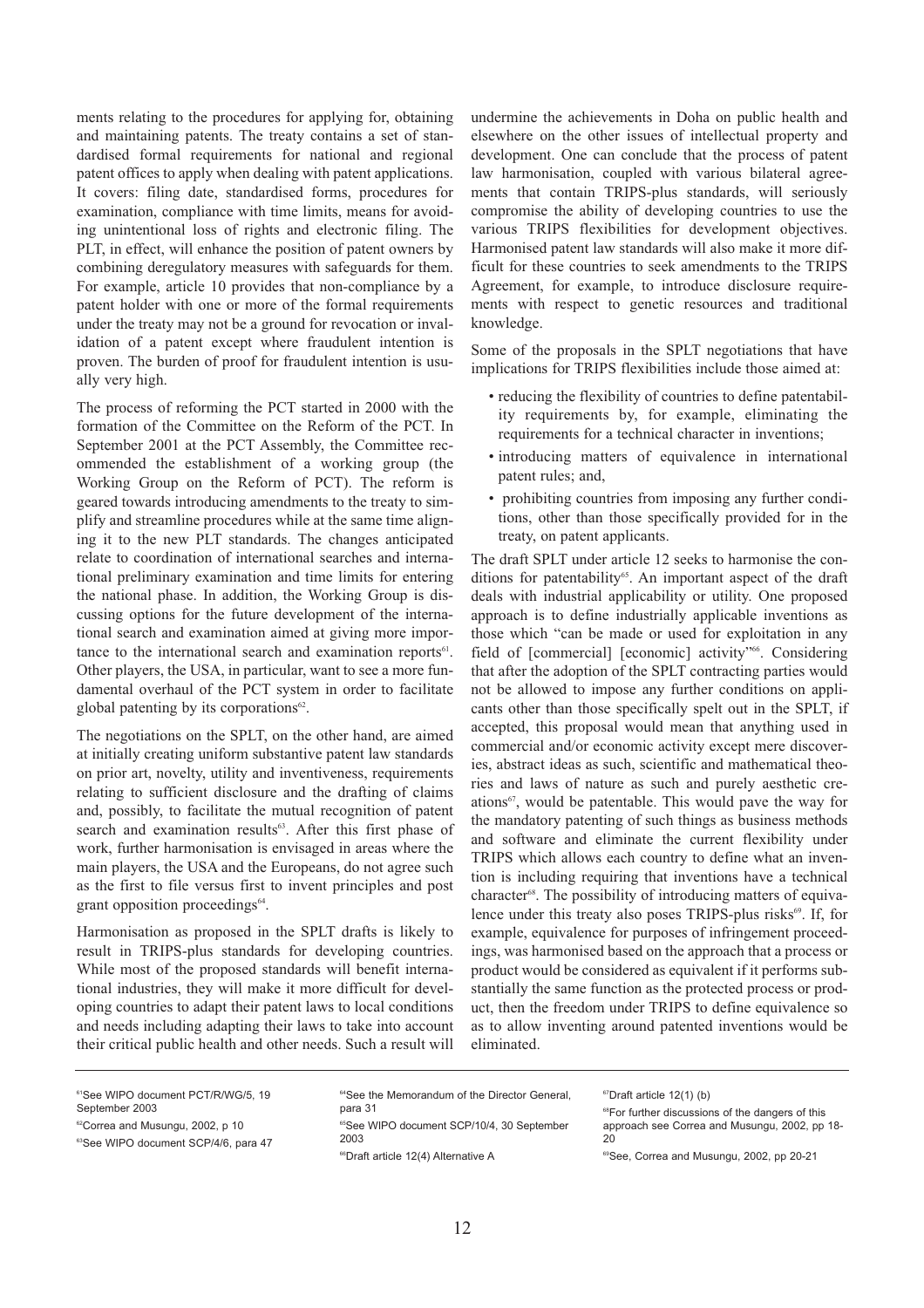## <span id="page-14-0"></span>*4.3 Role of the International Bureau in the Patent Agenda processes*

The Patent Agenda was the initiative of the Director General of WIPO – the head of the International Bureau. The role of the International Bureau in the SPLT process is particularly problematic. There are perceptions that the Bureau is acting not as the servant of the whole international community but as an institution with its own agenda. That agenda seems more closely attuned to the interests and demands of some Member States than to others, and more to pro-strong intellectual property protection interest groups and practitioner associations, which are ostensibly observers but sometimes behave and are treated like Member States, than to the interest of developing countries. The latter are interested in creating space for technological development and maintaining the TRIPS flexibilities as well as in the protection of genetic resources and traditional knowledge. For example, when the delegations of Brazil and the Dominican Republic on its own behalf and on behalf of Chile, Colombia, Cuba, Ecuador, Honduras, Nicaragua, Peru and Venezuela presented proposals seeking to ensure that nothing in the SPLT would prevent countries from taking measures to comply with their international obligations, including those relating to the protection of genetic resources, biological diversity, traditional knowledge and the environment, the International Bureau responded by issuing a seven page document that in essence suggested that the proposals were misplaced<sup>70</sup>.

The justification for not including the proposals in the draft SPLT and for the International Bureau getting involved on one side of the debate is highly questionable. At the Seventh Session where the proposals were first discussed the conclusions of the debate by the Chair were as follows:

"A proposal to amend paragraph (2) [of article2] was made jointly by nine delegations, and was supported by some other delegations. One delegation, supported by several other delegations, proposed the inclusion of a new paragraph (3). One delegation suggested that these proposals be included in the draft Treaty, within square brackets, for further discussion. Several delegations, however, did not support these proposals, and questioned their relevance for the SPLT"71.

According to the report of the Session only the delegations of Germany, Ireland, Japan and the USA opposed the proposals by the Dominican Republic and Brazil<sup>72</sup> while in addition to the 10 countries that had made the proposal at least two other countries, Egypt and Morocco, supported the proposals. It is difficult to see why a proposal supported by, at least, 12 countries could be excluded from the draft texts, albeit in square brackets, because four countries raised opposition to the proposal.

The International Bureau's justification of the SPLT process in general is also instructive. According to the Bureau, 'a number of delegations and representatives had expressed the position, at the first session, first part, of the SCP (June 15 to 19, 1998), that discussions concerning further harmonisation, in particular harmonisation of substantive issues of patent law, should be resumed as soon as possible after the conclusion of the Diplomatic Conference (for the adoption of the Patent Law Treaty)'73. These 'delegations and representatives' consisted of Japan, South Korea, Australia, Canada, France, Austria, Greece, China, Malta and four NGOs, the Pacific Intellectual Property Association (PIPA), the Union of European Practitioners in Industrial Property (UEPIP), the Japan Intellectual Property Association and Japan Patent Attorneys Association (JPAA). It does seem odd that these NGO observers are mentioned while no developing countries except China were reported as supporting substantive patent law harmonisation.

To add legitimacy to its activism, the International Bureau points out that two commissions set up by Director General, the IAC and the PAC, the former which had no consumer, development or public interest NGO representation whatsoever, came out in support of substantive patent law harmonisation in 2000. The IAC adopted a resolution calling for "work, in the medium term, on a treaty on the harmonisation of substantive patent law, with a view to facilitating greater mutual recognition of search and examination results by patent offices". The PAC, on the other hand, had recommended, among other things, that "the harmonisation of national policies on the establishment of intellectual property rights should be sought, with the aim of protection at the global level". There is no doubt therefore that the SPLT negotiations were launched in major part to respond to pressures, mainly from industry. A review of the earlier processes and negotiations to revise the Paris Convention in the next section illustrates the role of industry in ratcheting up intellectual property standards in WIPO over the years.

The role of the International Bureau in the Patent Agenda processes is not entirely that straightforward. There are challenges that flow from the positioning of the International Bureau in the overall structure and operations of WIPO. Because of the services it offers, the International Bureau has developed a high degree of expertise on many of the technical aspects of intellectual property issues which the Bureau deals with day to day. If one looks at the International Bureau as a service provider then the Bureau is clearly an interested party in many of the negotiations being undertaken. For example, when one is discussing the reform of the PCT, whatever changes are undertaken will affect the International Bureau as it is at the centre of implementing the PCT and has obligations under the treaty. The perception by the International Bureau of where the problems are, is therefore likely to be similar to that of the major patent offices which

70See WIPO document SCP/8/5, 5 November 2002. The proposals were subsequently included after a fierce half day debate at the Eighth Session at which the delegation of Brazil questioned whether the International Bureau had the

right to refuse to include a proposal by Member

States in a draft treaty simply because the International Bureau did not think that the proposal belonged in that treaty 71See WIPO document SCP/7/7, para 8 72See WIPO document SCP/7/8, 25 November 2002, paras 27-29

73WIPO Standing Committee on the Law of Patents. Fourth Session. Geneva, November 6 to 10, 2000. 'Suggestions for the further development of international patent law'. WIPO document SCP/4/2. See also WIPO document SCP/1/7 'Revised Draft Report'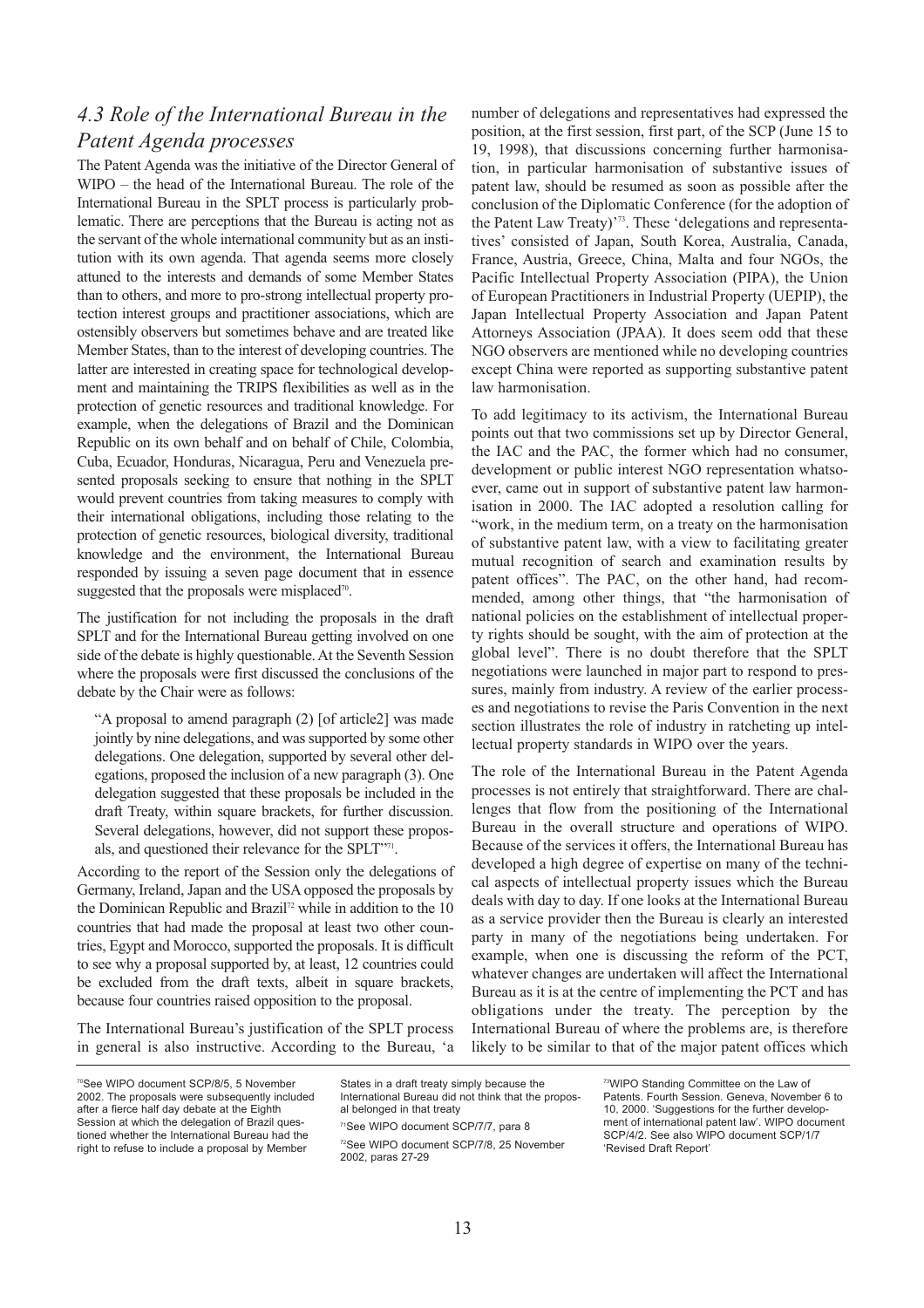<span id="page-15-0"></span>are the main players in the PCT. Changes in the rules will also have a bearing on the International Bureau's ability to deliver the services it offers and on its revenues which means that there is a likelihood that the Bureau would be inclined to push for measures that support its revenue stream and not otherwise. The other challenge relating to the International Bureau's expertise is that in WIPO negotiations, the Bureau is often asked to offer opinions or to propose drafting for articles. When the Bureau is asked to provide its expertise in drafting or on other technical matters it is an open question whether the responsibility for the ultimate outcome should go to the Bureau or to the very countries that asked the Bureau to undertake the task in the first place.

## *4.4 An historical overview of the role of industry in patent law standard setting at WIPO*

Since 1883, the Paris Convention has been revised six times and its membership has expanded tremendously and includes many developing countries which joined in large numbers during the 1960s and 70s. These revisions (though not necessarily all provisions within them) have tended progressively to strengthen the rights of intellectual property owners. This is hardly surprising given that groups like *Association Internationale pour la Protection de la Propriété Industrielle* (AIPPI), which was founded in 1897, and the International Chamber of Commerce (ICC), which was founded in 1921 and immediately established a Permanent Commission for the International Protection of Industrial Property, attended as observers most of the intergovernmental conferences at which the Paris and other industrial property conventions were revised. Few, if any, consumer, development or other civil society groups ever participated in those conferences.

The involvement of ICC and AIPPI and subsequently other business and lawyers associations went well beyond the presence of their representatives as observers at meetings. Ladas (at one time a chairman of the ICC's Commission on International Protection of Industrial Property and also an official delegate of the USA at the 1958 revision conference) noted that at the fourth revision conference in London in 1934 "as usual the International Bureau, in cooperation with the British government, prepared the work of the Conference on the basis of resolutions adopted by non-governmental organisations, such as particularly the International Association for the Protection of Industrial Property and the International Chamber of Commerce"74.

The main substantive differences between the 1883 version of the Paris Convention and subsequent ones have to do with

local working requirements and compulsory licensing. While the 1883 version stated that 'the patentee shall remain bound to work his patent in conformity with the laws of the country into which he introduces the patented objects', subsequent revisions have strengthened the rights of patent holders, principally by providing for compulsory licensing as the main sanction for non-working as opposed to revocation. From 1934, the Convention forbade the revocation of a patent for non-working until after a compulsory license had been granted and subsequently deemed insufficient to prevent the failure to work the patent. Variations of this measure had been formulated previously by the ICC and AIPPI and these were provided to the official delegates to the 1934 Conference in London at which the Paris Convention was revised.

The patenting of pharmaceutical and chemical substances is another controversial issue that demonstrates the influence of business associations in treaty making at WIPO. The Paris Convention has never explicitly required that pharmaceuticals and chemical substances be patentable. This is not surprising given that the Convention has always avoided the controversial and potentially divisive question of stating what is or is not patentable subject matter. Moreover, even the developed countries tended, until the 1960s and 70s, to keep chemicals and drugs outside their patent systems. Nonetheless, the fifth revision conference, which took place in Lisbon in 1958, discussed the issue and adopted a resolution recommending that member countries study the possibility of requiring them to be patentable<sup>75</sup>. Considering how influential it was, AIPPI almost certainly was behind this resolution. According to the head of the US branch of AIPPI who attended the Conference,

"No amendment of the Convention was adopted on any point which was not the subject of a resolution by the AIPPI, though in some cases the text adopted differs in some respects from the AIPPI text. A number of proposed amendments of the Convention voted for by the AIPPI failed at Lisbon by the opposition of countries represented particularly by officials of the Patent Office only"<sup>76</sup>.

The periodic changes to the text dealing with these issues reflected a continuing conflict between two groups of countries. The first group consisted mainly of the most advanced industrialised countries. They considered it unreasonable to require patent holders to set up manufacturing facilities in every domestic market. In taking such a stance, they were supported by AIPPI which opposed compulsory licensing for many decades. The second group was made up mostly of much less industrially advanced countries seeking to protect their emerging industries and enhance their industrial base. The latter group increased in number during the 1960s and

74Ladas, 1975, p 83. See also Reichman and Hasenzahl, 2003. Available at [http://www.ictsd.org/pubs/ictsd\\_series/iprs/CS\\_reic](http://www.ictsd.org/pubs/ictsd_series/iprs/CS_reic) hman\_hasenzahl.pdf

<sup>75</sup>The resolution ('patentability of chemical products') stated that:

the Conference, Considering that in order to promote technical progress, inventions much be protected to the greatest possible extent,

Recommends that the member countries of the Union study the possibility of providing, in their national legislations, for the protection by patents of new chemical products, independently of their manufacturing process, with such limitations and conditions as may seem advisable' (quoted in BIRPI, 1958, p 313)

76Kemman, 1961, p 741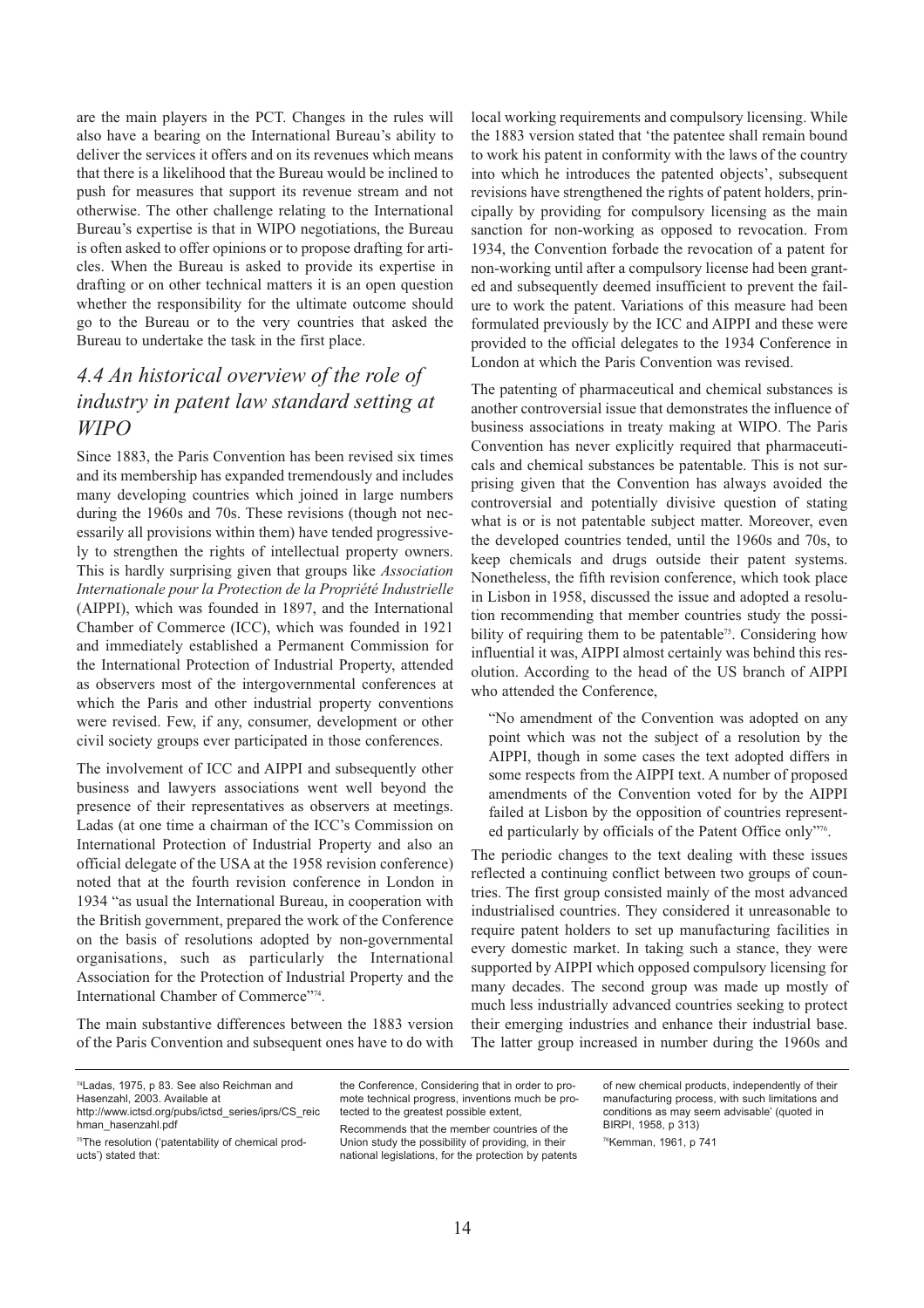<span id="page-16-0"></span>70s. However, attempts by developing countries in the late twentieth century to reverse the trend at the international level towards strengthening the rights for patent holders were almost completely unsuccessful<sup>77</sup>. In fact, it was when these countries decided to use their numerical strength in WIPO to revise the Paris Convention to further their developmental interests that lawyers and businesses associations in the USA came up with the idea that a comprehensive agreement on intellectual property should be negotiated in the GATT framework rather than under WIPO's auspices.

## *4.5 The Digital Agenda and related activities*

In September 1999, the Director General of WIPO announced the WIPO Digital Agenda at the WIPO International Conference on Electronic Commerce and Intellectual Property. The Agenda was aimed at, among other things, broadening the participation of developing countries in accessing intellectual property information and participating in global policy formulation, and to promote the adjustment of the international intellectual property regulatory framework to facilitate e-commerce<sup>78</sup>. One of the main activities under the Digital Agenda involves encouraging member states to sign up to the 1996 'Internet treaties', the WIPO Copyright Treaty (WCT) and the WIPO Performances and Phonograms Treaty (WPPT), and to negotiate the further development of international intellectual property law in the digital environment.

The initial discussions leading to the 1996 treaties were not only concerned with a new treaty for the on-line environment. They also considered negotiations to update the protection of audiovisual performances and of performers and producers of phonograms and broadcasting organisations. However, the idea of revising the Berne Convention was felt not to be feasible because this required all state parties to vote unanimously for the amendments. Given the diversity of views among countries this would have been very difficult to achieve. There would also have been difficulties with revising the 1961 Rome Convention for the Protection of Performers, Producers of Phonograms and Broadcasting Organisations. Here, the complexities were twofold. First, it might have required that the International Labour Organisation (ILO), UNESCO and WIPO, which together were responsible for the latter Convention, collaborate again. Secondly, it would require the balancing of "the interests of the three parties (performers, phonogram producers and broadcasters) in the light of the new technologies, a task which, even in 1961 when new technologies were not in question, proved of great difficulty. It was felt that it would be more practical to deal with the problems of performers and phonogram producers and to deal with the protection of broadcasters in a separate instrument."79

The 1996 Internet treaties resulted from a Diplomatic Conference on Certain Copyright and Neighbouring Rights Questions in December 1996. The task of drafting the treaties was a lengthy process which drew upon a number of studies submitted by national governments and regional integration bodies, the most influential ones being those of the USA, the European Community (EC) and Japan<sup>80</sup>. The Conference was initially proposed by the USA a year earlier. Its purpose was to discuss three draft treaties with a view to adopting agreed versions of them. Two of these treaties, the WCT and the WPPT, were finally adopted. Both of these treaties came into force in 2002. A third one, the Treaty on Intellectual Property in Respect of Databases, which had initially been proposed by the EC and was based on text provided by the EC and the USA, encountered such a degree of opposition that it was neither negotiated nor adopted.

Of the two treaties adopted, the WCT is perhaps the most controversial. It goes beyond the standards required by TRIPS and the Berne Convention, and provides especially strong rights for copyright owners operating in the on-line environment. Some critics have claimed that the initiative to produce such a treaty, which came from the USA, was motivated by a desire of certain individuals in that country to circumvent domestic opposition to the strengthening of copyright protection by negotiating a treaty that would then have to be implemented through national legislation as an obligation under international law. According to Litman, Bruce Lehman (then Commissioner of Patents and Trademarks and previously a lobbyist for the software industry) played a key role in convening the Diplomatic Conference, and was seeking to ensure that the US copyright standards that he was striving for would become the international norm with which all countries including his own would have to comply<sup>81</sup>. His opponents, who included academics, librarians, consumer electronics manufacturers and public interest NGOs, responded by following Lehman on his forum shifting journey to Geneva.

As many as 76 NGOs were represented at the Conference. Arrayed against those promoting the interests of the copyright owners were organisations representing the education and research communities concerned about maintaining access to copyrighted works, and telecommunications businesses and online service providers that sought to limit the strengthening of copyright protection in ways that would make them liable for infringing acts by users of their services $^{82}$ .

[78See http://www.wipo.int/about-ip/en/studies/publi](http://www.wipo.int/about-ip/en/studies/publications/ip_ecommerce.htm)cations/ip\_ecommerce.htm 79Sterling, 2003, p 706 80Ficsor, 2002, p 26

81Litman, 2001, pp 128-129. See also, Ryan, 1998 <sup>82</sup>Reinbothe and von Lewinski, 1996, p 9

<sup>77</sup>However, they had one major success in the field of copyright law, securing the adoption of the 1967 Stockholm Protocol to the Berne Convention (Braithwaite and Drahos, 2000, p 61)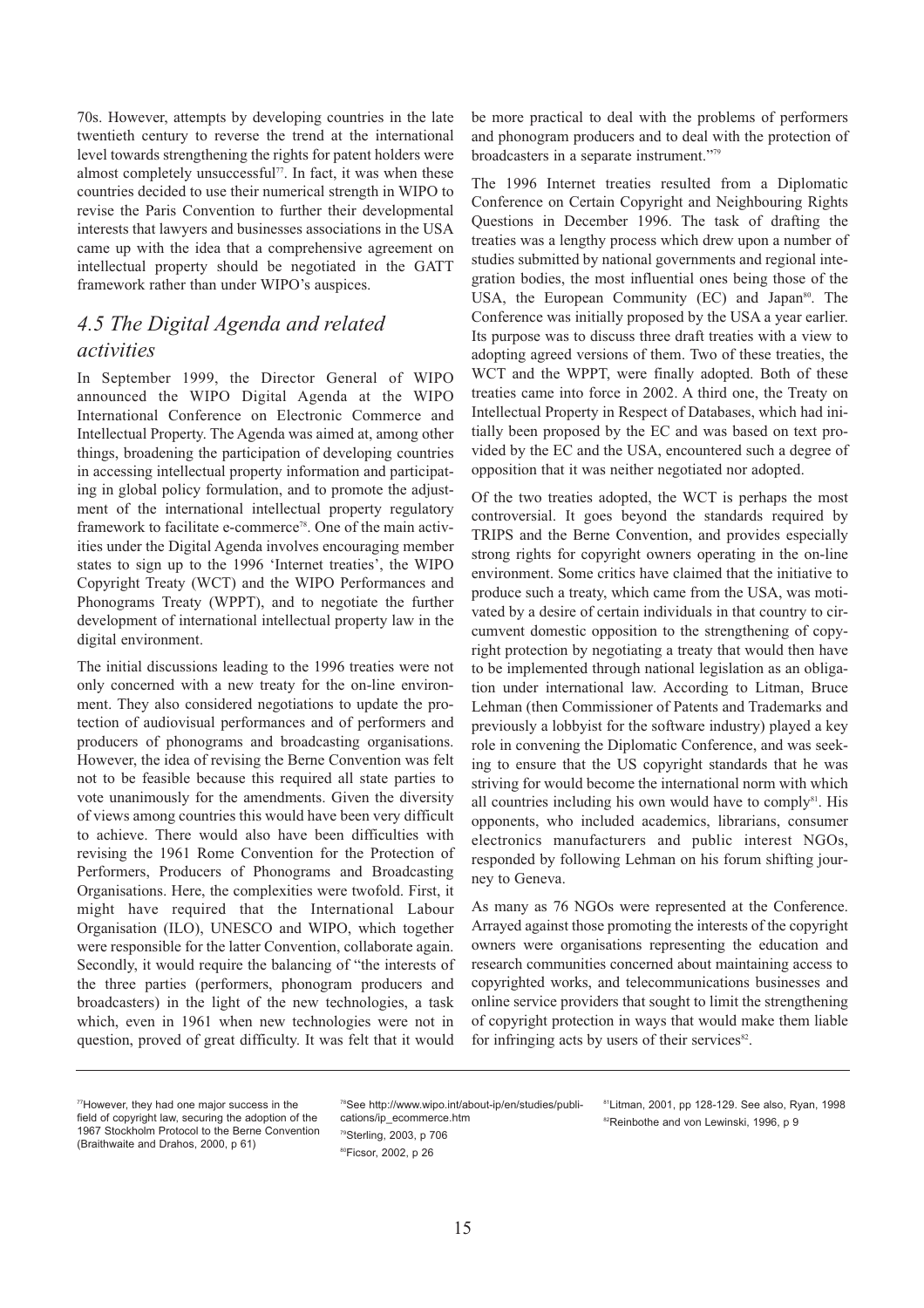<span id="page-17-0"></span>This organised opposition had an effect on the negotiations among the WIPO Member States, adding to the concern many of them already felt that the draft treaties in their original forms were overprotective. Because many of the delegates accepted the need to address this matter, the agreed text of the WCT, and also the WPPT, problematic as they are, are generally considered to reflect a more reasonable balance between the different interests involved than might otherwise have been the case. The UK Commission on Intellectual Property Rights (IPRs Commission) has warned developing countries to "think very carefully before joining the WIPO Copyright treaty". However, this is moot in many cases, since the vast majority of parties to both treaties are developing countries.

Neither treaty dealt with audiovisual works and broadcasts. This is because film production companies and broadcasting organisations found it expedient to negotiate separate conventions. In December 2000, WIPO held a Diplomatic Conference on the Protection of Audiovisual Performances, at which it was expected that a WIPO Audiovisual Performances Treaty would be adopted. In fact, the delegates were unable to agree on a text. The stumbling block was a disagreement between the USA supported by India on one side (both of which have major film industries), and the EC and several other countries on the other (all more supportive of the moral rights of performers), about the law governing the transfer of economic rights from performers to producers. There have been recent efforts to revise these discussions at WIPO and an informal, two day meeting on the protection of audiovisual performances was held in Geneva in November 2003<sup>83</sup>.

More importantly, there are on-going negotiations concerning a possible convention to protect the rights of broadcasters outside the Rome Convention framework. At the Tenth Session of the Standing Committee on Copyright and Related Rights in November 2003, the USA and some other countries, for example, proposed that the beneficiaries of any treaty on the rights of broadcasting organisations should include cablecasters and webcasters<sup>85</sup>. One of the real dangers here is of creating a treaty that vests in broadcasting organisations, cable and webcasters rights over ownership of materials that they had no hand in creating and which may actually be in the public domain anyway, and for an unprecedented long term of protection. A number for countries have proposed that the period for protection be 50 years.

### *4.6 Technical assistance*

Although article 67 of the TRIPS Agreement obliges developed WTO Members to provide technical and financial assistance to developing countries for the implementation of TRIPS, WIPO remains the largest provider of intellectual property related technical assistance. There are three basic reasons for this. First, as already noted, WIPO administers over 20 intellectual property treaties each of which requires different measures to implement. This raises capacity and technical challenges for developing countries. Secondly, as also already noted, in 1995 WIPO entered into a cooperation agreement with the WTO to provide technical assistance for TRIPS implementation. Finally, WIPO, as one of the richest international organisations, obviously has much more resources to devote to intellectual property technical assistance than many multilateral and bilateral donors. The technical assistance activities of the organisation are coordinated under the Cooperation for Development Division. Its aim is to enable developing countries all over the world to establish or modernise intellectual property systems<sup>86</sup>. The WIPO World Wide Academy (WWA), which was established in 1998, also plays a role in WIPO's capacity building and technical assistance activities. The aim of the WWA is to serve as a centre for teaching, training, advice and research on intellectual property<sup>87</sup>.

In the recent past, WIPO's technical and legal assistance activities have been criticised for a variety of reasons. There are two main concerns. The first is that the International Bureau's work, especially its legal technical assistance, has tended to over-emphasise the benefits of intellectual property while giving very little attention to its costs<sup>88</sup>. Other critics have accused the International Bureau of being partisan and not giving developing countries the best advice<sup>89</sup>. Indeed, despite the adoption of the Doha Declaration on TRIPS and Public Health in November 2001, there continues to be a publication on WIPO's website which essentially labels all the concerns that developing countries have raised with regard to TRIPS and public health as 'myths' two years later<sup>90</sup>. It is highly questionable how an organisation that has such a view can provide technical assistance to developing countries to implement the Doha Declaration which is now part and parcel of the TRIPS framework.

The second concern is that because of the nature of activities under the technical assistance programmes – legal technical assistance, automation of offices and provision of software, training – the International Bureau may exercise undue influence on developing countries which may affect the stances of

83For more information about this meeting see [http://www.wipo.int/documents/en/meet](http://www.wipo.int/documents/en/meetings/2003/avp_im/index.htm)ings/2003/avp\_im/index.htm

84See WIPO document SCCR/10/3, 15 September 2003 which is a compilation and comparison of the various proposals that have been submitted by Member States. For more information see <http://www.wipo.int/documents/en/meetings/2003/s> ccr/index\_10.htm <sup>85</sup>For comments and critique of some of the pro[posals see http://www.cptech.org/ip/wipo/wipo](http://www.cptech.org/ip/wipo/wipocasting.html)casting.html 86For details see <http://www.wipo.int/cfd/en/index.html> <sup>87</sup>For more information see <http://www.wipo.int/academy/en/intro.htm>

88See, e.g., IPRs Commission, 2002

89See *Medicines Sans Frontieres*, 2003

<sup>90</sup>See publication titled, "Striking a Balance: Patents and Access to Drugs and Health Care" at [http://www.wipo.int/about-ip/en/studies/publica](http://www.wipo.int/about-ip/en/studies/publications/health_care.htm)tions/health\_care.htm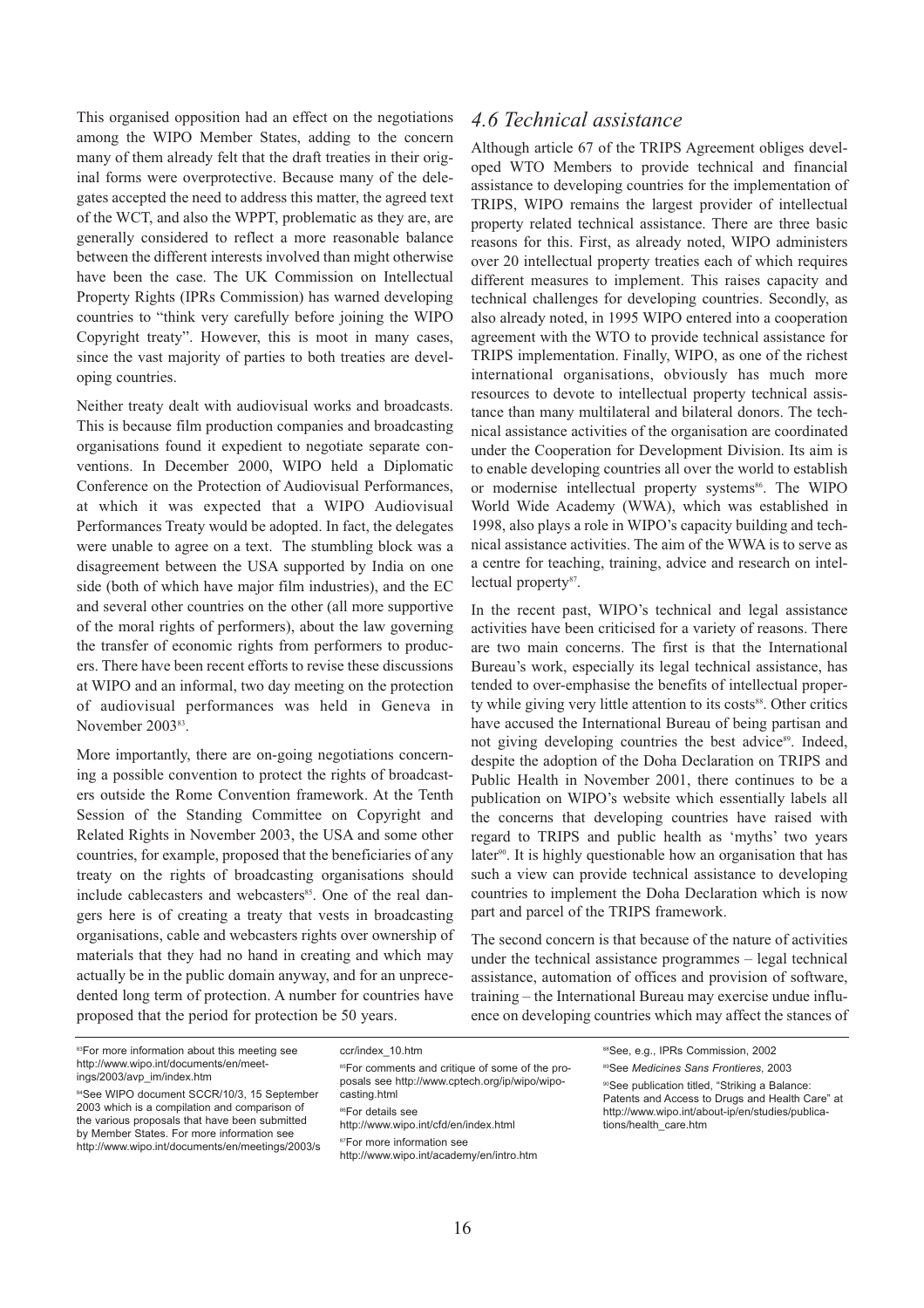these countries in WIPO negotiations. Consequently, the organisation's activities which include courses, seminars and legislative services,<sup>91</sup> have been criticised, in particular, because they are unlikely to help developing countries tailor their intellectual property laws to meet their development objectives. But to what degree can WIPO possibly do better? Is the problem, perhaps, that WIPO is ill-suited to deliver the type of technical assistance that emphasises the development dimension?

A considerable amount of literature exists on how to evaluate technical assistance in various trade-related areas, which would apply to intellectual property technical assistance. However, developing credible criteria to evaluate the impact of technical assistance activities especially in the long-term is not easy. For example, WIPO measured the relevance and impact of its technical assistance in 2002 through a "Participants Evaluation Survey"<sup>92</sup>. The results were that some of the meetings under the Cooperation for Development Programme were highly effective and earned very high marks. The report concludes that: "Although only a pilot project, the results were extremely encouraging: 78 percent of the participants were "totally" or "highly" satisfied." This contrasts sharply with the assessments of most independent observers of WIPO's technical assistance meetings. The point, however, is that WIPO's evaluation is not necessarily wrong. Many other organisations use participant evaluation to get feedback on technical assistance. The lesson here is that there is not necessarily a right or wrong way of assessing the impact of technical assistance because, as some commentators argue, evaluation is not a straightforward exercise because technical assistance has multiple publics, objectives and constraints<sup>93</sup>.

It is beyond the scope of this paper to attempt to detail each of the specific limitations attached to WIPO's technical assistance activities. However, the IPR Commission's conclusion that the results of the technical assistance provided on intellectual property by WIPO so far is not commensurate with the effort and money spent, is a valid assessment of the situation. There are attendant risks in any technical assistance set up because of the institutional orientations of the providers as well as other factors such as political considerations. If these risks are not managed well, they can be especially dangerous. Lecomte, identifies the risks of bias such as negative discrimination, positive discrimination, tied aid and buy offs<sup>94</sup>. To these one can add the risk related to the concept of neutrality when applied to the provision of technical assistance.

The provision of so-called 'neutral' technical assistance is an attempt by international organisations, in particular, to be objective. However, objectivity which is interchangeable with neutrality in this case is rarely workable especially in an area of strong economic, political and ideological conflicts such as currently exist with intellectual property. In fact, the concept of neutrality can be problematic and may impede the effectiveness of the technical assistance. Neutral can mean not taking sides but it can also mean indifference or avoiding issues<sup>95</sup>. Neutral technical assistance may well fall far short of the assistance needed to help a country develop intellectual property policy let alone helping it situate such a policy in its overall development framework. These shortcomings have long been recognised. The results from such assistance, especially legislative assistance, can be devastating. As Drahos, quoting WIPO sources, points out,

"The inclination on the part of the International Bureau was to provide laws and advice to a developing country that would avoid any danger of that country becoming involved in dispute resolution ('we don't want them to get into to trouble with WTO' …). Obviously the way in which to guarantee this is to provide TRIPS plus models"96.

91WIPO, 2002 92see, WIPO, 2003, p 10

93Kostecki, 2001, p 23 94See, Lecomte, 2001, pp 21-22

95Kirkpatrick, 1998, p 1088 96See, Drahos, 2002, p 22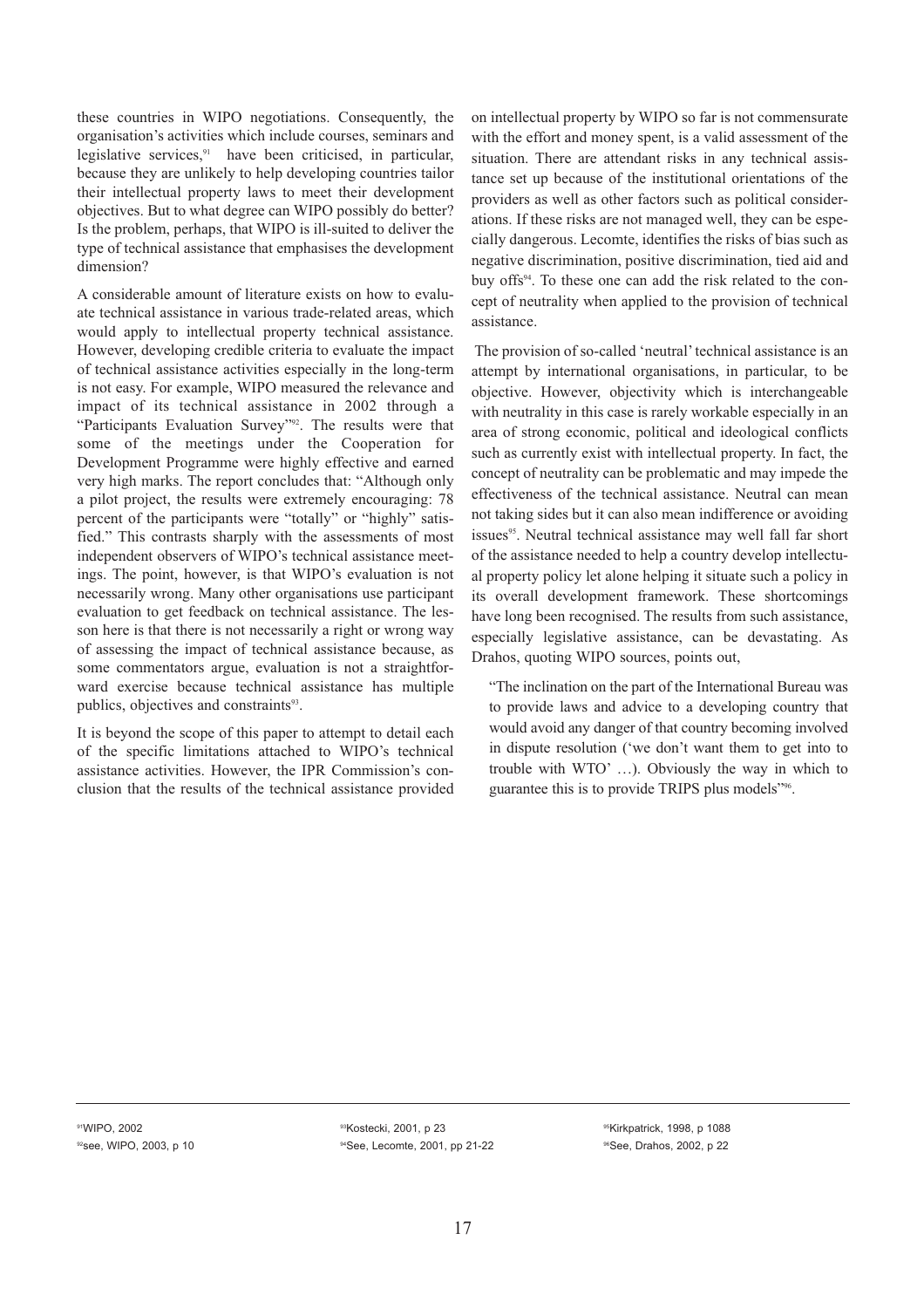# <span id="page-19-0"></span>5. A development-oriented international intellectual property system

The WIPO treaties that existed at the time of the creation of the WTO continue to exist alongside the TRIPS Agreement, and some, like the Paris Convention, remain the basis of the substantive international standards on patents. In addition, a number of multilateral treaties, which embody higher intellectual property standards or create new 'rights' have been negotiated subsequent to the adoption of TRIPS or are currently being negotiated at WIPO. WIPO's activities such as those envisaged under its Patent Agenda initiative as well as its technical assistance activities require critical scrutiny to ensure that they do not exacerbate the problems that developing countries have been facing in accessing essential goods and technologies following the adoption of the TRIPS Agreement and in addressing other development concerns.

This calls for the consideration of a number of issues. The major issue relates to the narrow focus of the objectives and functions of the organisation. The main objective of the organisation – the promotion of the protection of intellectual property – is quite narrow and, as already pointed out, has raised concerns about the ability of the organisation to incorporate development objectives in its activities. Other issues to consider include: the effectiveness of developing countries in setting the agenda in WIPO; the role of civil society and consumer organisations in shaping the direction of WIPO activities; and, how to improve the design and delivery of technical assistance. This section discusses each of these four issues in turn.

## *5.1 Reading WIPO's mandate as a specialised agency of the United Nations*

Clearly, there is inherent tension between the activities and processes in an international organisation that sees itself as mandated to exclusively promote intellectual property and the development interests of developing countries which require flexibilities, safeguards and technology transfer obligations. A restrictive reading of the objectives set out in the WIPO Convention may suggest that the organisation should not be concerned with development-related issues connected with intellectual property nor should it be concerned with preserving TRIPS flexibilities, since the proponents of the intellectual property system see these flexibilities as impeding the promotion of the protection of intellectual property.

Such a reading would, however, be erroneous. The ultimate purposes which should be served by WIPO's activities should include broad development objectives and measures to ensure that developing countries benefit from modern scientific and technological advances in health, environment, communication, information technology and food and nutrition among others. This broad reading of WIPO's mandate and its ultimate purpose is based on a review of its Agreement with the UN and by seeing the organisation as a member of the latter's family, bound by the broader development objectives of the UN including the Millennium Development Goals.

The best formulation of recent calls on WIPO to integrate development objectives into its approach to the promotion of intellectual property is contained in the recommendations of the UK Commission on Intellectual Property. The Commission proposes that WIPO "should give explicit recognition to both the benefits and costs of IP protection and the corresponding need to adjust domestic regimes in developing countries to ensure that the costs do not outweigh the benefits"97. On how to achieve this, the Commission says that, "unless they are clearly able to integrate the required balance into their operations by means of appropriate reinterpretation of their articles, WIPO member states should revise the WIPO articles to allow them to do so". In our view, the WIPO Convention as currently formulated provides a clear and solid basis for the organisation to take into account development objectives. WIPO can do this directly, based on an interpretation of its mandate, or indirectly, based on the recommendations and conclusions of other processes of the UN and its other agencies. Here, WIPO's place as part of the UN system is a critical consideration.

The idea of WIPO becoming a specialised agency of the UN is traceable to the 1967 Stockholm Conference. The structural and administrative reforms made to the then BIRPI, were designed in part to enable the new organisation to become a specialised agency of the UN<sup>98</sup>. However, while the actual administrative and structural preparations for WIPO to become a specialised agency took place at the Stockholm Conference, that objective could not be realised immediately since WIPO was not capable of concluding an agreement with the UN until the entry into force of its Convention. The Agreement between the UN and WIPO, making the latter a

<sup>&</sup>lt;sup>97</sup> IPRs Commission, 2002, p 159 9898869, 1992, p 26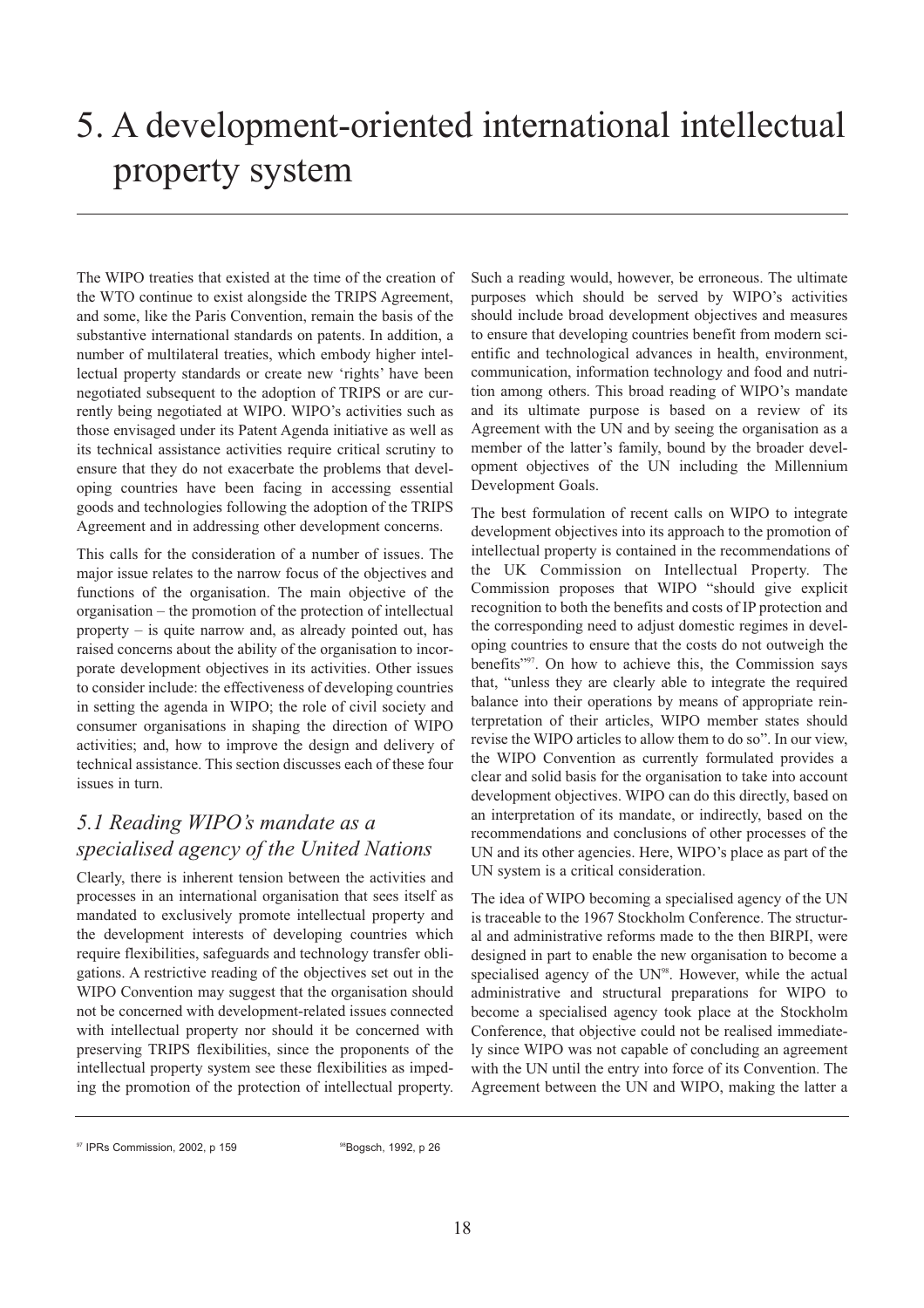specialised agency of the former, eventually came into effect on 17 December 1974<sup>99</sup>.

Under article 1 of that Agreement, the UN recognised WIPO as its specialised agency with the responsibility for taking appropriate action in accordance with its basic instrument, treaties and agreements administered by it, to promote creative intellectual activity<sup>100</sup> and for facilitating transfer of technology related to industrial property to developing countries in order to accelerate economic, social and cultural development. The Agreement clearly states that WIPO's role is subject to the competence and responsibilities of the UN and its organs particularly UNCTAD, the UN Development Programme (UNDP) and the UN Industrial Development Organisation (UNIDO) as well as the UN Educational, Scientific and Cultural Organisation (UNESCO). Therefore, while WIPO has a specialised competence on matters of intellectual property, the intention was clearly that its mandate should be construed in the context of the development objectives of the specified UN agencies as well as the broader objectives of achieving international cooperation in solving problems of an economic, social, cultural, or humanitarian character, and in promoting and encouraging respect for human rights and fundamental freedoms<sup>101</sup>.

Even if one disagrees with the broad construction of WIPO's mandate as suggested above, WIPO would still be obliged to carry out its mandate taking into account development objectives on the basis of recommendations, studies, outcomes and conclusions of UNCTAD, UNDP, UNIDO and UNESCO as well as ECOSOC, the UN General Assembly and the Security Council. This is because a specialised agency is "one which conducts a programme of importance to the United Nations, in a specific field of competence, under the general review of the General Assembly and of the ECOSOC, but with important scope of autonomy in matters of membership, programme, personnel and finances"<sup>102</sup>. Consequently, an important prerequisite for an organisation to attain the status of a specialised agency of the UN is that its purposes must be compatible with those of the UN and its agencies. For WIPO, this position is reinforced since its responsibilities are specifically made subject to the competences of UNCTAD, UNDP, UNIDO and UNESCO all of which are organisations concerned with development. Indeed, WIPO itself seems to endorse this approach<sup>103</sup>.

Under article 5 of the Agreement between the UN and WIPO, the latter agreed to arrange for the submission, as soon as possible, to its appropriate organs all formal recommendations which the UN may make to it in the context of its mandate. These include, among others, recommendations to promote higher standards of living and conditions of economic and social progress and development and solutions of international economic, social, health and related international problems<sup>104</sup>. WIPO also agreed to enter into consultations with the UN, upon request, with respect to such recommendations, and in due course to report to the UN on the action taken by it or by its members to give effect to such recommendations. Further, under article 2 of the Agreement, WIPO agreed to cooperate in whatever measures may be necessary to make coordination of the policies and activities of the UN, its organs and agencies fully effective.

While the above interpretation raises interesting possibilities for shaping the objectives, vision and ultimately the activities of WIPO, the current standing of the other UN agencies on intellectual property matters raises challenges. For example, Braithwaite and Drahos point out that the international organisation that has been most marginalised by the shift of intellectual property matters to the WTO is UNCTAD105. Since its inception and up to the period leading to the creation of the WTO, UNCTAD had served as an important forum for developing countries to develop strategies to gain access to developed country markets and to develop analytical work which demonstrated the serious negative consequences for technology development and related objectives that arose from the existing intellectual property regimes. More than any other organisation in the UN system, UNCTAD had a legitimate claim to jurisdiction over the development of a trade-related agreement covering intellectual property<sup>106</sup>. Indeed, it is because of these competences that the Agreement between the UN and WIPO specifically mentions the responsibilities and competence of UNCTAD. Moreover, at the time when the agreement between WIPO and the UN was being prepared, WIPO was undertaking a joint study with UNCTAD on the role of the patent system in the transfer of technology to developing countries<sup>107</sup>.

However, due to UNCTAD's focus on promoting the needs of developing countries the USA, in particular, did not wish UNCTAD to play a significant role in shaping TRIPS. Today, apart from individual scattered activities and its joint project with the International Center for Trade and Sustainable Development (ICTSD)<sup>108</sup>, UNCTAD has lost its pre-eminence on matters of trade, intellectual property and development and rarely participates in WIPO negotiations such as the SPLT negotiations as an observer. UNESCO also started off as a potentially important forum for defending and pro-

the Resolutions and Decisions of the United Nations'. In this document, the Director General while noting that no specific recommendations had been made to WIPO during the period that he was reporting on, he says that some of the general recommendations by the General Assembly had implications for WIPO's mandate and that WIPO had taken measures to implement those recommendations

<sup>99</sup> See WIPO, 1975

<sup>100</sup>Note that the Agreement refers to promotion of intellectual activity and not intellectual property as expressed in the WIPO Convention

<sup>101</sup>See article 1(3) of the UN Charter

<sup>102</sup>Beigbeder quoted in Minelli, 2003

<sup>103</sup>See WIPO document WO/GA/30/4, 15 August 2003. 'Report by the Director General of WIPO on

<sup>104</sup>This mandate is contained in article 55 of the UN Charter

<sup>105</sup>See Braithwaite and Drahos, 2000, p 68

<sup>106</sup>Braithwaite and Drahos, 2000, p 68 107United Nations, 1975

<sup>108</sup>For more information on this project see, <http://www.ictsd.org/unctad-ictsd/>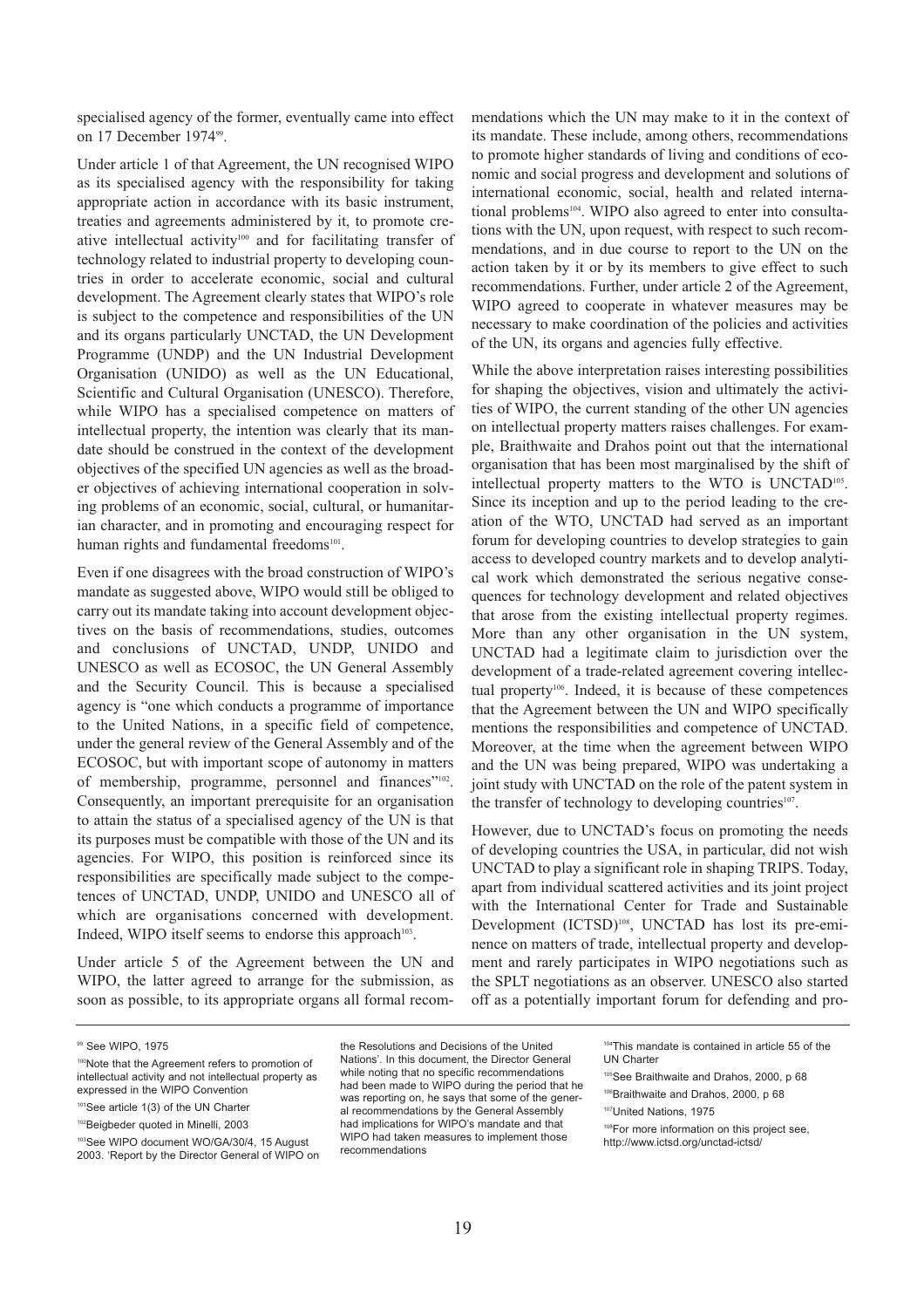<span id="page-21-0"></span>moting developing countries' interests in the copyright area – ensuring that copyright standards were consistent with the needs of educational and scientific users of information – but suffered a similar fate as UNCTAD and today it has become a marginal player in the copyright field<sup>109</sup>. At the same time, although UNDP and UNIDO continue to carry out important work on human and industrial development and intellectual property, they do not generally participate in WIPO meetings nor are their recommendations directly communicated to WIPO for action.

Finally, several challenges arise concerning the extent to which ECOSOC and/or the UN General Assembly can play a serious role in shaping the activities of WIPO. ECOSOC's inter-agency review mechanism is very weak and is incapable, in particular, of ensuring that the activities of the specialised agencies are compatible with the aims of the UN. In sum, while there is potential for some of the necessary changes for WIPO to integrate development into its intellectual property thinking to be directly or indirectly instigated from within the UN system there are challenges, both internal and external, which need to be overcome. Nonetheless, given that the International Bureau seems to endorse the view that the organisation has an obligation to respond to direct or indirect recommendations, outcomes, studies and conclusions of the UN General Assembly and other agencies, it is possible that developing countries can use the WIPO Assemblies as a forum for introducing some of these concerns based on UN recommendations, decisions, studies and other activities. This calls for developing countries to take action through the bodies of the related UN agencies to ensure that all relevant work carried out by those agencies as well as their recommendations are formally communicated to WIPO directly and/or through ECOSOC and the General Assembly.

## *5.2 Developing countries at WIPO: turning participation into influence*

Throughout WIPO's history, the extent and effectiveness of developing countries' participation has varied. After the Second World War an increasing number of developing countries joined the Paris and Berne Conventions and under the principle of one-state-one-vote, a coalition of developing countries could easily outvote developed countries<sup>110</sup>. In the 1970s and 80s developing countries, working together, started demanding an intellectual property regime that catered to their stages of development and pushed for treaty provisions that would give them more access to technology which was increasingly being locked up by intellectual property rights. Consequently, the Paris Convention became a subject of

TRIPS and public health, a lot more concerns such as those relating to article 27(3) (b) and transfer of technology have not been addressed 113See Drahos, 2002, p 2. It is important to note, however, that over the last year several develop-

Diplomatic Conferences for its revision in 1980, 1981, 1982 and 1984 with developing countries particularly pushing for more liberal provisions on compulsory licensing<sup>111</sup>. In copyright, this pressure had led to the adoption of the 1967 Stockholm Protocol to the Berne Convention aimed at giving developing countries greater access to copyright materials.

Multilateral treaty making in intellectual property was much easier for developing countries prior to the introduction of the single undertaking concept in the WTO and the principle of minimum intellectual property standards under TRIPS. Before TRIPS, these countries fought to defend their interests but if they failed, they could strategically opt out or make reservations to clauses in treaties which they considered detrimental to their development needs. With the single undertaking concept and the minimum standards principle, however, the strategic dilemma for these countries in the multilateral intellectual property system has changed significantly from deciding whether to engage in the system to choosing an appropriate strategy for participation and defending their interests.

Over the last couple of decades developing countries have argued consistently, albeit not successfully, that international rules on intellectual property can only promote development if they facilitate the transfer and diffusion of technology. The minimum standards embodied in the TRIPS Agreement reflect very limited concessions in this direction and on other development concerns. Given this situation, it will not be easy to ensure that the WIPO processes take into account their development needs. To ensure that this happens requires dedicated, coordinated and sustained efforts by developing countries. In the WTO, they have employed a reactive strategy to deal with what is considered the negative elements in the TRIPS Agreement. But as the experience at the WTO has shown, the reactive strategy has had limited effect in changing the intellectual property regime $112$ .

The Patent Agenda and other processes at WIPO, especially the SPLT negotiations, raise a recurring question about the extent to which developing countries can decisively influence the outcomes of international intellectual property standard setting processes. In his study for the IPRs Commission, Drahos concludes that due to the continued use of webs of coercion by the USA and the EC, developing countries still have comparatively little influence in international intellectual property standard setting<sup>113</sup>. In fact, throughout most of their history, developing countries have never meaningfully exercised sovereignty over the setting of intellectual property standards because of their colonial heritage. In this context, Drahos sums up the situation thus:

<sup>109</sup>Braithwaite and Drahos, 2000, p 68

<sup>110</sup>Braithwaite and Drahos, 2000, p 61

<sup>111</sup>Braithwaite and Drahos, 2000, p 61. See also Sell, 1998

<sup>112</sup>While there have been successes such as on

ing countries have become quite active and are more and more coordinating their positions in WIPO with the result that they are starting to influence the Agenda. How sustained these efforts will be is something to watch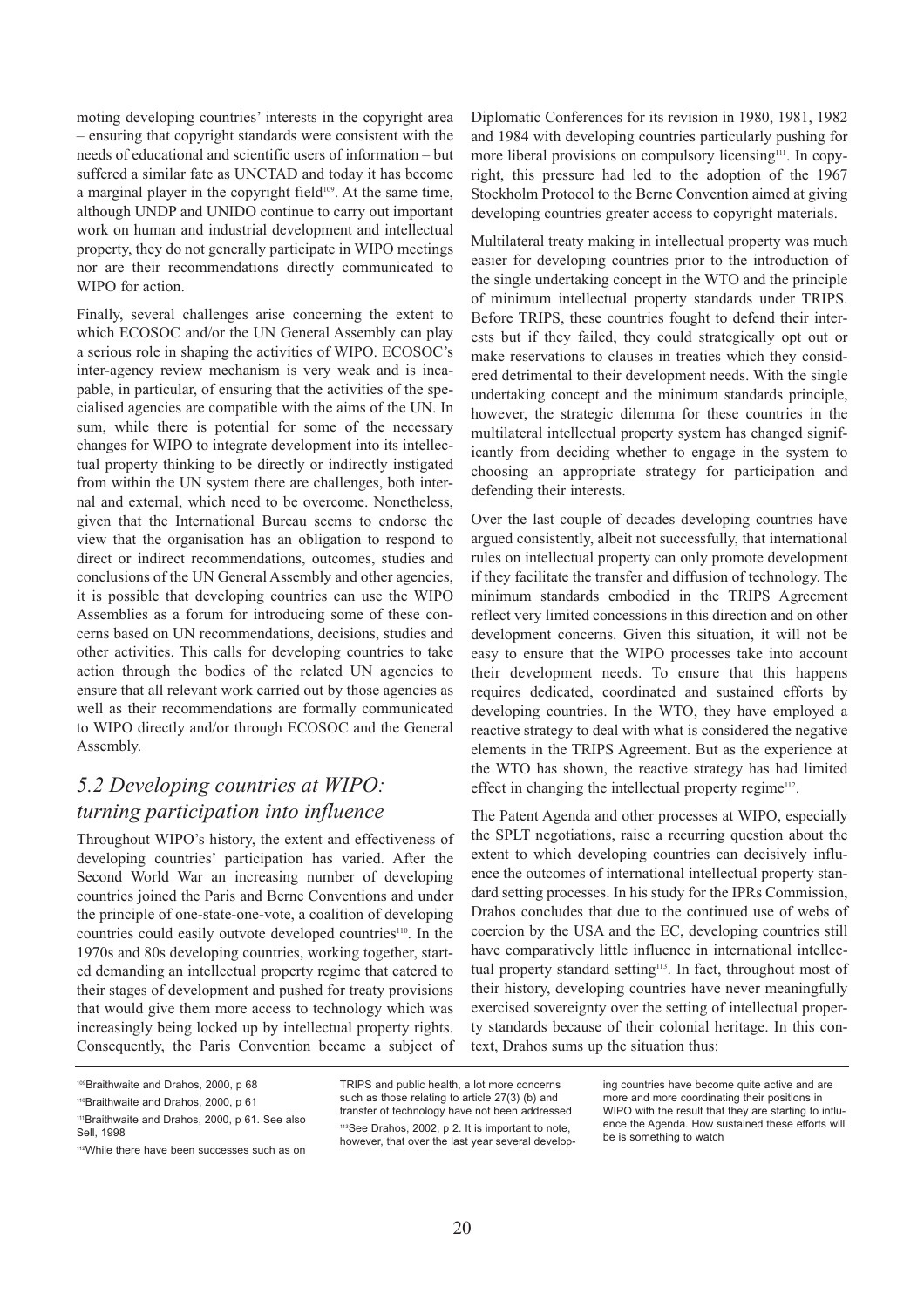"The reality of standard setting for developing countries is that they operate with an intellectual property paradigm dominated by the US and the EC and international business interests. (…). TRIPS sets minimum standards. Bilaterally the bar on IP standards continues to be raised. When developing countries turn to WIPO for legislative assistance that steers them down the TRIPS plus path. They are not in a position to mobilise webs of coercion and have to rely on webs of dialogue"<sup>114</sup>.

Given these realities developing countries should expect very few development-related concessions in the Patent Agenda process. As one commentator, now WIPO's legal Counsel, noted "international intellectual property norm making in an age in which intellectual capital has assumed increasing importance promises to be far more complex than it has been in the past"115. Developing countries will therefore have to pay greater attention to the Patent Agenda process and seek to influence it on the understanding that no effort will be spared to steer the process to suit the economic interests of the USA, Japan and the EC and international businesses. In addition, the International Bureau is likely to continue to be wary of an influential developing country coalition which could trigger a forum shift to other multilateral fora or to regional and bilateral agreements<sup>116</sup>. That said, the Patent Agenda process provides a crucially important opportunity for developing countries to begin reconsidering the role of WIPO in development.

The challenge for developing countries at WIPO today is to fully recover from the effects of the strategic shift of intellectual property matters to the WTO. The USA and other major powers, such as Japan and the EC, see the bi-polar structure of international intellectual property system embodied in WIPO and WTO treaties as forming a single system, each of the organisations providing them with an opportunity to achieve higher standards. Developing countries, however, while they have been strongly engaged at the WTO, which they consider 'alien' to intellectual property matters, have not been similarly active at WIPO.

The process of reconsidering the role of WIPO must be underlined by an appreciation by the representatives of developing countries, both at WIPO and in WTO, of intellectual property as a tool for development policy. It is not simply a contentious area to be designed and redesigned according to developed countries' demands and political pressures<sup>117</sup>. While it may take some time for developing countries to significantly influence the course of such complex processes as the Patent Agenda, this should not deter them from beginning a debate within WIPO about the effects of intellectual property standard raising and harmonisation on their development prospects. The key to their influencing WIPO processes clearly lies in higher levels of engagement, coordination and articulation of their positions than currently exists.

For developing countries to address these challenges and turn their participation in WIPO into influence they should consider:

- the formation of a cross regional veto coalition among major developing countries; and,
- streamlining national policy formulation as well as their representation at WIPO negotiations.

Each of these approaches offers opportunities but also presents challenges.

The first approach is what Drahos has called a developing country Quad118 or in the post-Cancun scenario one can envisage a G20+ type of constellation at WIPO. Such a grouping would form a counterweight to the Quad (Canada, the EU, Japan and the USA) in WIPO and help push the development agenda of developing countries. If the major countries from all the developing regions of the world organised themselves, they could possibly form a formidable force in WIPO. The emergence of such a group, however, is likely to face considerable challenges. First, the International Bureau, as already noted, is likely to be wary of such a group and would possibly make efforts to scuttle it. The International Bureau might, for example, seek to reinforce the regional groupings in WIPO by emphasising the differences between them (African Group, Group of Latin American and Caribbean Countries and Asia). This would make it difficult for a separate cross-regional group to emerge. Although theoretically this problem is not difficult to overcome, there will be questions as to whether the countries in this new group would adopt positions that may be contrary to the regional groups' positions or whether they would seek to block unfavourable positions in the various regional groups. Similar tactics to those already being employed to neutralise G20+ at the WTO might also be employed in WIPO if such a coalition was to emerge and start influencing the agenda in ways that are considered negative for the USA and other industry-driven developed countries and business interests<sup>119</sup>.

There will also be challenges in reconciling the various interests in the group. A major difficulty in coalition building at the WTO is said to be the wide variety of subjects covered and the single undertaking concept. While WIPO is different, there are significant similarities which make coalition building at WIPO also difficult. WIPO negotiations cover a variety of intellectual property subjects including patents, copyright, trademarks, genetic resources and traditional knowledge. Developing countries may have different interests in

<sup>114</sup>Drahos, 2002, p 28.

<sup>115</sup>Gurry, Francis, "The Evolution of Technology and Markets and the Management of Intellectual Property Rights", in Abbott et al, 1999, p 311.

<sup>116</sup>For further discussion see Vivas-Eugui, 2003. 117 Correa and Musungu, 2002, p 27

<sup>118</sup>Drahos, 2002, p 31

<sup>119</sup>After the WTO Cancun Ministerial Conference, some Latin American countries withdrew from G20+ in the face of highly publicised threats from the US Trade Representative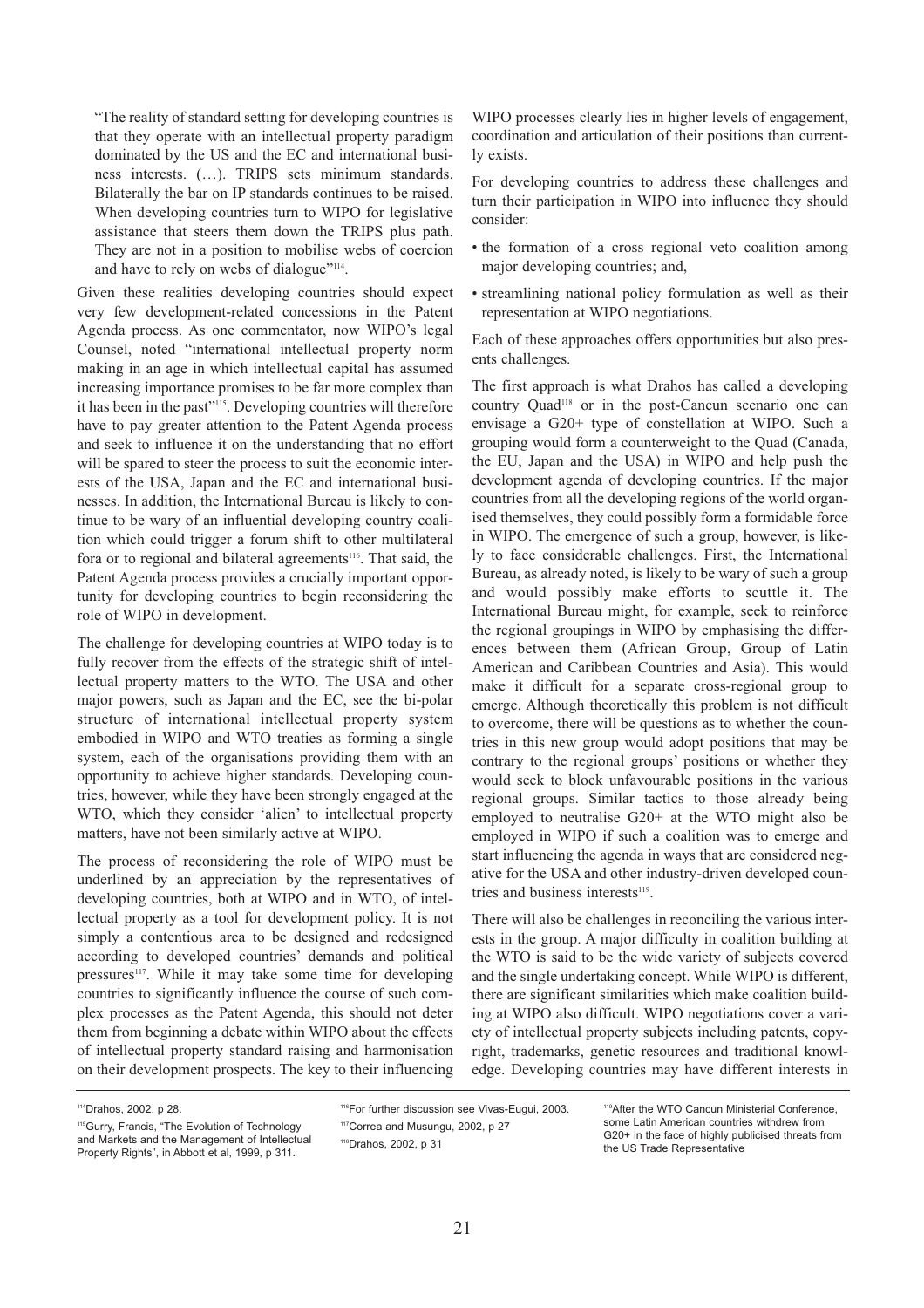<span id="page-23-0"></span>each of these areas and it is not inconceivable that concessions will be demanded and offered in one area for gains in another just like at the WTO.

At the same time the emergence of such a group in WIPO would depend on each of the major countries identifying WIPO as an important strategic organisation, giving enough attention to its negotiations and developing their appropriate national strategies. A strong coalition can only emerge among countries that have a clear and coherent approach to intellectual property policy making at the national and/or regional level. One clear challenge developing countries face at WIPO, as well as in other international organisations, relates to the processes through which they formulate policy and representation in negotiations. Reichman has recently made an interesting proposal on policy formulation which calls for serious consideration<sup>120</sup>.

Reichman suggests that intellectual property policy making could be improved significantly if each developing country considered establishing a high level Permanent Advisory Council on Trade-Related Innovation Policies (ACTRIPS) or a functional equivalent<sup>121</sup>. The ACTRIPS would become the focal point for inter-agency policy making about the integration into domestic law of existing and evolving international legal standards affecting innovation. The ACTRIPS would not duplicate the activities of national or regional intellectual property offices. Ideally, the ACTRIPS would play a supervisory and policy making role that requires inputs from intellectual property offices but that locates such inputs within a broader policy making process for the country as a whole. Accompanying this national ACTRIPS would be regional or interstate ACTRIPS to coordinate regional positions on matters of common concern and enabling consensus building for future intellectual property negotiations. In the short to the medium term, the regional ACTRIPS would become institutionalised focal points for bilateral, plurilateral and multilateral negotiations bearing on national and regional innovation policies in order to ensure that governments and regional bodies coordinated their positions on relevant issues. Such a regional structure would, for example, also play an oversight and supervisory role for regional organisations such as the African Regional Intellectual Property Organisation (OAPI) and the African Regional Intellectual Property Organisation (ARIPO).

Establishing ACTRIPS at the national and regional levels could, if appropriately implemented, empower developing countries to maximise the benefits of intellectual property while reducing the social and economic costs of existing international legal obligations. This would also help these countries position themselves to contribute to the future development of suitable international legal norms affecting national innovation systems and policies. Furthermore, the

regional and interstate ACTRIPS would serve to institutionalise a broad-based coalition that could focus on both existing and new issues, monitor developments in different fora, including WIPO and the WTO, and serve as a vehicle for rapidly responding to TRIPS-plus pressures in an ongoing and systematic fashion. Finally, the ACTRIPS would make it possible for governments to continue to receive technical assistance from varied sources and process inputs from such assistance in a more systematic fashion that ensured continuity of policy making and decision making. The existence of such a permanent mechanism would also help alleviate the challenges caused by the rotation of the members of the permanent delegations of developing countries in Geneva as well as the alternating representation from the capitals.

Another challenge to be overcome is that of the actual representation in the negotiations at WIPO. This varies among developing countries. In some countries intellectual property matters nationally fall under the Ministry of Trade and/or Commerce. In others, these matters come under the Ministry of Justice. In yet other countries some aspects fall under Trade and/or Commerce while other aspects fall under Justice. As WIPO is a UN organisation, the permanent representation in Geneva is usually in the hands of the Ministry of Foreign Affairs whose representatives attend WIPO meetings at times together with capital-based officials from patent offices. This poses a challenge for coordination. Only those countries with well established systems of coordination nationally and in Geneva will operate with any degree of success. As discussed above, this challenge could be overcome by the ACTRIPS or an equivalent mechanism. In the meantime, it is imperative, if developing countries are going to influence negotiations at WIPO towards a development orientation, that the issue of representation in WIPO negotiations and coordination both nationally and in Geneva (WTO and WIPO) be discussed and resolved.

## *5.3 Tackling the influence of industry at WIPO and the role of civil society and other development organisations*

Business and lawyer associations exercise a disproportionate influence on the processes and outcomes at WIPO. An important counter weight to this influence lies in increasing the participation of civil society groups and development organisations in WIPO activities as observers. Civil society groups have been the single most important factor in raising the issue of the impact of the international intellectual property standards, especially TRIPS standards, on development issues such as health, food and agriculture<sup>122</sup>. Yet currently, apart from the UN agencies and a few other organisations, there are very few public interest civil society groups that

120See Reichman, 2003

122Drahos, 2002, p 35. See also IPRs Commission, 2002

which is only one part of innovation issues

<sup>&</sup>lt;sup>121</sup>Note that the ACTRIPS would be about innovation policies and not just intellectual property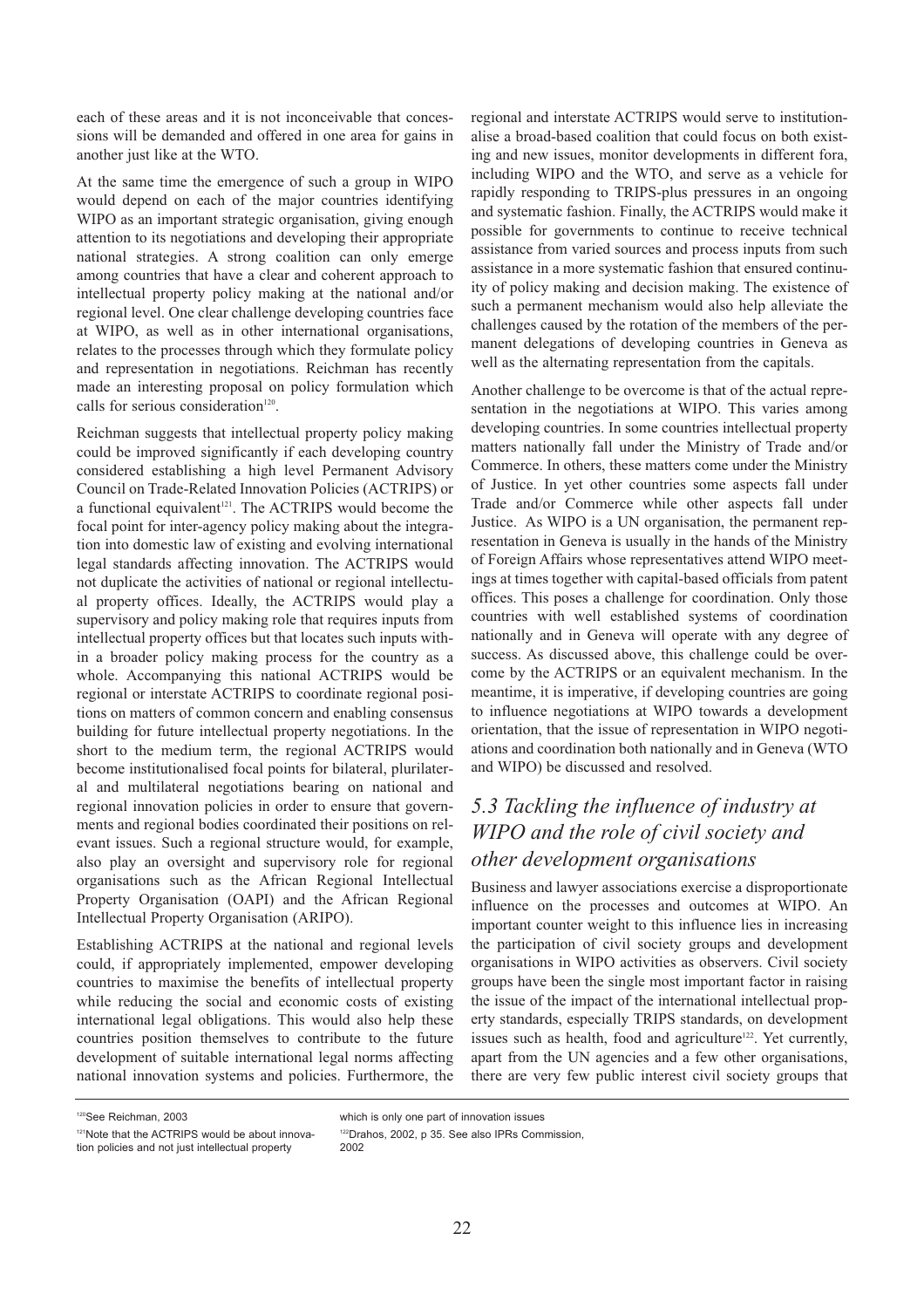have observer status and participate in WIPO discussions with the exception of the  $IGC<sup>123</sup>$ . In addition, many of the civil society and development organisations which have observer status rarely attend WIPO negotiations. To remain effective in the long run these groups will have to engage in a better way in WIPO processes by increasing, for example, their participation, as observers, at various deliberative bodies in WIPO. Their presence at WIPO will provide an important opportunity for creating alliances between them and developing countries. As Drahos observes, "United minority factions can under certain conditions secure global regulatory change"<sup>124</sup>.

Apart from the participation of civil society groups in WIPO as a counterweight to the influence of business and lawyers associations, another strategy to counter the influence of industry at WIPO would be to work towards a change of attitude by the International Bureau. Business associations have had the ability to determine the agenda at WIPO partly because the International Bureau feels dependent on industry – around 86 percent of WIPO's revenues come from services provided to industry. The question is whether it should be WIPO that is beholden to industry or vice versa since it is WIPO which provides the services. Normal business practice would dictate that the service provider be beholden to the customer. But is WIPO a business enterprise?

While the International Bureau might want to think of itself as akin to a business enterprise, WIPO remains an international organisation that is answerable to its members, the majority of which are developing countries. WIPO is not in the realm of business and as much as it should strive to provide efficient services as mandated by its members, the provision of those services is not an end in itself but a means to an end. While one can expect industry threats of abandoning WIPO if it retreats from a pro-industry stance, the likelihood of this transpiring is questionable. It is one thing to move substantive standards to WTO in the form of TRIPS and quite another to take the PCT or Madrid systems to the WTO or to San Francisco, for example. There is no other viable alternative (at least in the near future) to the income generating services that WIPO provides for industry. In reality, it should be the industry that is beholden to the International Bureau and not vice versa. Another important step that is needed is to increase the participation of consumer and other public interest groups and development organisations in the IAC and PAC. The Director General should be urged and, if necessary, pressured to increase the representation of consumer and public interest groups in the two Commissions. Alternatively, the two Commissions, in particular, the IAC should be disbanded altogether as the interests of the industry are represented by governments and through their participation (through industry and lawyer associations) in WIPO negotiations as observers.

## *5.4 Improving the design and delivery of technical assistance*<sup>125</sup>

The first step in improving the design and delivery of technical assistance is to carry out a sector-wide review of intellectual property related technical assistance from 1995, as proposed by the IPRs Commission, with a view to assessing its impact, limitations and means for improvement. In this process, particular emphasis should be placed on evaluating the legal technical assistance activities of WIPO. A necessary corollary of such an evaluation would be the development of a framework for continuous evaluation and review in future both outside and within WIPO.

Technical assistance in many ways is a service to promote and enhance policy formulation and review<sup>126</sup>. Various inherent limitations apply to different providers and different technical assistance activities. Clearly, what WIPO can do is limited by its institutional orientations, political considerations and other limitations. This in itself should not be a problem. Problems arise when WIPO fails to acknowledge its limitations and when, in particular, it fails to establish clear professional standards by which its technical assistance provision is measured.

One way of improving the quality of WIPO's technical assistance is by applying the principles of professional responsibility. The provision of technical assistance is akin to provision of professional services and generates a similar relationship as that between doctor and patient or lawyer and client. It requires a high level of responsibility and certain standards of professionalism from WIPO. Recipient countries should be clearly put in the picture about the institutional orientation and limitations of WIPO. More importantly, the International Bureau should recognise and acknowledge its limitations and delimit areas where its assistance poses the risks of bias, negative or positive discrimination or buy offs. For example, while the provision of assistance for the automation of offices may not pose direct problems, the provision of such services concurrently with legal technical assistance may be problematic however. The assistance must be geared, as it is in other fields, for the client to achieve what is in their best interest. This may well mean looking for many ways to exploit TRIPS flexibilities and loopholes in use of the existing rules, and ways to change them, rather than simply implementing them in ways that the proponents of such rules wish.

September 2003 Bellagio, Italy on the theme "Towards a Development-Oriented IPR Agenda: TRIPS-Plus, Technical Assistance and Technology Transfer" organised by UNCTAD and ICTSD. See, Musungu, 2003. For further discussion on WIPO's

technical assistance also see the IPRs Commission, 2002

<sup>123</sup>See Annex 2

<sup>124</sup>Drahos, 2002, p 28

<sup>125</sup>This section is partly based on ideas presented at the Second Bellagio Series of Dialogues 18-21

<sup>&</sup>lt;sup>126</sup>For discussion of some basic concepts of technical assistance in trade policy see Kostecki, 2001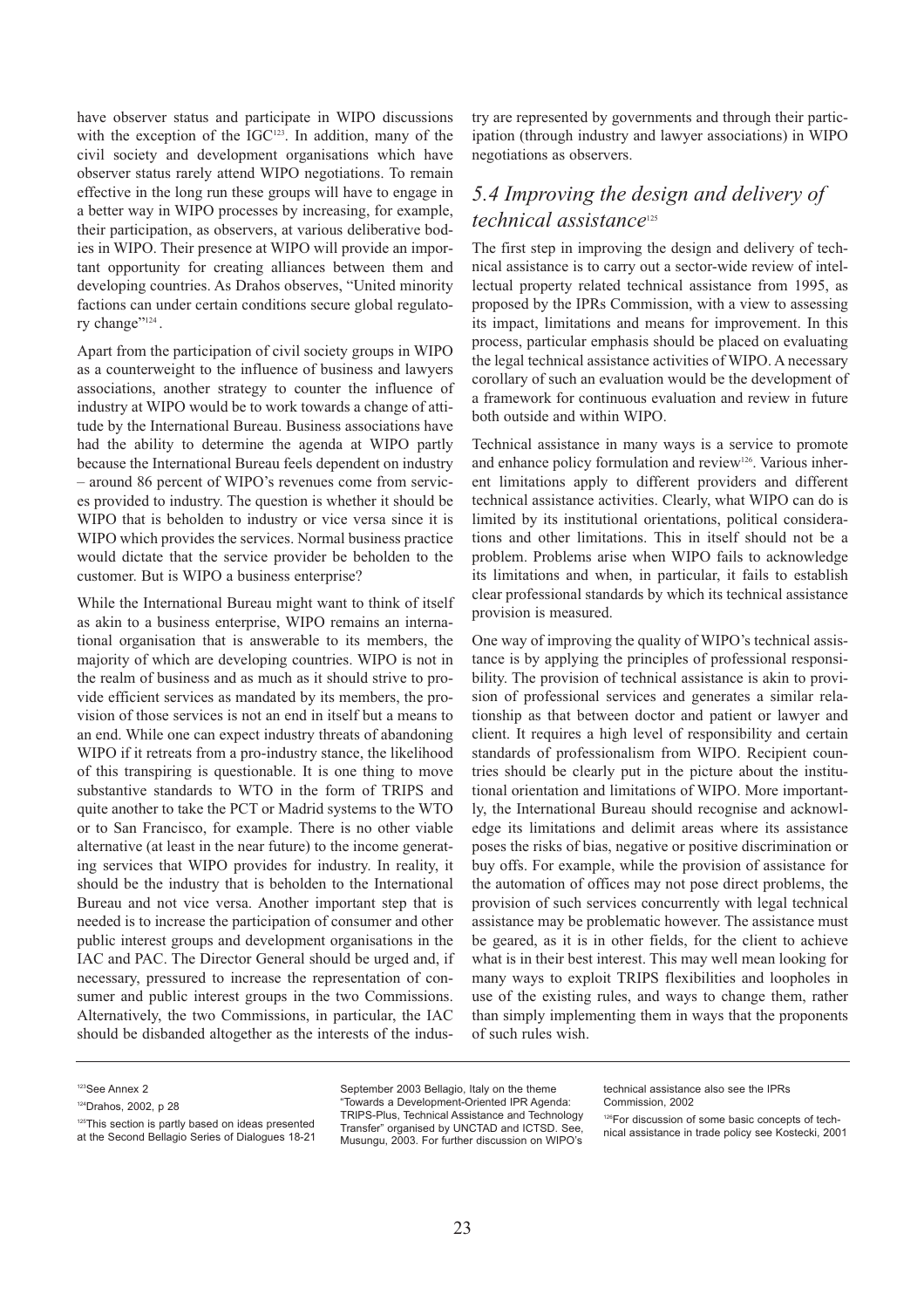<span id="page-25-0"></span>The problems and challenges relating to the technical assistance provided by WIPO, however, call for stronger action beyond the application of professional responsibility principles. It calls for a change in the structure of the International Bureau. One approach is to consider the possibility of separating the norm setting functions of the International Bureau from its technical assistance activities especially those related to legal assistance. This could be done in either of two ways. WIPO could set up an independent arm for research and technical assistance. While it is beyond the scope of this paper to discuss the exact configuration of such an independent arm, one possibility would be to consider setting up a structure that would merge most of the functions of the Cooperation for Development Division of WIPO with those of the WWA to create a separate and independent entity from the International Bureau. While such a structure could still remain part of WIPO, it would be independent from the International Bureau and would answer to the WIPO General Assembly directly and not to the Director General. The head of such a new structure could be appointed directly by the

Member States based on his/her expertise in intellectual property and development issues.

Alternatively, a wholly independent entity, not part of WIPO, but funded by WIPO, could be established along the model of the Advisory Centre on WTO Law (ACWL). The managing board of such an independent entity could be drawn from UNCTAD, UNDP, UNESCO, UNIDO, the Food and Agriculture Organisation (FAO) as well as other international organisations with expertise in development and intellectual property. The board could also have representation from industry and from consumer and public interest groups. The idea of WIPO funding a wholly independent entity to provide technical assistance services should not be alien to WIPO. In the early days, its technical assistance activities were substantially funded by UNDP. While it is beyond the scope of this paper to elaborate the specifics of the suggested models, we consider that, with proper thinking, structures along the proposed models would go along way in addressing the limitations that affect the effectiveness of the current technical assistance provided by WIPO.

## 6. Final Remarks

Multilateral treaty making processes currently taking place at WIPO are likely to result in TRIPS-plus standards. These will eliminate or narrow the flexibilities that developing countries have been using to design and implement their intellectual property regimes in manner that supports their development objectives. For WIPO processes to fully take into account the development perspective and for the negotiation of new multilateral treaties to result in a developmentoriented international intellectual property system, there is a need to:

- properly construe the mandate of WIPO in the context of its agreement with the UN;
- increase the participation and influence of developing countries, civil society and other development organisations in WIPO processes as a counterweight to devel-

oped countries, in particular the USA, Japan and the EC, and business interests that currently dominate WIPO's processes;

- ensure that the International Bureau serves the interests of all its members and does not cave in to threats of withdrawal by industry players; and,
- separate the norm setting functions of the International Bureau from its technical assistance activities.

While various possibilities, examined in this paper, can help make this happen, there are still various challenges that need to be overcome. More attention, expertise and resources will therefore have to be devoted to WIPO issues by the UN and its agencies as well as by developing countries themselves, civil society groups, donors and other development organisations.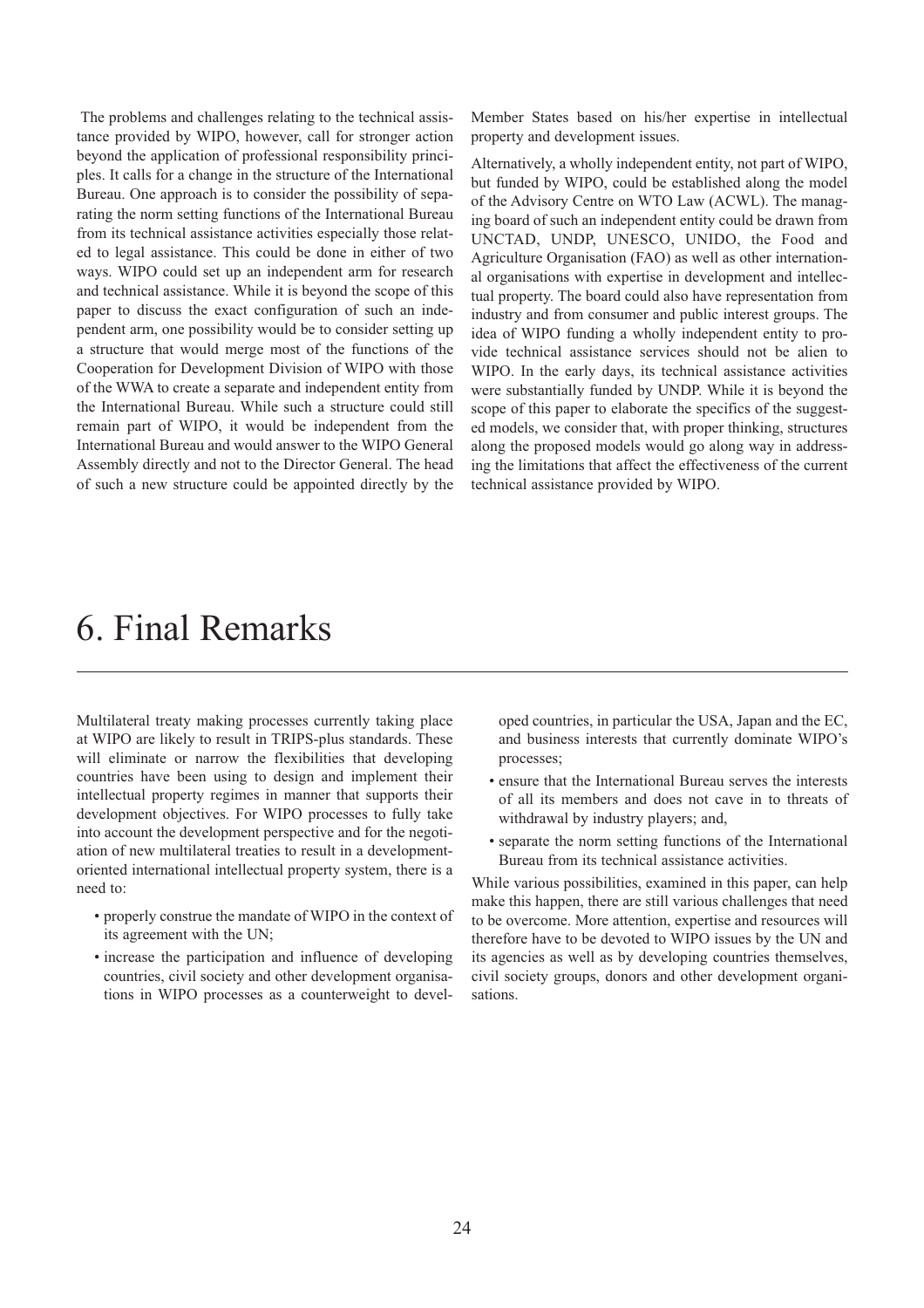# <span id="page-26-0"></span>Acronyms

| <b>ACE</b>     | Advisory Committee on Enforcement of<br><b>Industrial Property Rights</b>                     | PAC<br><b>PCT</b>        |  |
|----------------|-----------------------------------------------------------------------------------------------|--------------------------|--|
| <b>ACTRIPS</b> | Advisory Council on Trade-Related<br><b>Innovation Policies</b>                               | <b>PIPA</b>              |  |
| <b>ACWL</b>    | Advisory Centre on WTO Law                                                                    | <b>PLT</b>               |  |
| AIPPI          | Association Internationale pour la Protection<br>de la Propriété Industrielle (International  | <b>SCC</b>               |  |
|                | Association for the Protection of Intellectual<br>Property)                                   | <b>SCP</b><br><b>SCT</b> |  |
| <b>ARIPO</b>   | African Regional Intellectual Property<br>Organisation                                        |                          |  |
| <b>BIRPI</b>   | Bureaux Internationaux reunis pour la pro-                                                    | <b>SPLT</b>              |  |
|                | tection de la propriete intellectuelle (United<br>International Bureaux for the Protection of | <b>TLT</b>               |  |
|                | Intellectual Property)                                                                        | <b>TRIP</b>              |  |
| EC             | <b>European Community</b>                                                                     | <b>UEP</b>               |  |
| <b>ECOSOC</b>  | United Nations Economic and Social Council                                                    |                          |  |
| <b>EPO</b>     | European Patent Organisation                                                                  | <b>UN</b>                |  |
| <b>FAO</b>     | Food and Agriculture Organisation                                                             | <b>UNC</b>               |  |
| <b>FTAA</b>    | Free Trade Area of the Americas                                                               |                          |  |
| <b>GATT</b>    | General Agreement on Tariffs and Trade                                                        | <b>UND</b>               |  |
| <b>IAC</b>     | <b>Industry Advisory Commission</b>                                                           | <b>UNE</b>               |  |
| <b>IAEA</b>    | <b>International Atomic Energy Agency</b>                                                     |                          |  |
| ICC            | International Chamber of Commerce                                                             | <b>UNII</b>              |  |
| ICJ            | International Court of Justice                                                                | <b>UPO</b>               |  |
| <b>ICTSD</b>   | International Centre for Trade and                                                            |                          |  |
|                | Sustainable Development                                                                       | <b>USA</b>               |  |
| <b>IGC</b>     | Intergovernmental Committee on Intellectual<br>Property and Genetic Resources, Traditional    | USP <sub>1</sub>         |  |
|                | Knowledge and Folklore                                                                        | <b>WCT</b>               |  |
| <b>ILO</b>     | International Labour Organisation                                                             | <b>WIP</b>               |  |
| <b>JPAA</b>    | Japan Intellectual Property Association and<br>Japan Patent Attorneys Association             | <b>WPP</b>               |  |
| NGO            | Non-governmental organisation                                                                 | <b>WTC</b><br>WW/        |  |
| <b>OAPI</b>    | African Intellectual Property Organisation                                                    |                          |  |
|                |                                                                                               |                          |  |

| PAC                  | Policy Advisory Commission                                                                         |
|----------------------|----------------------------------------------------------------------------------------------------|
| PCT                  | <b>Patent Cooperation Treaty</b>                                                                   |
| <b>PIPA</b>          | Pacific Intellectual Property Association                                                          |
| PLT                  | Patent Law Treaty                                                                                  |
| SCCR                 | Standing Committee on Copyright and<br><b>Related Rights</b>                                       |
| SCP                  | Standing Committee on the Law of Patents                                                           |
| $\operatorname{SCT}$ | Standing Committee on the Law of<br>Trademarks, Industrial Designs and<br>Geographical Indications |
| SPLT                 | Substantive Patent Law Treaty                                                                      |
| TLT                  | Trade Mark Law Treaty                                                                              |
| <b>TRIPS</b>         | Agreement on Trade-Related Aspects of<br><b>Intellectual Property Rights</b>                       |
| UEPIP                | Union of European Practitioners in Industrial<br>Property                                          |
| UN                   | <b>United Nations</b>                                                                              |
| <b>UNCTAD</b>        | United Nations Conference on Trade and<br>Development                                              |
| UNDP                 | United Nations Development Programme                                                               |
| UNESCO               | United Nations Educational, Scientific and<br>Cultural Organisation                                |
| UNIDO                | United Nations Industrial Development<br>Organisation                                              |
| <b>UPOV</b>          | International Union for the Protection of New<br>Varieties of Plants                               |
| USA                  | United States of America                                                                           |
| <b>USPTO</b>         | United States Patents and Trademarks Office                                                        |
| <b>WCT</b>           | <b>WIPO Copyright Treaty</b>                                                                       |
| <b>WIPO</b>          | World Intellectual Property Organisation                                                           |
| <b>WPPT</b>          | WIPO Performances and Phonograms Treaty                                                            |
| <b>WTO</b>           | World Trade Organisation                                                                           |
| <b>WWA</b>           | WIPO Worldwide Academy                                                                             |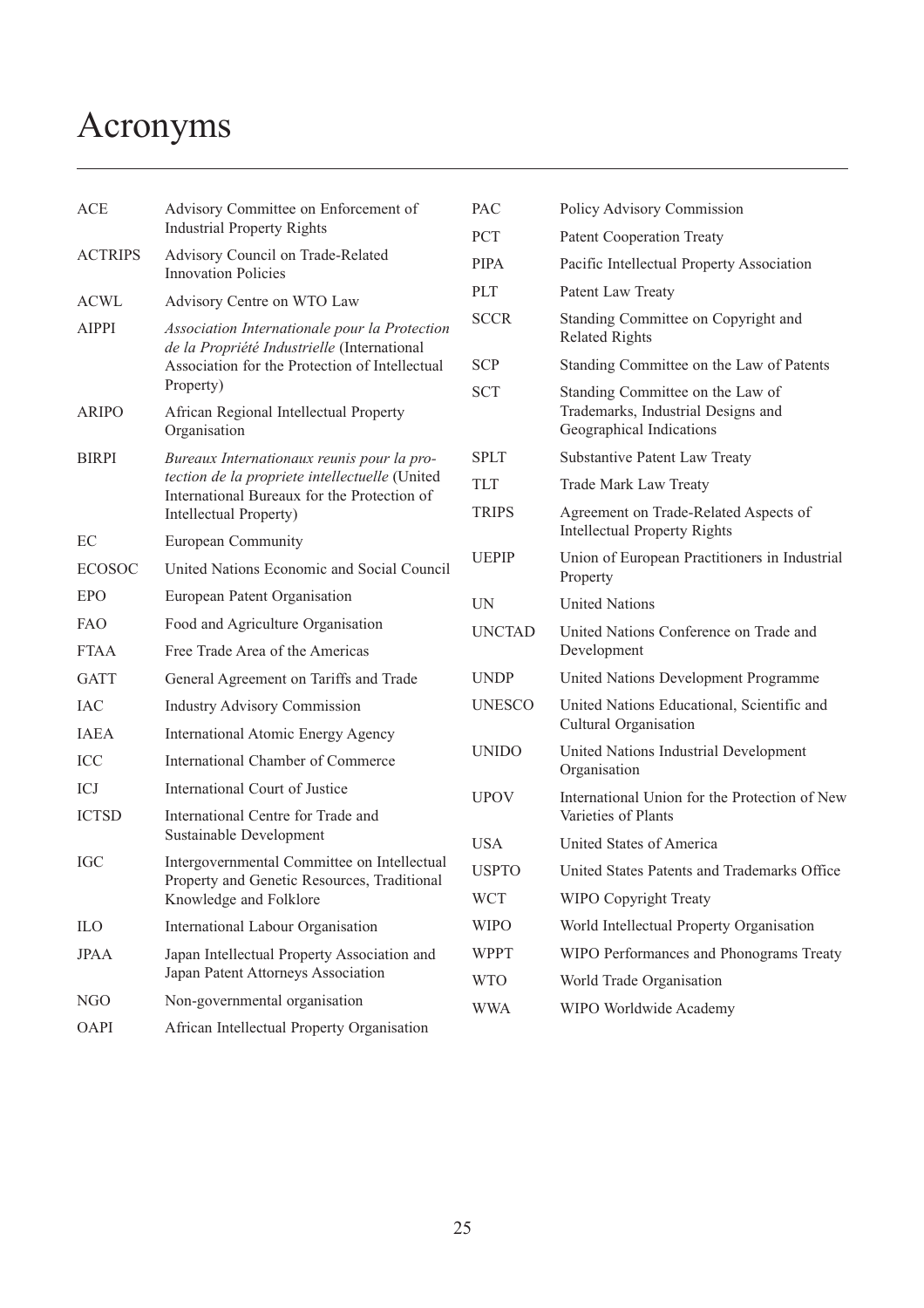# <span id="page-27-0"></span>Bibliography

**Abbott, Fredrick, Gurry, Francis and Cottier, Thomas,** *The International Intellectual Property System: Commentary and Materials*, Kluwer Law International, The Hague, 1999

**Beier, Friedrich-Karl,** 'One hundred years of international cooperation: the role of the Paris Convention in the past, present and future', *International Review of Industrial Property and Copyright Law,* Vol 15, No 1, 1-20, 1984

**Bureaux Internationaux Réunis de la Protection de la Propriété Intellectuelle (BIRPI)**, *Documents de la Conference de Lisbonne, Documents Anglais Nos 201-323*, Berne, 1958

**Bogsch, Arpad**, *Brief History of the First 25 Years of the World Intellectual Property Organisation*, WIPO, Geneva, 1992

**Braithwaite, John, and Drahos, Peter,** *Global Business Regulation*, Cambridge University Press, Cambridge, 2000

**Commission on Intellectual Property Rights,** *Integrating Intellectual Property Rights and Development Policy*, Commission on Intellectual Property Rights, London, 2002

**Correa, Carlos, and Musungu, Sisule,** "The WIPO Patent Agenda: The Risks for Developing Countries", *T.R.A.D.E Working Papers 12*, South Centre, Geneva, 2002

**Coulter, Moureen**, *Property in Ideas: The Patent Question in Mid-Victorian Britain,* Kirksville, The Thomas Jefferson University Press at Northeast Missouri State University, 1991

**Drahos, Peter,** "Developing Countries and International Intellectual Property Standard Setting", IPR Commission Study Paper 8, 2002

**Dutfield, Graham,** *Intellectual Property Rights and the Life Science Industries: A Twentieth Century History*, Ashgate, Aldershot, 2003

**Ficsor, Mihály,** *The Law of Copyright and the Internet: The 1996 WIPO Treaties, their Interpretations and Implementation*, Oxford University Press, Oxford, 2002

**Gaultier, Geoffroy,** 'The history of AIPPI', in General Secretariat of AIPPI, *AIPPI - 1897-1997 Centennial Edition: AIPPI and the Development of Industrial Property Protection 1897-1997,* AIPPI Foundation, Basel*, 1997*

**Kemman, Hugo,** "Foreign Patent Relations: Abstruse or Simple?' *Journal of the Patent Office Society*, Vol 43, No 11, pp 735-742, 1961

**Kirkpatrick, Betty**, (ed) *Roget's Thesaurus*, Penguin Books, London, 1998

**Kostecki, Michel,** "Technical Assistance Services in Trade Policy: A Contribution to the Discussion on Capacity Building in the WTO" *Sustainable Development and Trade Issues: ICTSD Resource Paper No 2*, ICTSD, Geneva, 2001

**Kwakwa, Edward,** "Some Comments on Rule Making at the World Intellectual Property Organization", *Duke Journal of Comparative and International Law*, Vol 12, No1, pp 179-195, 2002

**Ladas, Stephen,** *Patents, Trademarks, and Related Rights: National and International Protection*, Harvard University Press, Cambridge, 1975

**Lecomte, Solignac**, '*Building Capacity to Trade: A Road Map for Development Partners, Insights from Africa and Caribbean',* ECDPM/ODI, Maastricht, 2001

**Litman, Jessica**, *Digital Copyright*, Prometheur Books, Amherst, 2001

**Machlup, Fritz & Penrose, Edith,** "The Patent Controversy in the Nineteenth Century", *The Journal of Economic History*, Vol 10, No 1, 1950

**Maskus, Keith,** *Intellectual Property Rights in the Global Economy*, Institute for International Economics, Washington, DC, 2000

*Medicines Sans Frontieres,* "Doha Derailed: Technical 'Assistance' A Case of Malpractice?" 2003. Available at <http://www.msf.org>

**Minelli, Elisabetta,** "World Health Organisation: The Mandate of a Specialised Agency of the United Nations", Dissertation for the Political Science Degree Specialising in International Relations at the Catholic University of Milan, 2003 Available at [http://www.gfmer.ch/TMCAM/WHO\\_Minelli/Index.htm](http://www.gfmer.ch/TMCAM/WHO_Minelli/Index.htm)

**Musungu, Sisule,** "Designing Development-oriented Intellectual Property Technical Assistance Programmes", 2003, Available at <http://www.iprsonline.org/unctadictsd/bellagio/dialogue2003/bell> 2\_docs.htm.

**PAC**, "World Intellectual Property Declaration", WIPO Publication No B36 (E), WIPO, Geneva, 2000

**Reichman, Jerome**, "Managing the Challenges of a Globalized Intellectual Property Regime", 2003, a paper presented at the Second Bellagio Series of Dialogues 18 to 21 September 2003 Bellagio, organised by UNCTAD and ICTSD. Available at <http://www.iprsonline.org/unctadictsd/bellagio/dialogue2003/bell> 2\_docs.htm

**Reichman, Jerome and Hasenzahl, Catherine**, "Non-Voluntary Licensing of Patented Inventions: Historical Perspective, Legal Framework under TRIPS, and an Overview of the Practice in Canada and the USA", *Issue Paper No 5*, UNCTAD/ICTSD, Geneva, 2003

**Reinbothe, Jorg and von Lewinski, Silke,** *The WIPO Treaties 1996: Commentary and Legal Analysis*, Butterworths, London, 1996

**Ryan, Michael,** *Knowledge Diplomacy: Global Competition and the Politics of Intellectual Property*, Brookings Institution, Washington, DC, 1998

**Sell, Susan,** *Power and Ideas: North-South Politics of Intellectual Property and Antitrust, Suny Series in Global Politics*, State University of New York Press, Albany, 1998

**Sterling, Adrian,** *World Copyright Law (2nd edition)*, Sweet & Maxwell, London, 2003

**United Nations,** "The Role of the Patent System in the Transfer of Technology to Developing Countries", Report prepared jointly by the United Nations Department of Economic and Social Affairs, the UNCTAD Secretariat and the International Bureau of WIPO, Publication Sales No E.75.II.D.6, United Nations, Geneva, 1975

**Vivas-Eugui, David**, "Regional and Bilateral Agreements and a TRIPS-Plus World: The Free Trade Areas of the Americas (FTAA)" *TRIPS Issues Papers No 1*, QUNO, Geneva/ QIAP,

**Rogan, James,** "The Global Recognition of Patent Rights: An Agenda for the 21st Century", Mimeo, 2002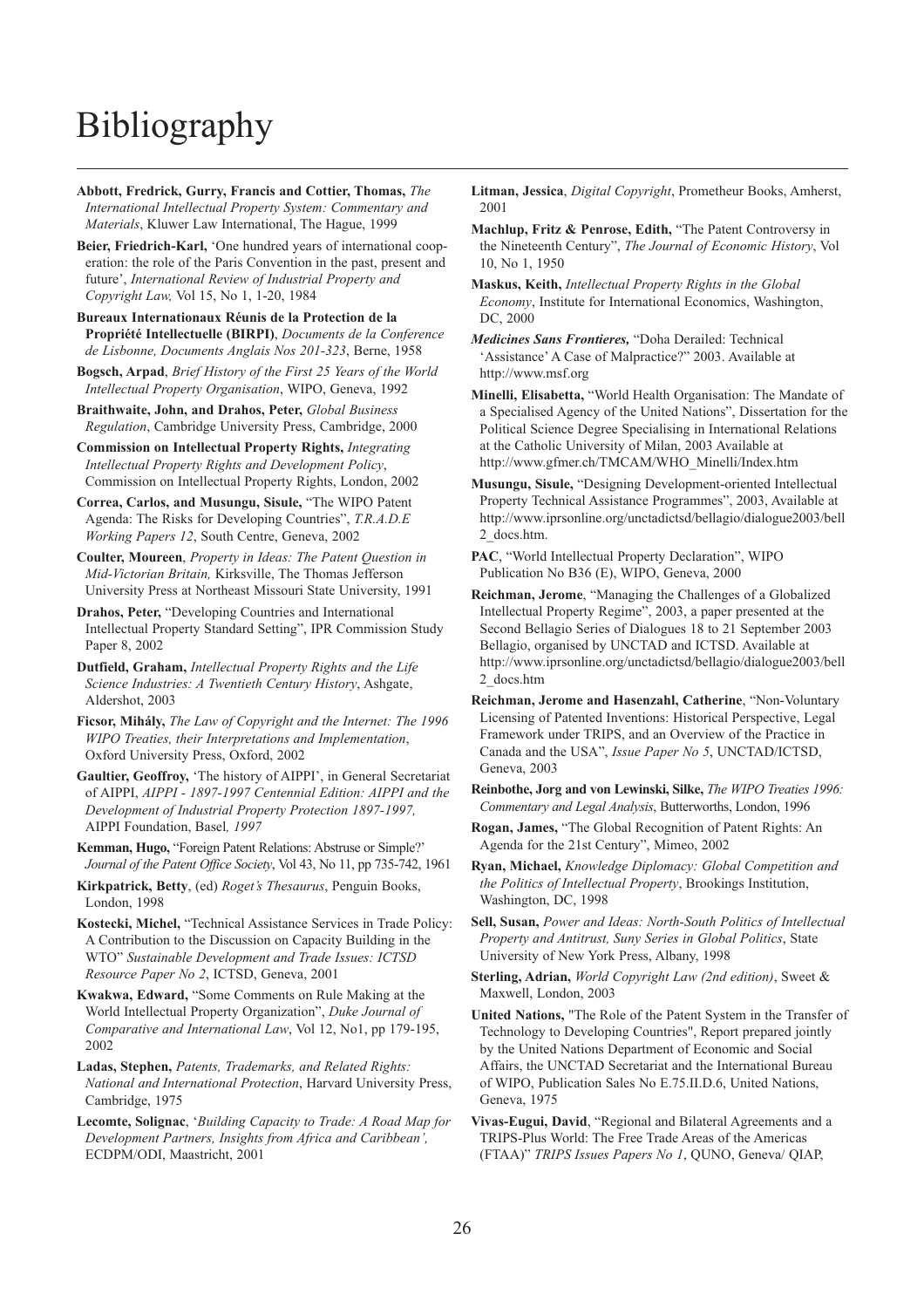Ottawa/ International Centre for Trade and Sustainable Development (ICTSD), Geneva, 2003

**Weissman, Robert**, "TRIPS-plus Conditions in Bilateral Trade Agreements", Mimeo, 2003

**WIPO**, *Agreement between the United Nations and the World Intellectual Property Organization*, WIPO Publication No 111, WIPO, Geneva, 1975

- **WIPO**, "General Rules of Procedure", publication No 399 (FE) Rev3, WIPO, Geneva, 1998
- **WIPO**, *Annual Report 2002*, WIPO Publication No 441(E), WIPO, Geneva, 2003
- **WTO**, *The Legal Texts: The Results of the Uruguay Round of Multilateral Trade Negotiations*, Cambridge University Press, Cambridge, 1999

## **Annex 1:** Treaties administered by WIPO<sup>a</sup>

#### A. Intellectual property protection treaties

**Berne Convention for the Protection of Literary and Artistic Works (1886)**: Establishes a Union for the protection of artistic and literary works. Artistic and literary works are defined to include every production in the literary, scientific and artistic domain, whatever may be the mode or form of its expression, such as books, pamphlets and other writings; lectures, addresses, sermons and other works of the same nature; dramatic or dramatico-musical works; choreographic works and entertainments in dumb show; musical compositions with or without words; cinematographic works to which are assimilated works expressed by a process analogous to cinematography; works of drawing, painting, architecture, sculpture, engraving and lithography; photographic works to which are assimilated works expressed by a process analogous to photography; works of applied art; illustrations, maps, plans, sketches and three-dimensional works relative to geography, topography, architecture or science. There are currently 151 Contracting Parties to this treaty.

#### **Brussels Convention Relating to the Distribution of Programme-Carrying Signals Transmitted by Satellite**

**(1974)**: Creates a world-wide system to prevent distributors from distributing programme-carrying signals transmitted by satellite which were not intended for those distributors by requiring each Contracting State to take adequate measures to prevent the distribution on or from its territory of any programme-carrying signal by any distributor for whom the signal emitted to or passing through the satellite is not

intended. There are currently 24 Contracting Parties to this treaty.

**Convention for the Protection of Producers of Phonograms Against Unauthorised Duplication of Their Phonograms (1971)**: Aims at protecting producers of phonograms against unauthorised duplication that is, making of duplicates without the consent of the producer and the importation of such duplicates, of phonograms. The Treaty defines phonograms to mean any exclusively aural fixation of sounds of a performance or of other sounds. There are currently 72 Contacting Parties to this treaty.

#### **Madrid Agreement for the Repression of False or Deceptive Indications of Source on Goods (1891)**: Creates a system for seizure, on importation, of all goods bearing a false or deceptive indication by which one of the countries to which the Agreement applies, or a place situated therein, is directly or indirectly indicated as being the country or place of origin. There are currently 33 Contracting Parties to this treaty.

**Nairobi Treaty on the Protection of the Olympic Symbol (1981)**: Aims to protect the use of the Olympic symbol by creating an obligation on all State parties to the Treaty to refuse or to invalidate the registration as a mark and to prohibit by appropriate measures the use, as a mark or other sign, for commercial purposes, of any sign consisting of or containing the Olympic symbol, as defined in the Charter of the International Olympic Committee, except with the authorisation of the

International Olympic Committee. There are currently 41 Contracting Parties to this treaty.

#### **Paris Convention for the Protection of Industrial Property (1883)**:

Establishes a Union for the protection of industrial property. Industrial property under the Convention includes patents, utility models, industrial designs, trademarks, service marks, trade names, indications of source or appellations of origin, and the repression of unfair competition. There are currently 164 Contracting Parties to this treaty.

**Patent Law Treaty (PLT) (2000 – not yet in force)**: Aims at harmonising the formal requirements relating to the procedures for applying for, obtaining and maintaining patents. The treaty contains a set of standardised formal requirements for national and regional patent offices to apply when dealing with patent applications and covers issues relating to filing date, standardised forms, procedures for examination, compliance with time limits, means for avoiding unintentional loss of rights and electronic filing. There are currently 7 Contracting Parties to this treaty. Another 53 countries and the European Patent Organisation have signed the treaty but are yet to ratify it.

**Rome Convention for the Protection of Performers, Producers of Phonograms and Broadcasting Organisations (1961)**: Intended to protect the rights of performers, producers of phonograms, and broadcasting organisations. There are currently 76 Contracting Parties to this treaty.

a This is the status as at 15 October 2003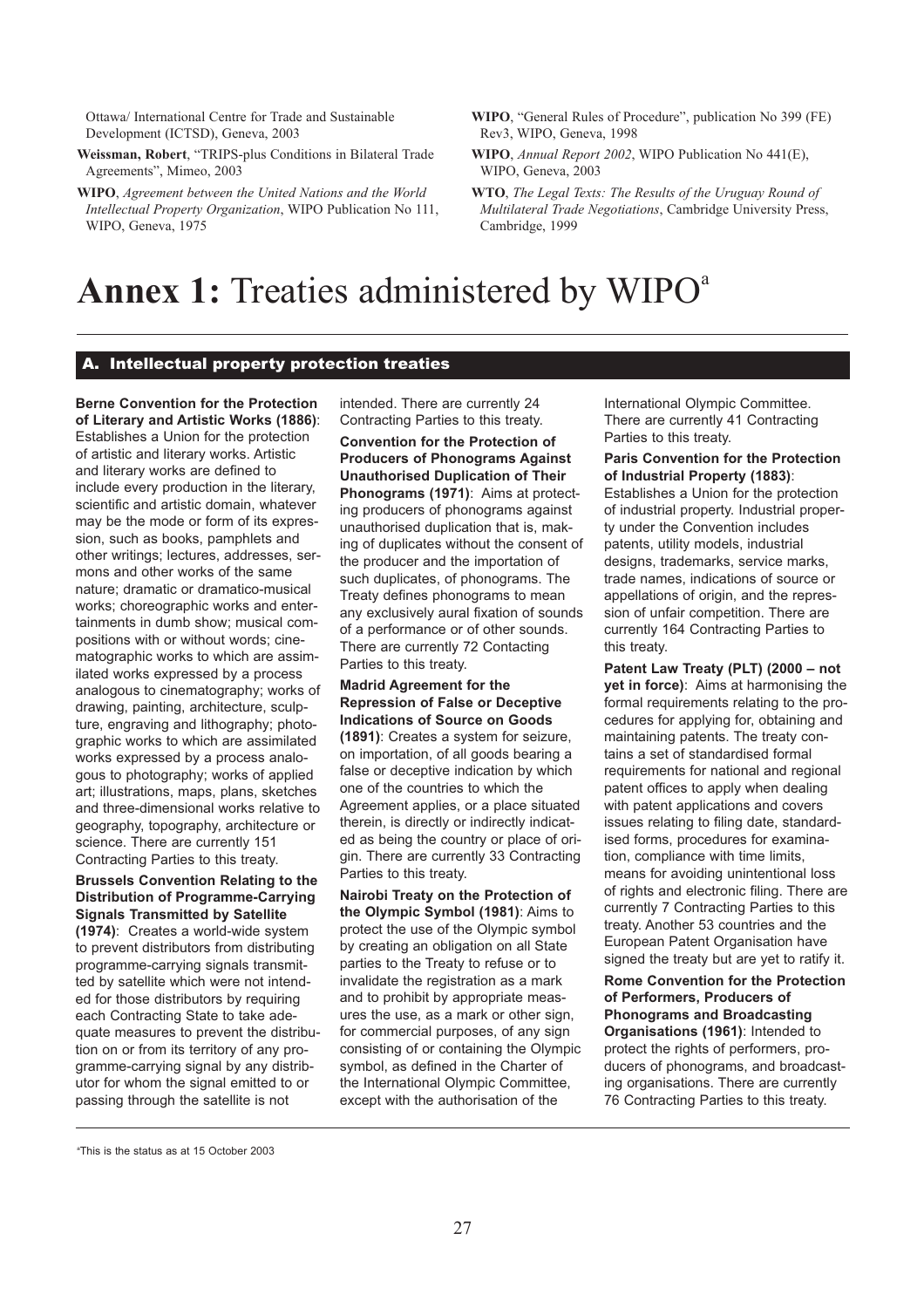**Trademark Law Treaty (TLT) (1994)**: Aims at regulating matters relating to registration of trade marks. The Treaty applies to marks consisting of visible signs relating to goods (trademarks) or services (service marks) or both goods and services. It excludes from its application hologram marks and marks not consisting of visible signs, in particular, sound marks and olfactory marks and collective marks, certification marks and guarantee marks. There are currently 31 Contracting Parties to this treaty.

#### **WIPO Copyright Treaty (WCT)**

**(1996)**: One of the two so-called internet treaties, it is a Special Agreement under article 20 of the Berne Convention, aimed at introducing new international rules and clarifying the interpretation of certain existing rules in order to provide adequate solutions to the questions in the copyright area raised by new economic, social, cultural and technological developments. Copyright protection under the Treaty is defined to extend to expressions and not to ideas, procedures, methods of operation or mathematical concepts

as such. There are currently 42 Contracting Parties to this treaty.

## **WIPO Performances and**

**Phonograms Treaty (WPPT) (1996)**: The second of the internet treaties, it is aimed at introducing new international rules and clarifying the interpretation of certain existing rules in order to provide adequate solutions to the questions related to performances and phonograms raised by new economic, social, cultural and technological developments. There are currently 42 Contracting Parties to this treaty.

#### B. Global protection system treaties

**Budapest Treaty on the International Recognition of the Deposit of Microorganisms for the Purposes of Patent Procedure (1977)**: Establishes a Union for the international recognition of the deposit of microorganisms for the purposes of patent procedures. Deposit of microorganisms under the Treaty refers to the transmittal of a microorganism to an international depositary authority, which receives and accepts it, or the storage of such a microorganism by the international depositary authority, or both the said transmittal and the said storage. There are currently 58 Contracting Parties to this treaty.

**Hague Agreement Concerning the International Deposit of Industrial Designs (1925)**: The Hague system which consists of various Acts – The Hague Act of 28 November 1960, the London Act of 2 June 1934, the Additional Act of Monaco of 18 November 1961 and the

Complimentary Act of Stockholm of 14 July 1967 – establishes a Union concerning the International Deposit of Industrial Designs. There are currently 36 Contracting Parties to this treaty.

**Lisbon Agreement for the Protection of Appellations of Origin and their International Registration (1958)**: Establishes a Special Union under the Paris Convention for the protection of appellations of origin of products. Appellation of origin is defined under the Treaty to mean the geographical name of a country, region, or locality, which serves to designate a product originating therein, the quality and characteristics of which are due exclusively or essentially to the geographical environment, including natural and human factors. There are currently 20 Contracting Parties to this treaty.

**Madrid Agreement Concerning the International Registration of Marks (1891)**: Establishes a Special Union for the international registration of marks. The Treaty is aimed at securing protection for nationals of any of the contracting countries for their marks applicable to goods or services, registered in the country of origin, by filing the said marks at the International Bureau through the intermediary of the Office of the said country of origin. There are currently 74 Contracting Parties to this treaty.

#### **Patent Cooperation Treaty (PCT)**

**(1970)**: The Treaty establishes a Union, known as the International Patent Cooperation Union, for cooperation in the filing, searching, and examination, of applications for the protection of inventions, and for rendering special technical services. The aim is to provide a single system through which patent applicants file one international application that is valid in all Contracting States. There are currently 123 Contracting Parties to this treaty.

#### C. Classification treaties

**Locarno Agreement Establishing an International Classification for Industrial Designs (1968)**: The Treaty establishes a Special Union for a single international classification system for the purposes of the protection of industrial designs. The system is of an administrative character only. There are currently 43 Contracting Parties to this treaty.

**Nice Agreement Concerning the International Classification of Goods and Services for the Purposes of the** **Registration of Marks (1957)**: The treaty establishes a Special Union for a common classification of goods and services for the purposes of the registration of marks. There are currently 72 Contracting Parties to this treaty.

**Strasbourg Agreement Concerning the International Patent Classification (1971)**: The Treaty establishes a Special Union for a common classification, known as the "International Patent Classification", for patents for invention, inventors' certifi-

cates, utility models and utility certificates. There are currently 54 Contracting Parties to this treaty.

**Vienna Agreement Establishing an International Classification of the Figurative Elements of Marks (1973)**: The Treaty establishes a Special Union for a common classification for the figurative elements of marks known as "the Classification of Figurative Elements". There are currently 19 Contracting Parties to this treaty.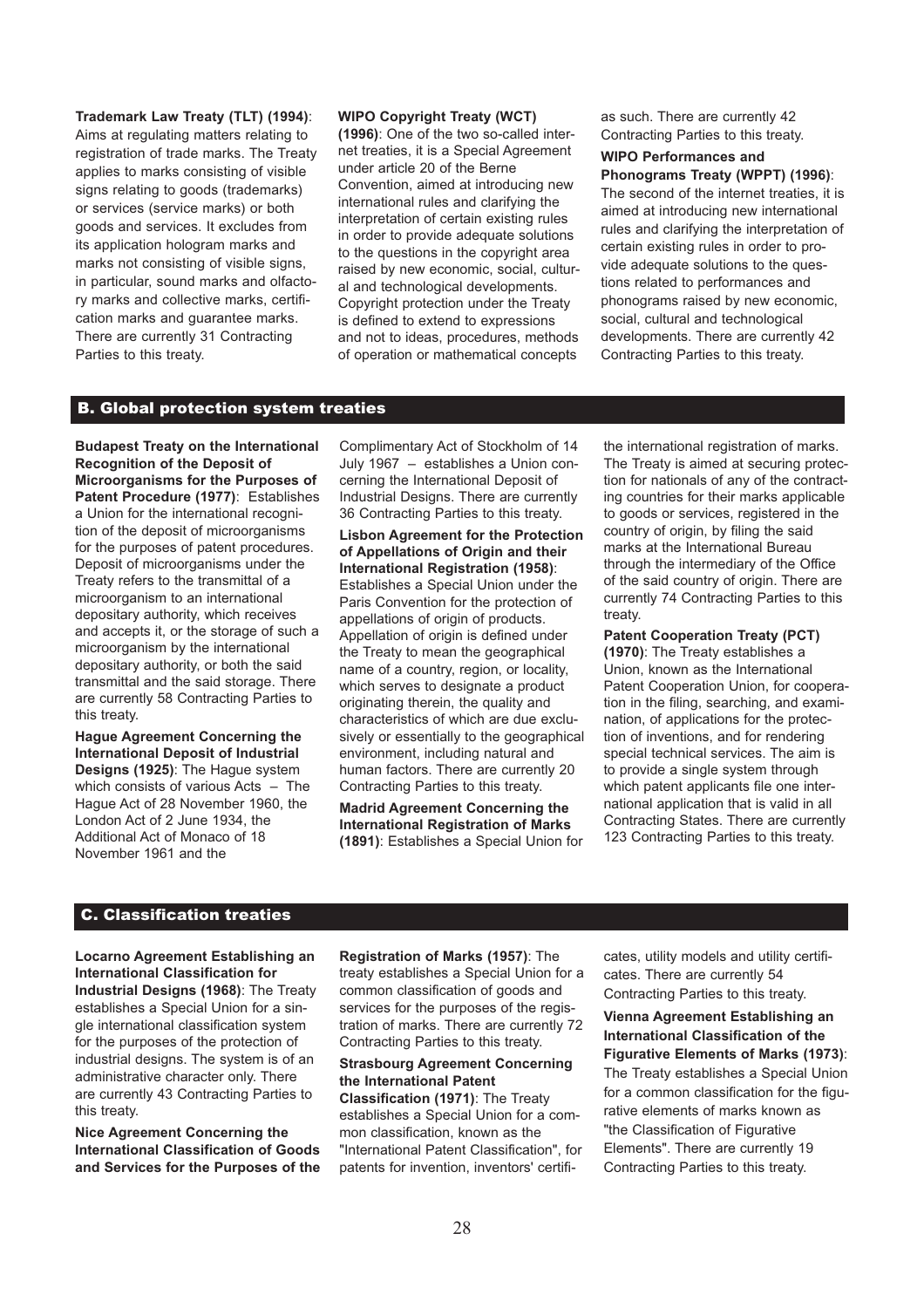# <span id="page-30-0"></span>**Annex 2:** Observers to the WIPO Assemblies (as at 20 January  $2003$ )<sup>a</sup>

### I. INTERGOVENEMENTAL ORGANISATIONS

#### CATEGORY A: United Nations System of Organisations

- 1. United Nations (UN)
- 2. International Labour Organisation (ILO)
- 3. Food and Agriculture Organisation of the United Nations (FAO)
- 4. United Nations Educational, Scientific and Cultural Organisation (UNESCO)
- 5. World Health Organisation (WHO)
- 6. International Bank for Reconstruction and Development (IBRD)

#### CATEGORY B: (Industrial Property)

- 1. African Intellectual Property Organisation (OAPI)
- 2. African Regional Industrial Property Organisation (ARIPO)
- 3. Arab States Broadcasting Union (ASBU)

#### CATEGORY C: (Other Intergovernmental Organisations)

#### Worldwide

- 1. Commonwealth of Learning (COL)
- 2. Community of Portuguese-speaking Countries (CPLP) 1
- 3. Environmental Crime Prevention Programme (ECPP).
- 4. International Criminal Police Organisation (INTERPOL)
- 5. International Institute for the Unification of Private Law (UNIDROIT)
- 6. International Olive Oil Council (IOOC)
- 7. International Vine and Wine Office (IWO)
- 8. Organisation internationale de la Francophonie (OIF)
- 9. South Centre
- 10. World Trade Organisation (WTO)

#### Regional

- 1. African Regional Centre for Technology (ARCT)
- 2. Arab League Educational, Cultural and Scientific Organisation (ALECSO)

a This listing is based on the list on the WIPO website as at 27 November 2003. It does not include the new observers who were admitted at the 2003 WIPO Assemblies or any other observers who not listed on the website. The following organisations were admitted as observers at the 2003 Assemblies in September/October (see WIPO doc-

- 7. International Finance Corporation (IFC)
- 8. International Development Association (IDA)
- 9. International Monetary Fund (IMF)
- 10. International Civil Aviation Organisation (ICAO)
- 11. Universal Postal Union (UPU)
- 12. International Telecommunication Union (ITU)
- 4. Benelux Designs Office (BBDM)
- 5. Benelux Trademark Office (BBM)
- 6. European Patent Organisation (EPO)
- 7. Eurasian Patent Organisation (EAPO)
- 3. Arab Industrial Development and Mining Organisation (AIDMO)
- 4. Asian-African Legal Consultative Committee (AALCC)
- 5. Association of South East Asian Nations (ASEAN)
- 6. (Board of the) Cartagena Agreement (JUNAC)
- 7. Caribbean Community (CARICOM)
- 8. Commission of the European Communities (CEC)
- 9. Commonwealth Fund for Technical Cooperation (CFTC)
- 10. Commonwealth of Independent States (CIS)
- 11. Conference of Latin American Authorities on Informatics (CALAI)
- 12. Council of Europe (CE)
- 13. Economic Community of the Great Lakes Countries (CEPGL)
- 14. European Free Trade Association (EFTA)
- 15. European Audiovisual Observatory

ument A/39/11, 7 August 2003). Intergovernmental organisations – African, Caribbean and Pacific Group of States (ACP Group) and Rede de Informacao Technologica Latino-Americana (RITLA); International NGOS – Computer Law Association (CLA), Co-ordinating Council of Audiovisual Archives Associations (CCAAA) and

- 13.World Meteorological Organisation (WMO)
- 14. International Maritime Organisation (IMO)
- 15. International Fund for Agricultural Development (IFAD)
- 16. United Nations Industrial Development Organisation (UNIDO)
- 17. International Atomic Energy Agency (IAEA)
- 8. Interstate Council on the Protection of Industrial Property (ICPIP)
- 9. Patent Office of the Cooperation Council for the Arab States of the Gulf (GCC Patent Office)
- 16. Federation of Arab Scientific Research Councils (FASRC)
- 17. General Secretariat of the Andean **Community**
- 18. Islamic Educational, Scientific and Cultural Organisation (ISESCO)
- 19. Latin American Economic System (SELA)
- 20. Latin American Integration Association (LAIA)
- 21. League of Arab States (LAS)
- 22. Organisation of African Unity (OAU)
- 23. Organisation of American States (OAS)
- 24. Organisation of the Islamic Conference (OIC)
- 25. Central American Economic Integration **Secretariat**
- 26. Secretaría de Cooperación Iberoamericana (SECIB)
- 27. Southern African Development Community (SADC)
- 28. Union douanière et économique de l'Afrique centrale (UDEAC)

International Music Managers Forum (IMMF); national NGOs – American Association for the Advancement of Science (AAAS), British Copyright Council, Copyright Research and Information Center (CRIC), Creators' Rights Alliance (CRA), Sociedade Portuguesa des Autores (SPA) and South African Institute of Intellectual Property Law.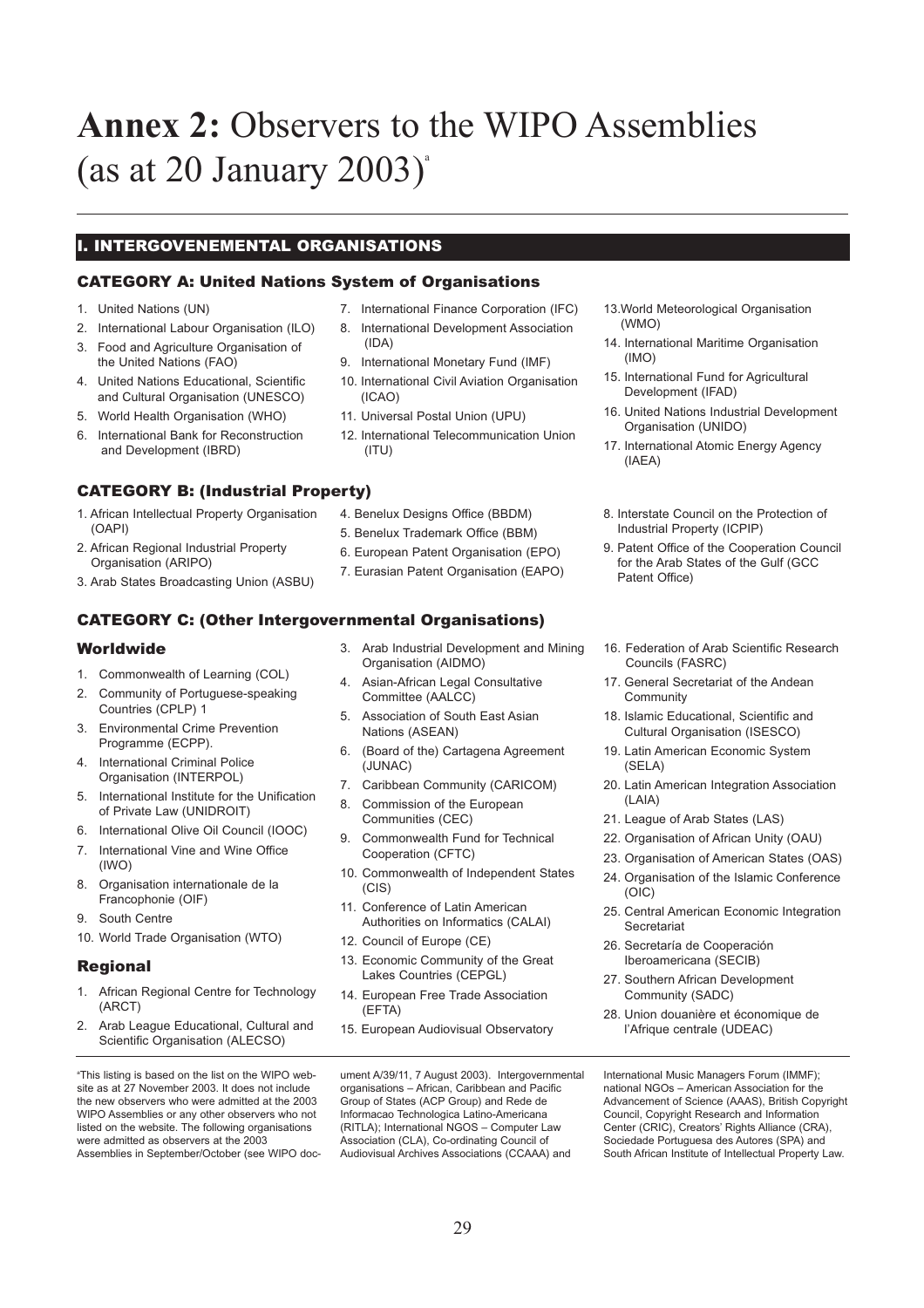#### II. INTERNATIONAL NON-GOVERNMENTAL ORGANISATIONS

- 1. Action Aid
- 2. Actors, Interpreting Artists Committee (CSAI)
- 3. Afro-Asian Book Council (AABC)
- 4. American Film Marketing Association (AFMA)
- 5. AmSong
- 6. Arab Society for the Protection of Industrial Property (ASPIP)
- 7. ARTIS GEIE, Groupement européen des sociétés de gestion des droits des artistes interprètes
- 8. ASEAN Intellectual Property Association (ASEAN IPA)
- 9. Asia & Pacific Internet Association (APIA)
- 10. Asian Patent Attorneys Association (APAA)
- 11. Asia-Pacific Broadcasting Union (ABU)
- 12. Association européenne des éditeurs de journaux (ENPA)
- 13. Association européenne pour la protection des œuvres et services cryptés (AEPOC)
- 14. Association for the International Collective Management of Audiovisual Works (AGICOA)
- 15. Association for the Protection of Industrial Property in the Arab World (APPIMAF)
- 16. Association of Commercial Television in Europe (ACT)
- 17. Association of European Perfomers' Organisations (AEPO)
- 18. Association of European Radios (AER)
- 19. Association of European Trademark Proprietors (MARQUES)
- 20. Benelux Association of Trademark and Design Agents (BMM)
- 21. Biotechnology Industry Organisation (BIO)
- 22. Caribbean Broadcasting Union (CBU)
- 23. Central and Eastern European Copyright Alliance (CEECA)
- 24. Centre for International Industrial Property Studies (CEIPI)
- 25. Coalition for Intellectual Property Rights (CIPR)
- 26. Committee of National Institutes of Patent Agents (CNIPA)
- 27. Committee of Nordic Industrial Property Agents (CONOPA)
- 28. Confédération européenne des producteurs de spiriteux (CEPS)
- 29. Conseil francophone de la chanson (CFC)
- 30. Coordination of European Independent Producers (CEPI)
- 31. Coordination of European Picture Agencies-News and Stock (CEPIC)
- 32. Council of European Industrial Federations (CEIF)
- 33. CropLife International
- 34. Digital Media Association (DiMA)
- 35. Digital Video Broadcasting (DVB)
- 36. Entidad de Gestión de Derechos de los Productores Audiovisuales (EGEDA)
- 37. European Alliance of Press Agencies (EAPA)
- 38. European Association of Communications Agencies (EACA)
- 39. European Brands Association (AIM)
- 40. European Broadcasting Union (EBU)
- 41. European Bureau of Library, Information and Documentation Associations (EBLI-DA)
- 42. European Cable Communications Association (ECCA)
- 43. European Chemical Industry Council (CEFIC)
- 44. European Committee for Interoperable Systems (ECIS)
- 45. European Communities Trade Mark Association (ECTA)
- 46. European Computer Manufacturers Association (ECMA)
- 47. European Council of American Chambers of Commerce (ECACC)
- 48. European Crop Protection Association (ECPA)
- 49. European Federation of Agents of Industry in Industrial Property (FEMIPI)
- 50. European Federation of Pharmaceutical Industries' Associations (EFPIA)
- 51. European Film Companies Alliance (EFCA)
- 52. European Industrial Research Management Association (EIRMA)
- 53. European Information and Communications Technology Industry Association (EICTA)
- 54. European Publishers Council (EPC)
- 55. European Sound Directors Association (ESDA)
- 56. European Tape Industry Council (ETIC)
- 57. European Visual Artists (EVA)
- 58. European Writers' Congress (EWC)
- 59. Exchange and Cooperation Centre for Latin America (ECCLA)
- 60. Federation of European Audiovisual Directors (FERA)
- 61. Friends World Committee for Consultation (FWCC)
- 62. Global Anti-Counterfeiting Group (GACG)
- 63. Ibero-American Television Organisation (OTI)
- 64. Ibero-Latin-American Federation of Performers (FILAIE)
- 65. Independent Film Producers International Association (IFPIA)
- 66. Ingénieurs du Monde Ingénieurs du Monde
- 67. Institute for African Development
- (INADEV)
- 68. Institute of Professional Representatives before the European Patent Office (EPI)
- 69. Interactive Software Federation of Europe (ISFE)
- 70. Inter-American Association of Industrial Property (ASIPI)
- 71. Inter-American Copyright Institute (IIDA)
- 72. International Advertising Association (IAA)
- 73. International Affiliation of Writers' Guilds (IAWG)
- 74. International Air Transport Association (IATA)
- 75. International Alliance of Orchestra Associations (IAOA)
- 76. International Anti counterfeiting Coalition, Inc. (IACC)
- 77. International Association for Mass Communication Research (IAMCR)
- 78. International Association for the Advancement of Teaching and Research in Intellectual Property (ATRIP)
- 79. International Association for the Protection of Industrial Property (AIPPI)
- 80. International Association of Art (IAA) Association Internationale des arts plastiques (AIAP)
- 81. International Association of Audio-Visual Writers and Directors (AIDAA)
- 82. International Association of Authors of Comics and Cartoons (AIAC)
- 83. International Association of Broadcasting (IAB)
- 84. International Association of Conference Interpreters (AIIC)
- 85. International Association of Entertainment Lawyers (IAEL)
- 86. International Bar Association (IBA)
- 87. International Bureau of Societies Administering the Rights of Mechanical Recording and Reproduction (BIEM)
- 88. International Centre for Humanitarian Reporting (ICHR)
- 89. International Chamber of Commerce (ICC)
- 90. International Commission of Jurists (ICJ)
- 91. International Communications Round Table (ICRT)
- 92. International Confederation of Free Trade Unions (ICFTU)
- 93. International Confederation of Music Publishers (ICMP)
- 94. International Confederation of Professional and Intellectual Workers (CITI)
- 95. International Confederation of Societies of Authors and Composers (CISAC)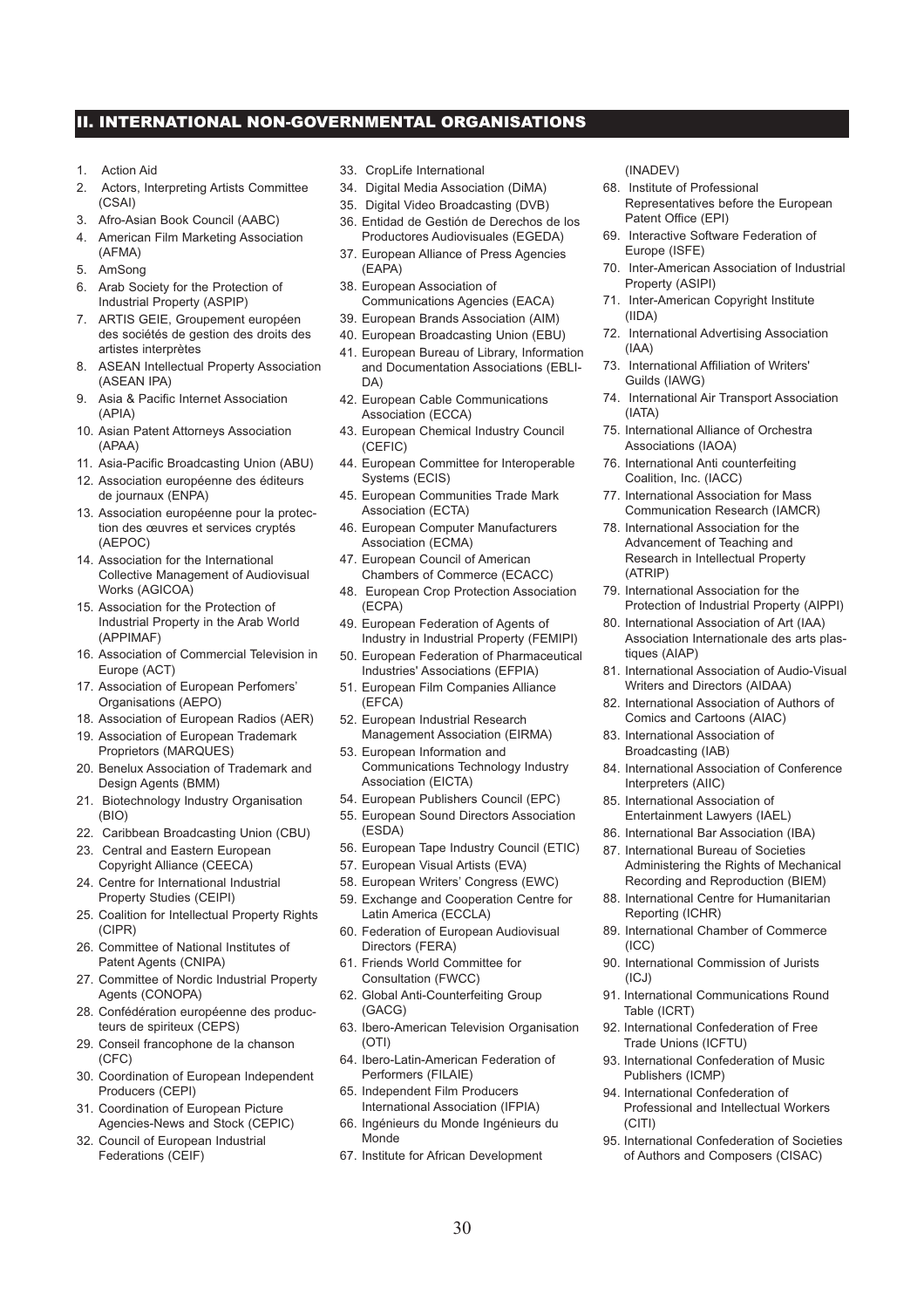- 96. International Cooperation for Development and Solidarity (CIDSE)
- 97. International Copyright Society (INTERGU)
- 98. International Council of Graphic Design Associations (ICOGRADA)
- 99. International Council of Scientific Unions (ICSU)
- 100. International Council of Societies of Industrial Design (ICSID)
- 101. International Council on Archives (ICA)
- 102. International Dance Council (IDC)
- 103. International DOI Foundation (IDF)
- 104. International Federation of Actors (FIA)
- 105. International Federation of Associations of Film Distributors (FIAD)
- 106. International Federation of Commercial Arbitration Institutions (IFCAI)
- 107. International Federation of Computer Law Associations (IFCLA)
- 108. International Federation of Film Producers Associations (FIAPF)
- 109. International Federation of Industrial Property Attorneys (FICPI)
- 110. International Federation of Interior Architects/Interior Designers (IFI)
- 111. International Federation of Inventors' Associations (IFIA)
- 112. International Federation of Journalists  $(IFJ)$
- 113. International Federation of Library Associations and Institutions (IFLA)
- 114. International Federation of Musicians (FIM)
- 115. International Federation of Pharmaceutical Manufacturers Associations (IFPMA)
- 116. International Federation of Press Clipping and Media Monitor Bureaus (FIBEP)
- 117. International Federation of the Periodical Press (FIPP)
- 118. International Federation of Reproduction Rights Organisations (IFRRO)
- 119. International Federation of the Phonographic Industry (IFPI)
- 120. International Federation of Translators (FIT)
- 121. International Federation of Wines and Spirits (FIVS)
- 123. International Group of Scientific, Technical and Medical Publishers (STM)
- 124. International Hotel Association (IHA)
- 125. International Institute of Communications (IIC)
- 126. International Law Association (ILA)
- 127. International League of Competition Law (LIDC)
- 128. International Literary and Artistic Association (ALAI)
- 129. International Organisation for Standardisation (ISO)
- 130. International Organisation of Hotel and Restaurant Associations (HoReCa)
- 131. International Organisation of Journalists (IOJ)
- 132. International P.E.N.
- 133. International Poetry for Peace Association (IPPA)
- 134. International Publishers Association (IPA)
- 135. International Trademark Association (INTA)
- 136. International Union of Architects (UIA)
- 137. International Union of Cinemas (UNIC)
- 138. International Video Federation (IVF)
- 139. International Wine Law Association (AIDV)
- 140. International Writers Guild (IWG)
- 141. Latin American Association of Pharmaceutical Industries (ALIFAR)
- 142. Latin American Federation of Music Publishers (FLADEM)
- 143. Latin American Institute for Advanced Technology, Computer Science and Law (ILATID)
- 144. Law Association for Asia and the Pacific (LAWASIA)
- 145. Licensing Executives Society (International) (LES)
- 146. Max-Planck Institute for Foreign and International Patent, Copyright and Competition Law
- 147. Médecins Sans Frontières (MSF)
- 148. North American National Broadcasters Association (NANBA)
- 149. Organización Iberoamericana de Derechos de Autor-Latinautor Inc.
- 150. Pacific Industrial Property Association (PIPA)
- 151. Patent Documentation Group (PDG)
- 152. Pearle Performing Arts Employers Associations League Europe
- 153. Rights & Democracy Droits & Démocratie
- 154. Scandinavian Patent Attorney Society (PS)
- 155. Software & Information Industry Association (SIIA)
- 156. The Chartered Institute of Arbitrators (CIArb)
- 157. The World Conservation Union (IUCN) Union mondiale pour la nature (UICN)
- 158. Union Network International Media and Entertainment (UNI-MEI)
- 159. Union of African Journalists (UAJ)
- 160. Union of European Practitioners in Industrial Property (UEPIP)
- 161. Union of Industrial and Employers' Confederations of Europe (UNICE)
- 162. Union of National Radio and Television Organisations of Africa (URTNA)
- 163. World Association for Small & Medium Enterprises (WASME)
- 164. World Association of Newspapers (WAN)
- 165. World Blind Union (WBU)
- 166. World Federation for Culture Collections (WFCC)
- 167. World Federation of Advertisers (WFA)
- 168. World Federation of Engineering Organisations (WFEO)
- 169. World Self Medication Industry (WSMI)
- 170. World Union of Professions (WUP)

#### III. NATIONAL NON-GOVERNMENTAL ORGANISATIONS

- 1. American Intellectual Property Law Association (AIPLA)
- 2. Asociación Nacional de Intérpretes (ANDI)
- 3. Associação Brasileira de Emissoras de Rádio e Televisão (ABERT)
- 4. Association Bouregreg (BOUREGREG)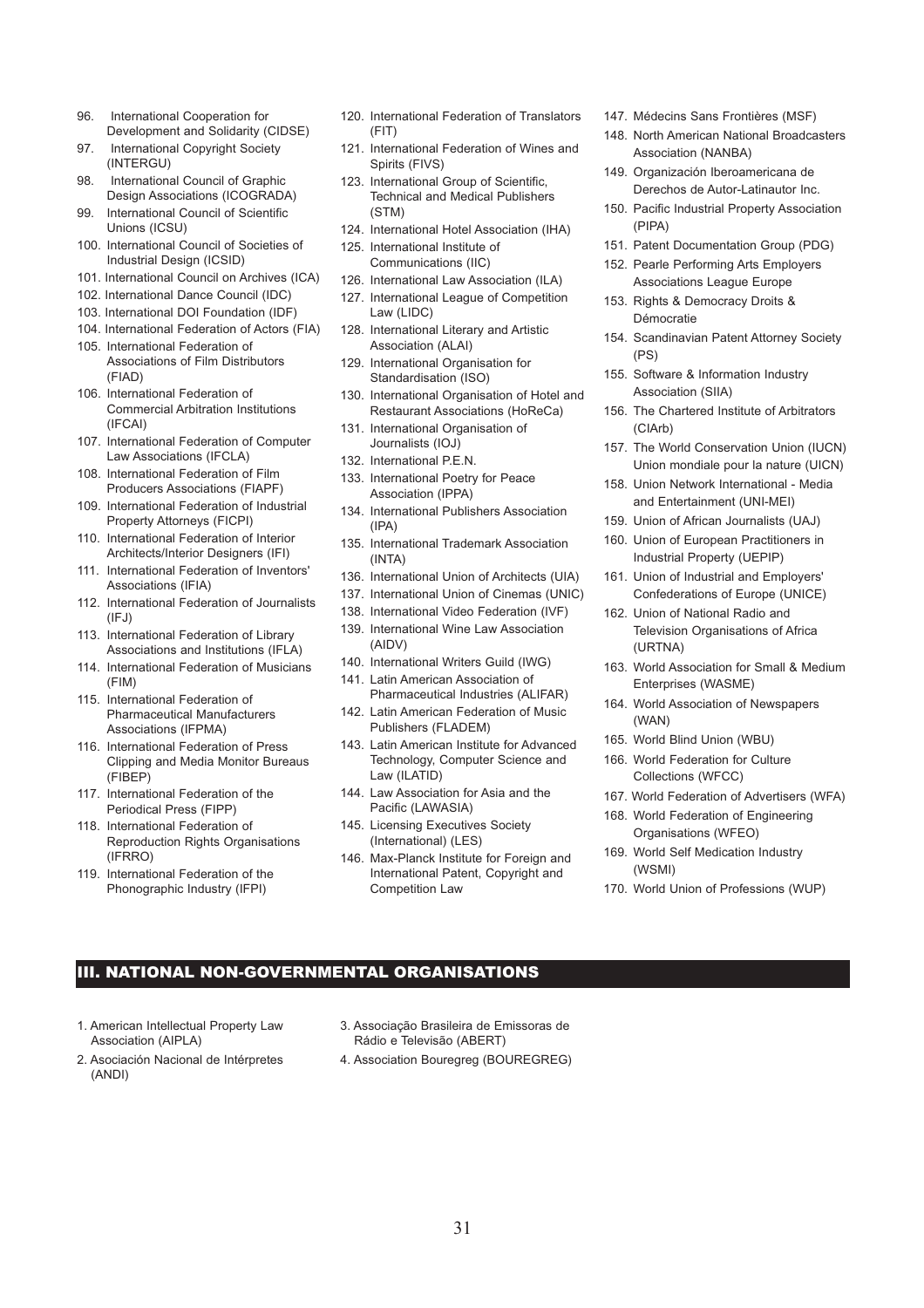# <span id="page-33-0"></span>**Annex 3:** Policy Advisory Commission Members (November  $2003$ )<sup>a</sup>

**1. ABOULNAGA Fayza**, Minister of State for Foreign Affairs, Arab Republic of Egypt

**2. AMIGO CASTAÑEDA Jorge**, Director General, Mexican Industrial Property Institute, Mexico

**3. ARAI Hisamitsu**, Secretary-General, Secretariat of the Intellectual Property Strategy Headquarters, Cabinet Secretariat, Japan

**4. BRIMELOW Alison**, Chief Executive of Patents, Designs and Trade Marks, The Patent Office, United Kingdom of Great Britain and Northern Ireland

**5. DE MARCO Guido**, President of the Republic of Malta

**6. GABAY Mayer**, President, United Nations Administrative Tribunal, and Chairman, Patent and Copyright Laws Revision Committees, Ministry of Justice, Israel

**7. HERMASSI Abdelbaki**, Minister for Culture, Tunisia

**8. ILIESCU Ion**, President of Romania

**9. KADIRGAMAR Lakshman**, President's Counsel, Member of Parliament and former Minister for Foreign Affairs, Democratic Socialist Republic of Sri Lanka

**10. KESSEDJIAN Bernard, Ambassador** and Permanent Representative of France, Permanent Mission of France in Geneva

**11. KORCHAGIN Alexander**, Director General, Russian Agency for Patents and Trademarks (Rospatent)

**12. LEHMAN Bruce**, President, International Intellectual Property Institute, and former Assistant Secretary for Commerce and Commissioner of Patents and Trademarks, United States of America

**13. LUCINSCHI Petru**, former President of the Republic of Moldova

**14. MARCHI Sergio**, Ambassador and Permanent Representative of Canada, Permanent Mission of Canada in Geneva, and former Trade Minister for Canada

**15. MAYOR Federico**, President of the Science Council, Ramon Areces Foundation, and former Director General of UNESCO

**16. NARAYAN S**, Economic Adviser to the Prime Minister, India

**17. OLSSON Henry**, Special Government Advisor, Ministry of Justice, Sweden, and former Director of Copyright Department, **WIPO** 

**18. PORZIO Marino**, attorney, Adviser to the Ministry of Foreign Affairs, Chile

**19. RAMOS Fidel**, former President of the Republic of the Philippines

**20. SALIM Ahmed Salim**, former Prime Minister of the United Republic of Tanzania, and former Secretary General of the Organisation of African Unity

**21. SAMPAIO Jorge**, President of the Portuguese Republic

**22. SELEBI Jacob S**, National Commissioner, South African Police Service, South Africa

**23. SONG Jian**, Vice-Chairman of the People's Political Consultative Conference of China, and former State Councilor in charge of science and technology development, People's Republic of China

**24. STOYANOV Petar**, former President of the Republic of Bulgaria

# **Annex 4:** WIPO Industry Advisory Commission Members (November  $2003$ ) $^{\circ}$

**1.Mr Talal Abu-Ghazaleh**, President, Arab Society for the Protection of Intellectual Property, Jordan

**2.Mr Heinz Bardehle**, Dipl-Ing, European Patent Attorney, Bardehle Pagenberg Dost, Altenburg Geissler Isenbruck. Germany

**3.Ms Sheila Batchelor**, Commissioner of Patents, Registrar of Trade-marks and Chief Executive Officer of the Canadian Intellectual Property Office, Canada

**4.Mr Jason Berman**, Chief Executive Officer and Chairman of the Board International Federation of the Phonographic Industry United Kingdom

**5.Mr Robert Bishop**, Chairman, Silicon Graphics World Trade Corporation Australia

**6.Ms Marilyn S Cade,** AT&T United States of America

a The list is based on the list that was provided to the authors by the WIPO Secretariat

**7. Mr James Cochrane**, Executive Director for Europe, Africa and the Middle East Glaxo Wellcome United Kingdom

**8.Mr Michael K Kirk**, Executive Director, American Intellectual Property Law Association, United States of America

**9. Mr François Lagrange**, Conseiller d'Etat, France

**10. Mr Ma Lianyuan**, Deputy Commissioner, State Intellectual Property Office of the People's Republic of China, People's Republic of China

**11. Mr Carlos Roberto Liboni**, First Vice-President, Federation of Industries of the State of São Paulo / Center of Industries of the State of São Paulo, Brazil

**12. Mr Frederick Mostert**, Intellectual Property Counsel, Richemont, South Africa

b The list is based on the listing on the WIPO website

1**3. Mr Katsuo Ogawa**, General Manager, Intellectual Property Office, Hitachi, Ltd, Japan

**14. Tan Sri Dato' Dr Othman Yeop Abdullah**, Executive Chairman, Multimedia Development Corp, Malaysia

**15. Mr Art Sackler**, Vice President – Law and Public Policy, Time Warner Inc, United States of America

**16.Mr Ashok Soota**, Group President, Wipro Infotech Group India

**17. Mr Herman P Spruijt**, Member of the Executive Board, Elsevier NV, The **Netherlands**